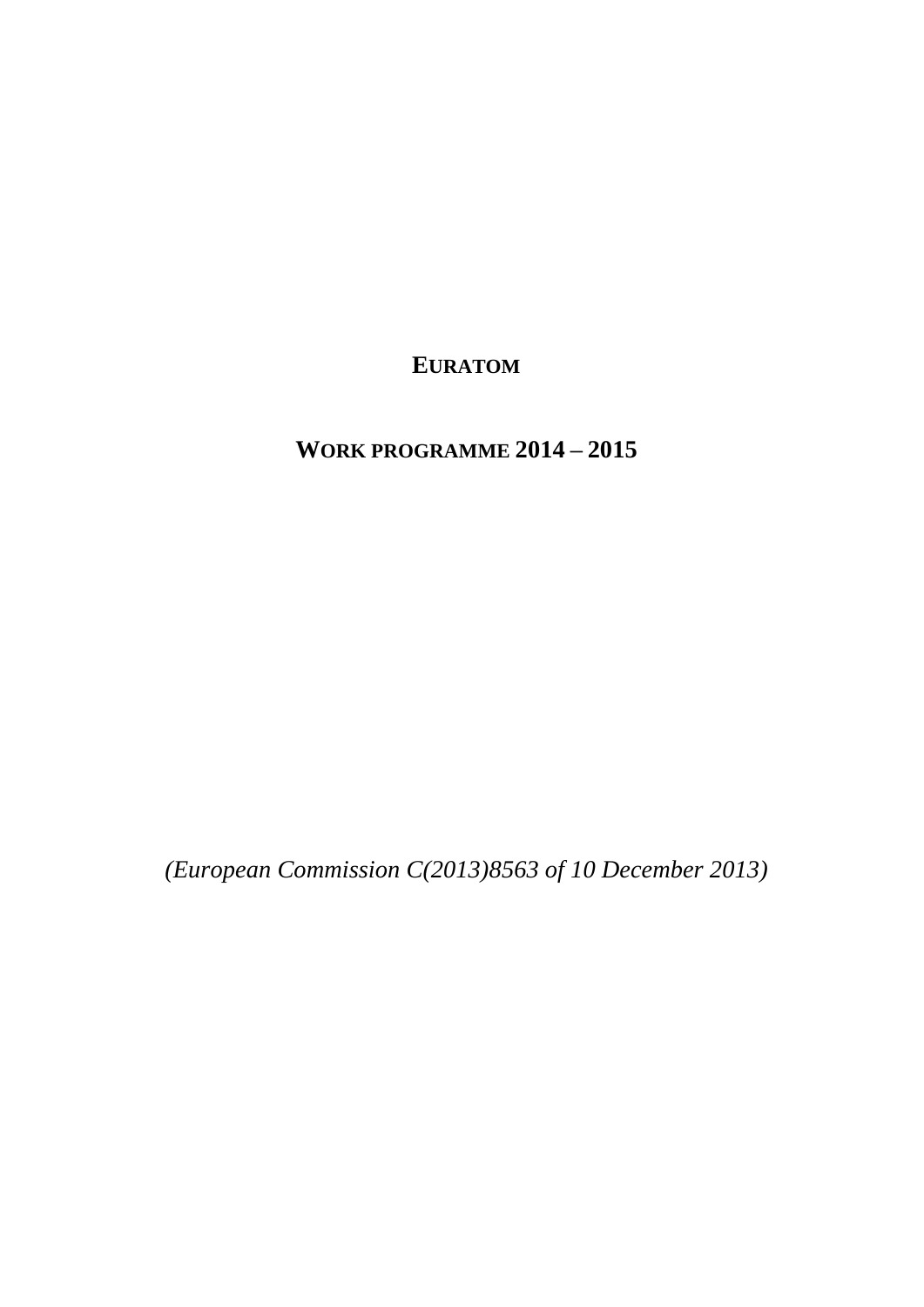## **Table of Contents**

| NFRP $2 - 2014$ : Tool for the fast and reliable prediction of severe accident progression and      |
|-----------------------------------------------------------------------------------------------------|
|                                                                                                     |
| B - Contribute to the Development of Solutions for the Management of Ultimate Radioactive           |
| NFRP 4 – 2014: EU concerted development of Member State research on radioactive waste               |
|                                                                                                     |
| NFRP 6 – 2014: Supporting the implementation of the first-of-the-kind geological repositories  11   |
|                                                                                                     |
|                                                                                                     |
| D - Cross-cutting aspects for Nuclear Fission and Radiation Protection  14                          |
| NFRP $8 - 2015$ : High density uranium fuel and targets for the production of medical radioisotopes |
| NFRP 9 - 2015: Transmutation of minor actinides (Towards industrial application)  15                |
| E - Support the development of nuclear competences at Union level and socio-economic aspects        |
| NFRP 10 - 2014: Education and training (Bologna and Copenhagen processes)  15                       |
| NFRP 11 - 2015: Modelling and analysing the energy system, its transformation and impacts 16        |
|                                                                                                     |
|                                                                                                     |
| NFRP 14 – 2014: Regional initiative aiming at nuclear research and training capacity building 19    |
| NFRP $15 - 2015$ : Specific support to the work of the Sustainable Nuclear Energy Technology        |
|                                                                                                     |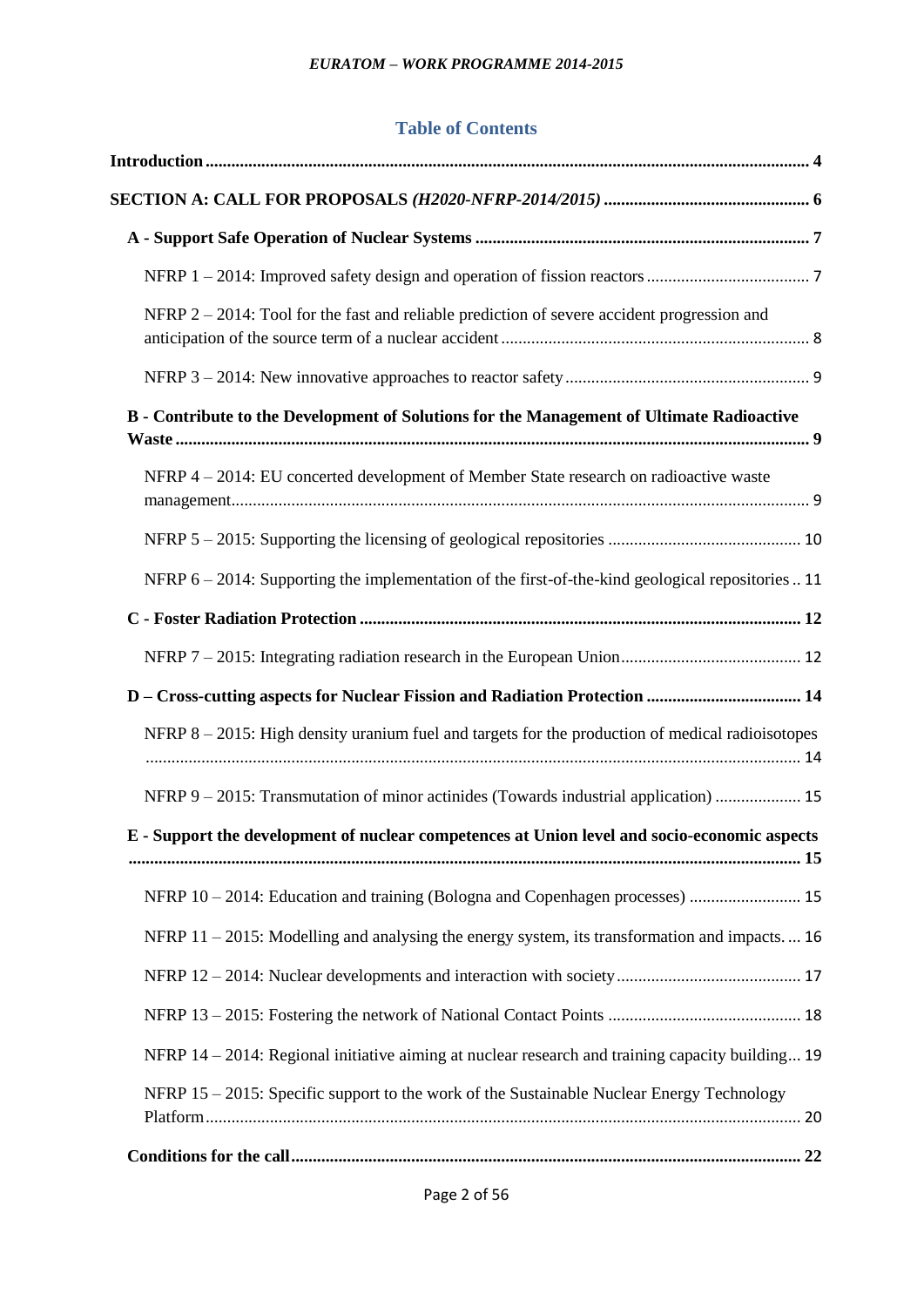### **EURATOM - WORK PROGRAMME 2014-2015**

| B.6: Contribution to the Organisation for Economic Co-operation and Development (Nuclear |  |
|------------------------------------------------------------------------------------------|--|
|                                                                                          |  |
|                                                                                          |  |
|                                                                                          |  |
|                                                                                          |  |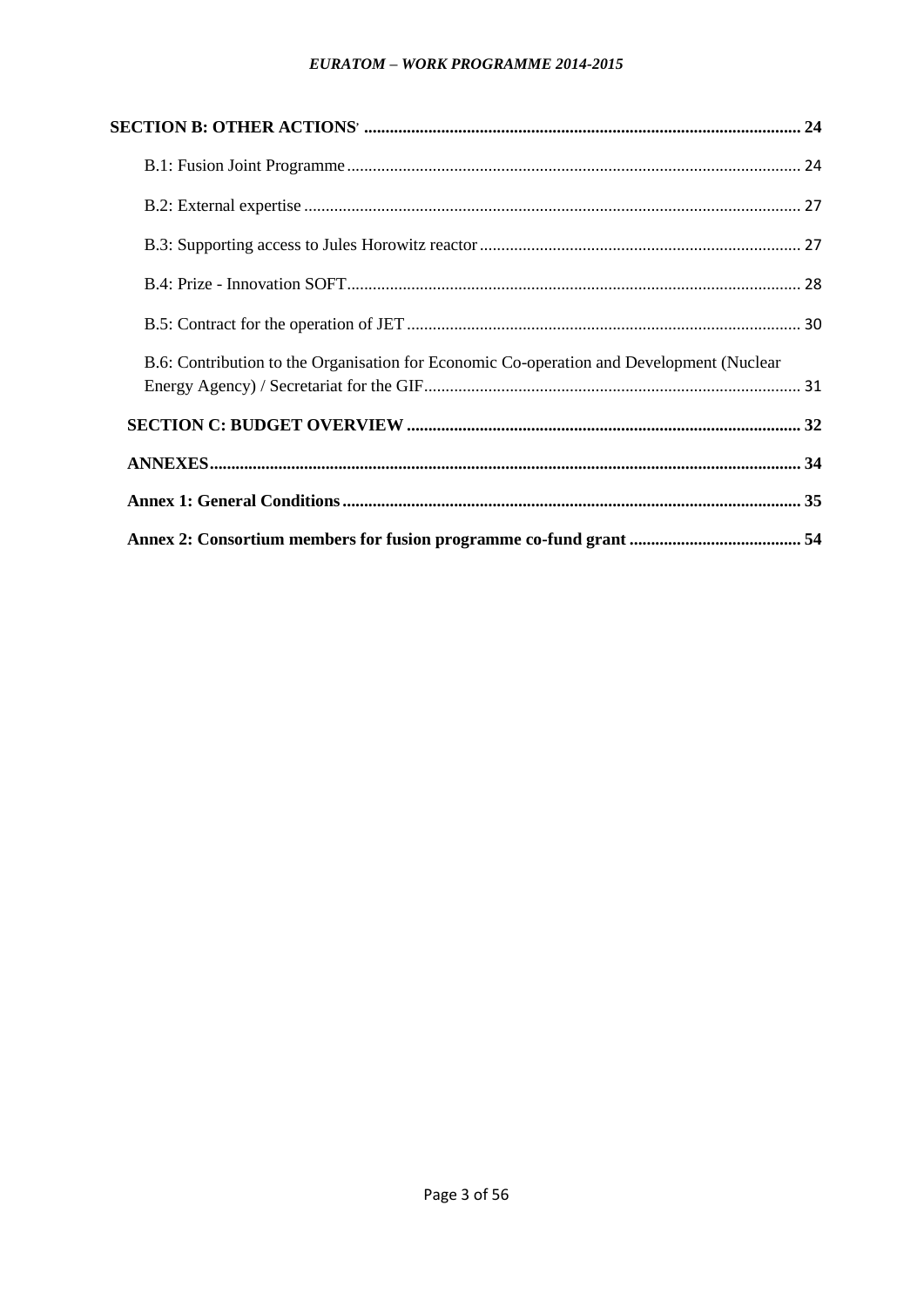## <span id="page-3-0"></span>**Introduction**

The Euratom Research and Training Programme  $(2014-18)^1$  complements the Horizon  $2020^2$  in the field of nuclear research and training. Its general objective is to pursue nuclear research and training activities with an emphasis on continually improving nuclear safety and radiation protection, notably to contribute to the long-term decarbonisation of the energy system in a safe, efficient and secure way. By contributing to these objectives, the Euratom Programme shall reinforce outcomes under the three priorities of the Horizon 2020: excellent science, industrial leadership, and societal challenges.

The indirect actions of the Euratom Programme are focused on two areas: nuclear fission and radiation protection, and fusion research aiming to developing magnetic confinement fusion as an energy source.

As requested by the Council in June 2011, Euratom activities in the area of nuclear fission and radiation protection have been thoroughly reviewed, in the context of the post-Fukushima era. In 2012, DG Research and Innovation (RTD), commissioned<sup>3</sup> the Interdisciplinary Study "Benefits and Limitations of Nuclear Fission for a Low Carbon Economy"<sup>4</sup>, which was presented at the 2013 Symposium of the same title co-organised by the European Commission (EC) and the European Economic and Social Committee (EESC). The Council was informed in June 2013 on the conclusions and recommendations made by the high level experts and various stakeholders involved in this Study. These conclusions and recommendations, which notably point out the need for a further focusing on nuclear safety and improved interaction with civil society, constitute the backbone of the research direction proposed in this work programme for fission and radiation protection.

Euratom has been at the centre of the European fusion research effort since the very start of the endeavour to develop magnetic confinement fusion as an energy source. The Euratom Framework Programmes in the fusion domain have ensured that research in fusion science and technology carried out in national fusion laboratories across Europe, also involving collaborative activities with third countries, is coordinated and largely integrated. Instruments such as Contracts of Association (under Art. 10 of the Euratom Treaty) have provided Community support to all Member States and Switzerland as fully associated third country to develop a solid basis in fusion science. More recently, the European Fusion Development Agreement (EFDA) has, through a range of instruments, added a multilateral dimension to fusion research activities, in particular regarding the exploitation of JET, as well as providing a common focus for cooperation with our international partners. However, the current instruments all expire at the end of 2013, and while recognising the achievements to date, it is clear that the challenges ahead require a new programme structure promoting enhanced

l <sup>1</sup> Council Regulation on the Research and Training Programme of the European Atomic Energy Community (2014-2018)

<sup>&</sup>lt;sup>2</sup> Council and EP regulation on Horizon 2020

<sup>3</sup> In cooperation with Directorates General Joint Research Centre (JRC), Energy (ENER), Development and Cooperation (DEVCO) and Education and Culture (EAC) for defining the terms of reference and guidance to experts.

<sup>4</sup> <http://www.eesc.europa.eu/?i=portal.en.events-and-activities-symposium-on-nuclear-fission-forum>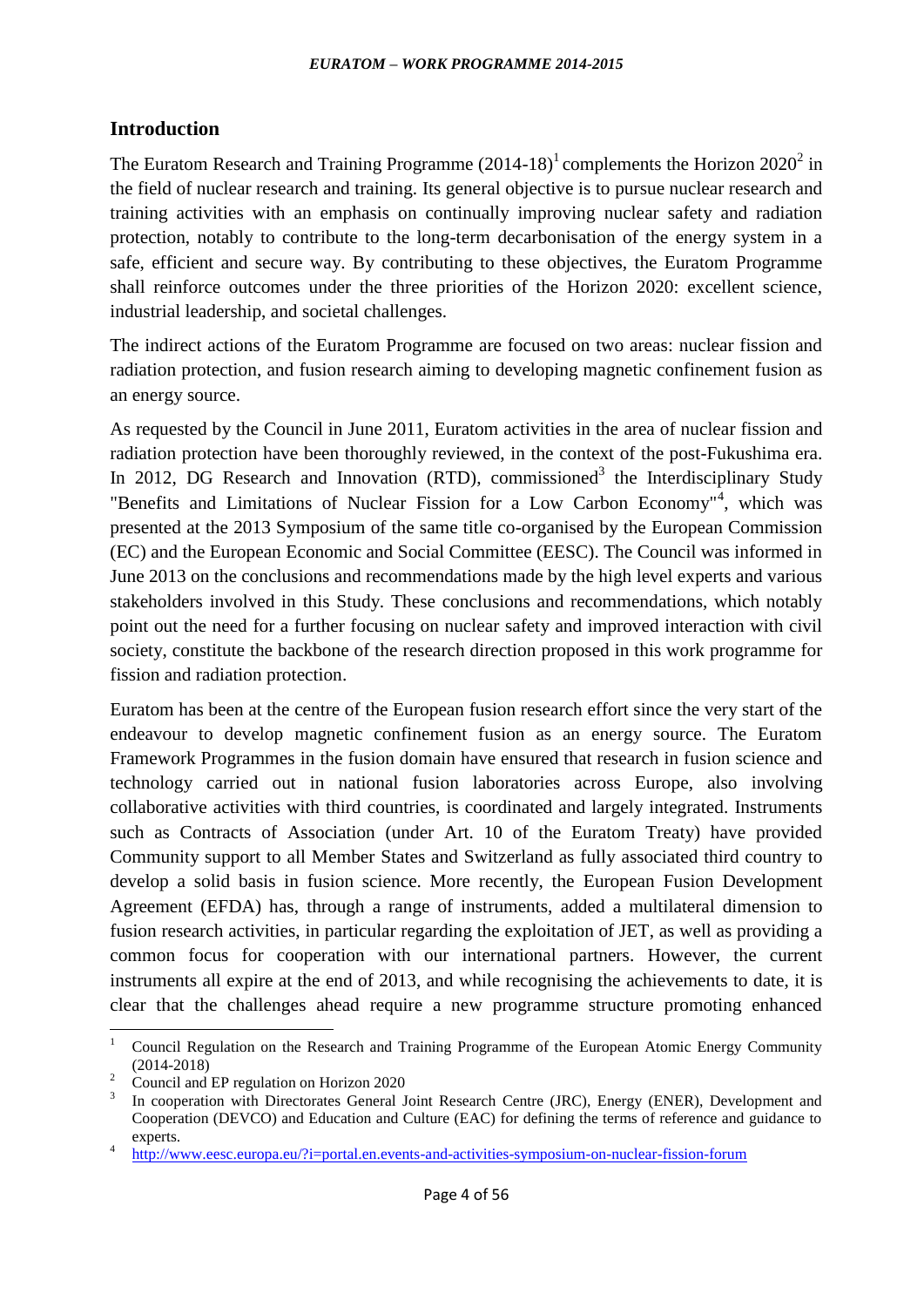integration across Europe in order to ensure the success of ITER and electricity generation from a 'DEMO' device around the middle of the XXI Century. The basis for this effort is the Fusion roadmap ('Fusion Electricity – A roadmap to the realisation of fusion energy<sup>55</sup>), endorsed by the EFDA members in autumn 2012. The principal aim of the present work programme in this respect is to provide Community support to the joint programme of activities implemented by the national fusion laboratories in line with the Fusion roadmap over the period 2014-2018<sup>6</sup>. International cooperation remains a crucial part of these activities and will continue to be implemented under the various multilateral frameworks (OECD/IEA, IAEA, etc.), as well as through the bilateral Euratom cooperation agreements with third countries that, under the provisions of the Euratom Treaty, cover all international collaborative activities between EU entities and the third countries in question. Fusion research in Europe is the best example Europe can offer of a unified research programme, and it is imperative to retain this unity in the new approach.

 $\overline{\phantom{a}}$ 

<sup>5</sup> <http://www.efda.org/2013/01/bringing-fusion-electricity-to-the-grid/>

<sup>&</sup>lt;sup>6</sup> The present Work Programme is considered as a 5-year programme in respect of the actions proposed in Section B.1 – Fusion Joint Programme and Section B.5 - Contract for the operation of JET, for which it constitutes the financing decision.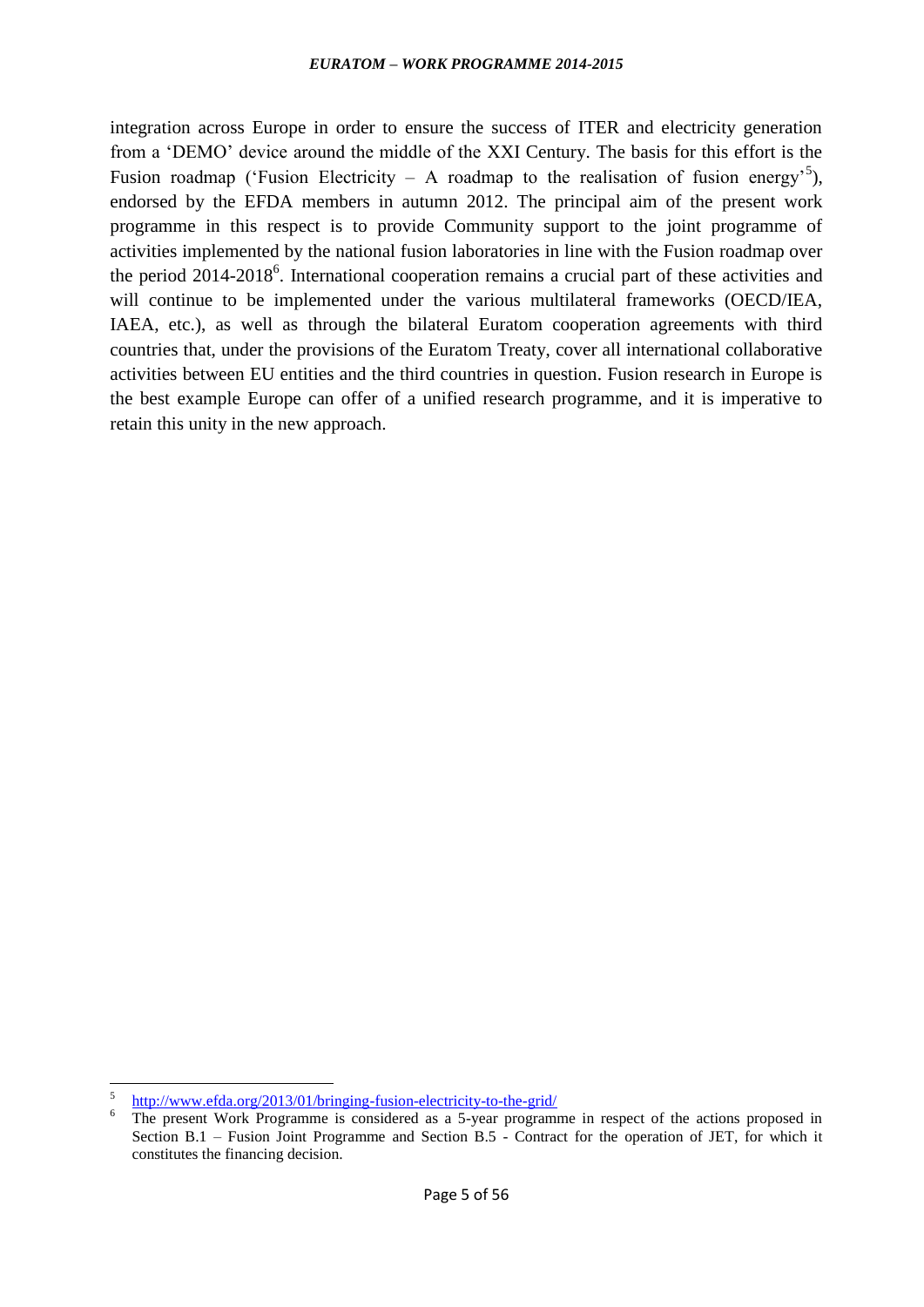### *EURATOM – WORK PROGRAMME 2014-2015*

## <span id="page-5-0"></span>**SECTION A: CALL FOR PROPOSALS** *(H2020-NFRP-2014/2015)*

Activities concerning the nuclear fission and radiation protection presented in this Work Programme are in line with the Council Directive 2009/71/Euratom of 25 June 2009 establishing a Community Framework for the Nuclear Safety of Nuclear Installations and with the Commission Proposal of 13 June 2013 for a revised Directive (COM(2013) 343), the Council Directive (2011/70/Euratom) of 19 July 2011 establishing a Community framework for the responsible and safe management of spent fuel and radioactive waste<sup>7</sup>, and the Commission Proposal for a Council Directive laying down basic safety standards for protection against the dangers arising from exposure to ionising radiation (COM(2012) 242 final).

The activities funded by this Work Programme have been developed in accordance with the Council Regulation on the Research and Training Programme of the European Atomic Energy Community (2014-2018) complementing the Horizon 2020. They are organised in five main sections:

- A. Support safe operation of nuclear systems
- B. Contribute to the development of solutions for the management of ultimate radioactive waste
- C. Foster Radiation Protection
- D. Cross-cutting aspects for nuclear fission and radiation protection
- E. Support the development of nuclear competences at Union level and socio-economic aspects.

It should be noted that socio-economic issues are also addressed within each of the first four sections, as well as trans-national access to research infrastructures, where appropriate.

International cooperation with third countries is promoted through bilateral Euratom cooperation agreements, but also multilateral initiatives such as those established by the United Nations (UN) or the Organisation for Economic Co-operation and Development (OECD). Reference to international cooperation is specifically mentioned in each of the work programme sections, where considered more particularly pertinent, but this is not restrictive. The detailed provisions are available at Horizon 2020 web page<sup>8</sup>. Dissemination of activities in this work programme through scientific publications will be encouraged.

 $\overline{\phantom{a}}$ <sup>7</sup> OJ L199/48, 2.8.2011

<sup>&</sup>lt;sup>8</sup> [http://ec.europa.eu/research/horizon2020/index\\_en.cfm](http://ec.europa.eu/research/horizon2020/index_en.cfm)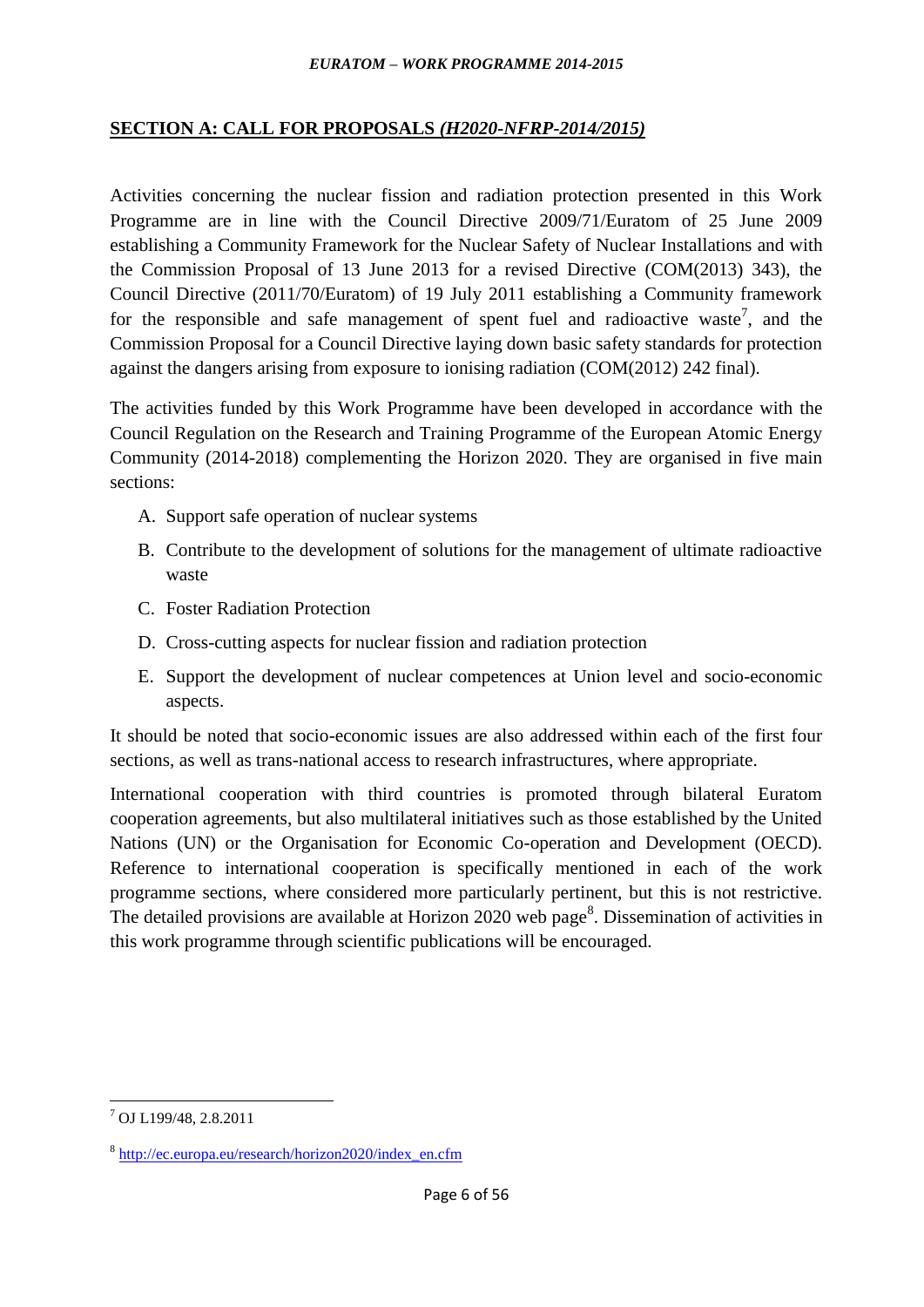Proposals are invited against the following topics:

## <span id="page-6-0"></span>**A - Support Safe Operation of Nuclear Systems**

### <span id="page-6-1"></span>**NFRP 1 – 2014: Improved safety design and operation of fission reactors**

*Specific challenge:* The European Union (EU) has a strong leadership in reactor design and operation responding to stringent safety requirements from regulators and seeks to foster convergence of nuclear safety approaches. The EU is also at the forefront of the development of innovative reactor designs with even higher safety characteristics. Today's major research challenge is evidently to reinforce research cooperation on reactor safety at EU level and worldwide.

*Scope:* At EU level, this reinforced cooperation will, first of all, involve Members States' national research programmes while also taking into account the priorities of the strategic research and innovation agenda of  $SNETP<sup>9</sup>$  and  $NUGENIA<sup>10</sup>$ . The Euratom funding will be devoted to supporting the continuous improvement of nuclear safety of the existing reactor fleet and to optimising the safety characteristics in the design of future reactors, e.g. by implementation of passive safety features and by increasing the redundancy and diversity or by performing experimental tests and developing advanced simulation tools. The focus will be on actions increasing the knowledge basis on reactor life-time management issues relevant to safety (e.g. integrity of structural components, containment, irradiation and corrosion issues, …), as well as on those promoting safety culture and providing guidance for severe accident management (especially on issues arising after the Fukushima accident e.g. safety of fuel storage, hydrogen explosion, containment behaviour, corium/debris coolability and interactions, …). The Euratom funding will be dedicated to topics where national programme priorities converge and where European added value is obvious and maximised. International cooperation activities would be beneficial in this area and will be considered during evaluation.

*Expected impact:* In the short term, this action will provide the knowledge basis for developing robust national and EU policies in the field of nuclear reactor safety, while also helping interacting with stakeholders and civil society on nuclear reactor safety. In the medium term this research will further improve the safety of nuclear reactors in Europe and worldwide through increased resistance of safety relevant equipment and better safety culture. It will also reinforce the EU strong leadership in reactor design and operation responding to stringent safety requirements from regulators and seek to foster European cooperation on nuclear safety approaches. In so doing, the EU will remain at the forefront of the development of innovative reactor designs with even higher safety characteristics.

*Type of action:* Research and innovation actions.

 $\overline{a}$ 

<sup>9</sup> Sustainable Nuclear Energy Technology Platform

<sup>&</sup>lt;sup>10</sup> Nuclear Generation II and III Association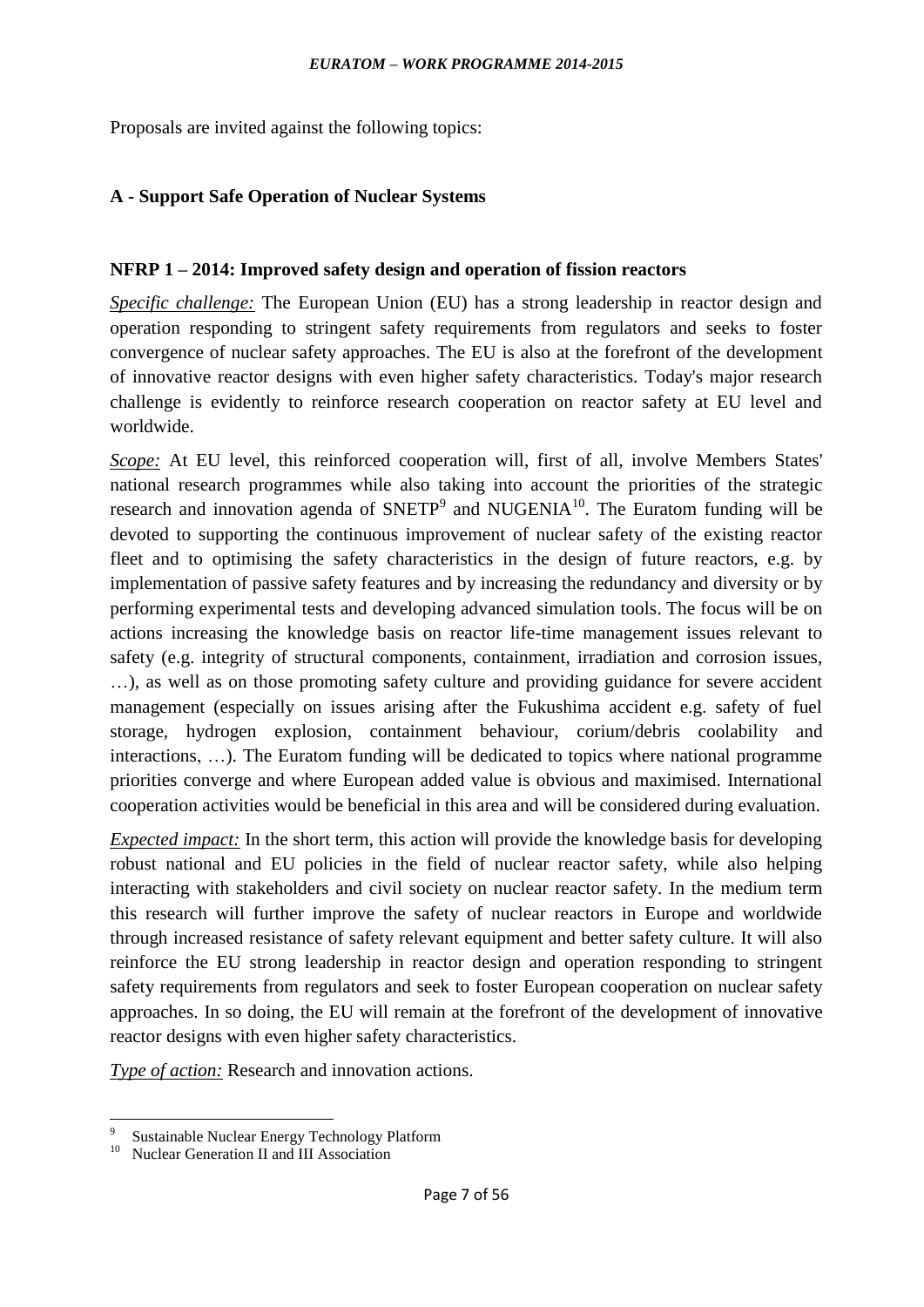*Additional information*: The Commission considers that proposals requesting a contribution from the Euratom of between EUR 3 and 6 million would allow this specific challenge to be addressed appropriately. Nonetheless, this does not preclude submission and selection of proposals requesting other amounts.

The conditions related to this topic are provided at the end of this call and in the Annex 1.

## <span id="page-7-0"></span>**NFRP 2 – 2014: Tool for the fast and reliable prediction of severe accident progression and anticipation of the source term of a nuclear accident**

*Specific Challenge:* The fast and reliable prediction of severe accident progression and the anticipation of the source term in case of severe accident is of paramount importance for the protection of people in triggering the appropriate response to a nuclear emergency. The need to improve the tools for predicting the plant status and the source term has been identified as a priority following the Fukushima accident as it gives input to accident management strategies and for dose projection caused by atmospheric releases.

*Scope:* For use in emergency operation centres, this tool should be adapted to all types of reactors in operation or foreseeable in the EU. Furthermore, this tool should be able to predict the different possible accidental scenarios and provide results in a fast and user-friendly way. Such tool should start with minimal input data from nuclear power plants but be able to incorporate additional refinement as more information becomes available in order to improve predictions. It should also rely on state of the art knowledge on severe accident phenomenology and mitigation measures in order to give results with enough accuracy, confidence and reduced uncertainties. International cooperation with notably Japan, the United States of America, Ukraine and the Russian Federation would be beneficial in this area and will be considered during evaluation.

*Expected impact:* This research will first of all lead to reinforcing nuclear safety through improved accident management procedures that will ensure a faster and site specific response to nuclear emergencies. The tool to be developed is also to be used for the further assessment of existing severe accident management guidelines. It will improve the availability and reliability of dose projection caused by atmospheric releases following a nuclear accident and respond to the need identified as a priority following the Fukushima accident. In the long term, it is also expected that this research will lead to a further exchange of approaches in this domain at EU level and to the reinforcing of EU leadership in reactor safety technology and nuclear emergency management.

*Type of action:* Research and innovation actions.

*Additional information:* The Commission considers that proposals requesting a contribution from the Euratom of between EUR 2 and 4 million would allow this specific challenge to be addressed appropriately. Nonetheless, this does not preclude submission and selection of proposals requesting other amounts.

The conditions related to this topic are provided at the end of this call and in the Annex 1.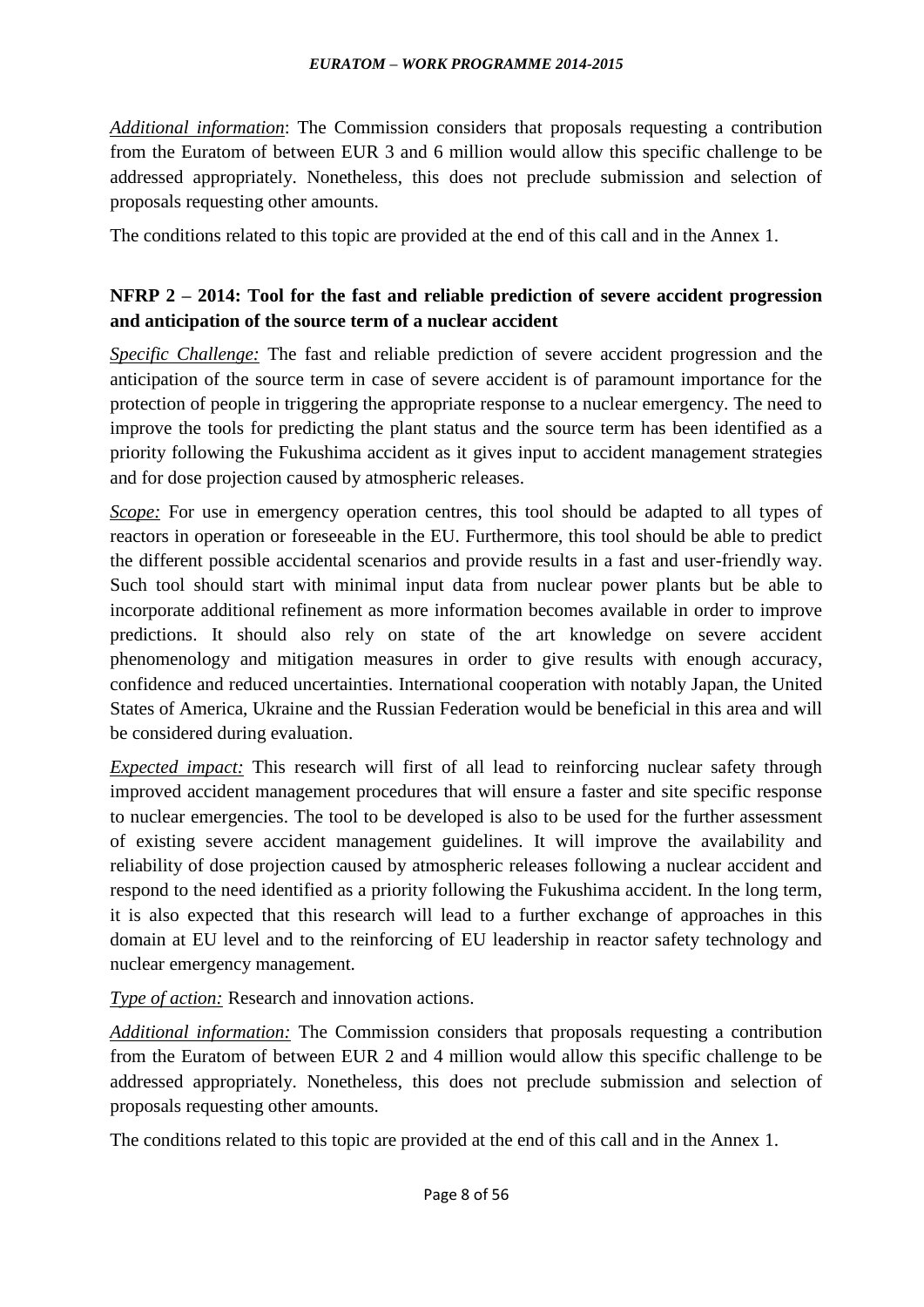## <span id="page-8-0"></span>**NFRP 3 – 2014: New innovative approaches to reactor safety**

*Specific challenge:* Some very innovative reactor safety concepts are investigated, which could become breakthrough options if their scientific and practical maturity is demonstrated. The Euratom research, with its focus on safety and reliability and optimal waste management, should also consider such possible breakthrough options.

*Scope:* The aim will be to allow promising designs to move from the Technology Readiness Level (TRL) 1 to TRL 3, or from TRL 2 to TRL 3 as defined in Annex to this work programme. Focus will be on the proof of concept regarding safety (e.g. passive safety systems and new approaches to severe accidents management), reliability and quality assurance (e.g. industrial standards). Advanced experimental and numerical simulation tools to evaluate the viability and performance should support this research. It should be undertaken in close cooperation with industry and regulators whose involvement is indispensable at an early stage of design. International cooperation could be beneficial in this area.

*Expected impact:* This action will offer top-level scientists a level playing field for highly innovative ideas enabling them to demonstrate the feasibility of advanced safety concepts. It will open-up new avenues towards reactor safety design. In the medium / long term, this action should lead to new orientation and breakthrough in nuclear safety.

*Type of action:* Research and innovation actions.

*Additional information:* The Commission considers that proposals requesting a contribution from the Euratom of between EUR 2 and 4 million would allow this specific challenge to be addressed appropriately. Nonetheless, this does not preclude submission and selection of proposals requesting other amounts.

The conditions related to this topic are provided at the end of this call and in the Annex 1.

# <span id="page-8-1"></span>**B - Contribute to the Development of Solutions for the Management of Ultimate Radioactive Waste**

# <span id="page-8-2"></span>**NFRP 4 – 2014: EU concerted development of Member State research on radioactive waste management**

*Specific Challenge:* The Radioactive Waste Management Directive (2011/70/Euratom), which was adopted in 2011, requires each Member State to *inter alia* carry out research activities. Member States' research in this field is aligned with national timeframes to implementing technical solutions for geological disposal facilities. The immediate challenge is to address uncertainties about the safety of such facilities, to build a sound safety case, special attention being paid to stakeholders' concerns regarding all ultimate radioactive waste materials to be disposed of. It is also necessary to maintain scientific competence to demonstrate the safe operation of facilities. Taking into account the scope of IGDTP, this action should exploit synergies between industry, implementers, Technical Safety Organisations (TSO), policy makers and the research community.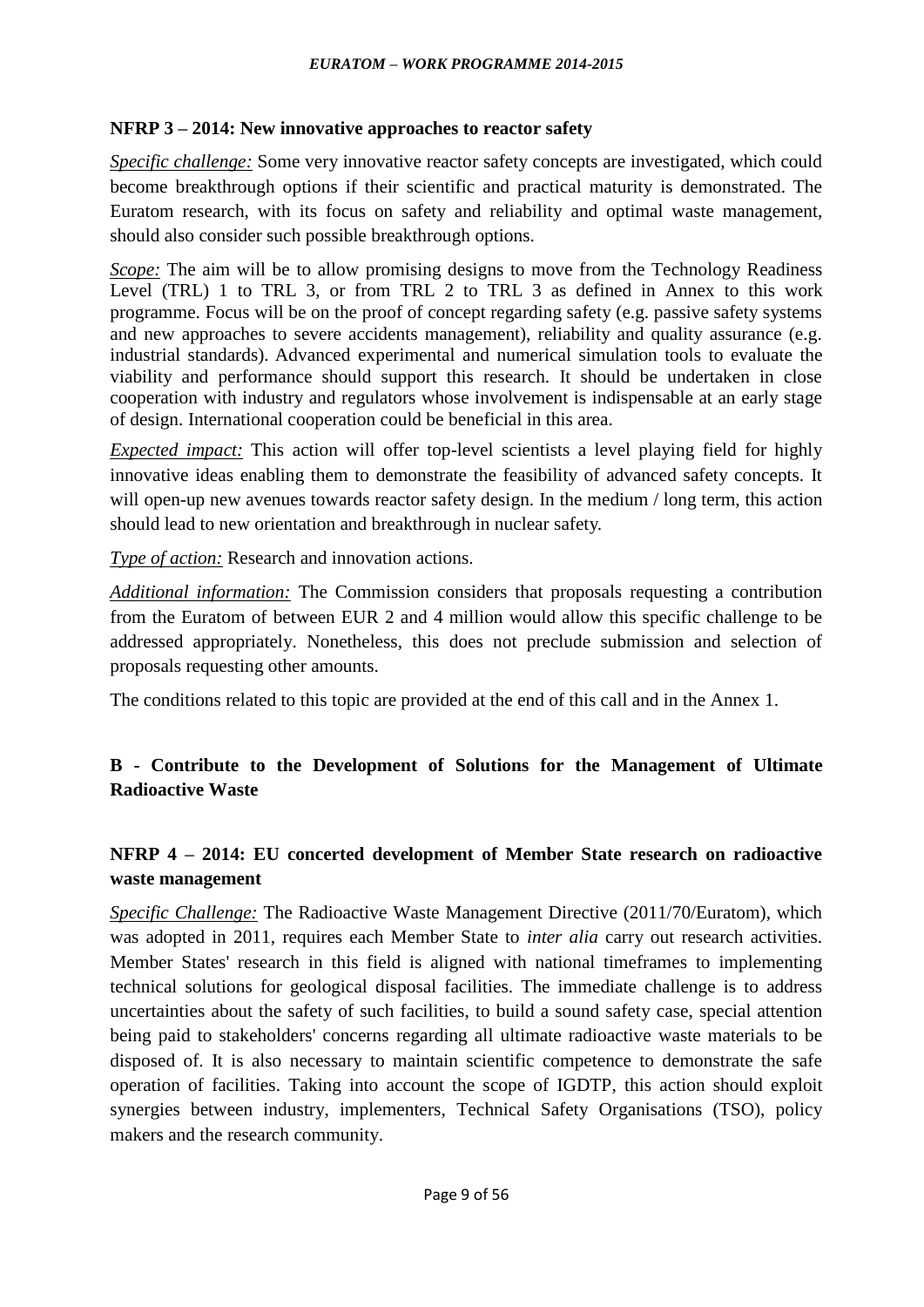### *EURATOM – WORK PROGRAMME 2014-2015*

*Scope:* The aim is to develop synergies and increase coordination of national research programmes in the field of management of spent fuel and radioactive waste. This action includes the reviewing of all strategic aspects linked to a stepwise move to joint programming in this field. For this purpose, it should seek to involve as many entities as possible that are active in the management and disposal of radioactive waste, notably most relevant public or industry-funded research programmes, industry, implementers, TSO and policy makers while not confusing their respective roles.

*Expected impact:* This action will lead to the further integration of the concerned research community and hence help maintaining and developing EU leadership in knowledge and expertise for innovative and publicly acceptable radioactive waste management solutions. Moreover, it will further reinforce and make more effective the interaction at EU level between industry, implementers, TSO, policy makers and the research community, which is of particular importance for the implementing of solutions for the final disposal of radioactive waste.

*Type of action:* Coordination and Support Actions.

*Additional information:* The Commission considers that proposals requesting a contribution from the Euratom of between EUR 1 and 1.8 million would allow this specific challenge to be addressed appropriately. Nonetheless, this does not preclude submission and selection of proposals requesting other amounts.

The conditions related to this topic are provided at the end of this call and in the Annex 1.

# <span id="page-9-0"></span>**NFRP 5 – 2015: Supporting the licensing of geological repositories**

*Specific challenge:* Interaction between regulatory authorities, their TSO and national radioactive waste management organisations is essential in the context of the licensing process of underground repositories. These interactions are aimed at developing a common understanding on reviews of license applications. They also are aimed at identifying and developing the necessary scientific competence for actors in this field to fulfil their respective roles.

*Scope:* While recognising independence and distinct responsibilities of the various actors above mentioned, their interactions should be further deepened for the identification of research priorities. This action would include exchange on criteria and guidance on the review of licence application and the interpretation of standards. Due account should be taken of existing and planned initiatives at international level. Outreach activities of main findings should also be part of the activity.

*Expected impact:* This action will lead to exchange of regulatory review methods and competence in regulatory functions, thereby easing and accelerating the licensing process. This work will also help consolidating the knowledge base and stimulate its sharing amongst all stakeholders including the public at large, which is central to the implementing of solutions for the long-term safety of geological repositories.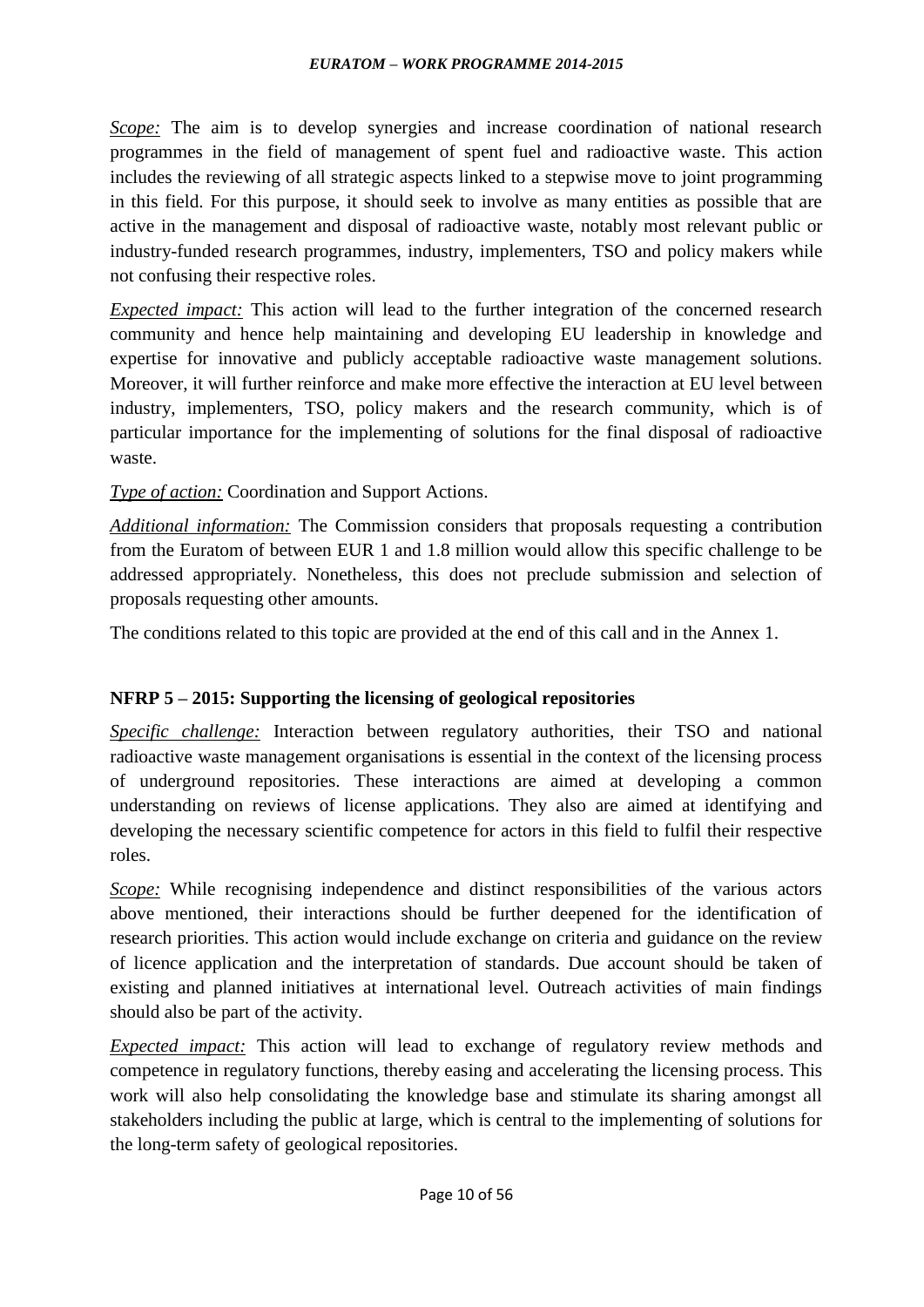*Type of action:* Coordination and Support Actions.

*Additional information:* The Commission considers that proposals requesting a contribution from the Euratom of between EUR 1 and 1.4 million would allow this specific challenge to be addressed appropriately. Nonetheless, this does not preclude submission and selection of proposals requesting other amounts.

The conditions related to this topic are provided at the end of this call and in the Annex 1.

# <span id="page-10-0"></span>**NFRP 6 – 2014: Supporting the implementation of the first-of-the-kind geological repositories**

*Specific challenge:* Substantial progress has been made over the last decades in RD&D for the management and disposal of radioactive waste in Europe. The EU has established a world-wide leading position in the field. By 2015, three Member States (Finland, Sweden, possibly also France) should have submitted an application for authorisation to build and operate an underground repository, in particular for high level and long-lived radioactive waste and spent fuel. In view of the operation of these facilities planned by 2025, it is essential to address the remaining key technical and scientific issues of common interest. In particular, research should improve the knowledge base for the safety case including the development of monitoring strategies, also taking into account stakeholder's concerns.

*Scope:* Priority topics of IGD-TP $^{11}$  should be considered as well as those of public waste management oriented research programmes. EU funding will be dedicated to topics where national programme priorities converge and where European added value is obvious and maximised. The joint implementation of this research at pan-European level would help develop and maintain the necessary competences. The involvement of non-technical stakeholders and socio-economic experts is required notably in view of extensive communication with and dissemination towards the public and all stakeholders. Interaction with non-EU organisations active in the field could be beneficial.

*Expected impact:* This research and development work shall contribute to resolve the key remaining technical issues for the actual implementation of the planned geological disposal projects in the EU. Hence it will demonstrate the EU leadership in this domain. The involvement of countries with programmes in their initial state alongside the three most advanced ones should stimulate and foster the cooperation amongst EU Member States at large and facilitate steps towards decision making and implementation of underground repositories, in particular for high level and long-lived radioactive waste and spent fuel in more Member States.

*Type of action:* Research and innovation actions.

*Additional information:* The Commission considers that proposals requesting a contribution from the Euratom of between EUR 3 and 6 million would allow this specific challenge to be

 $11\,$ <sup>11</sup> Implementing Geological Disposal Technology Platform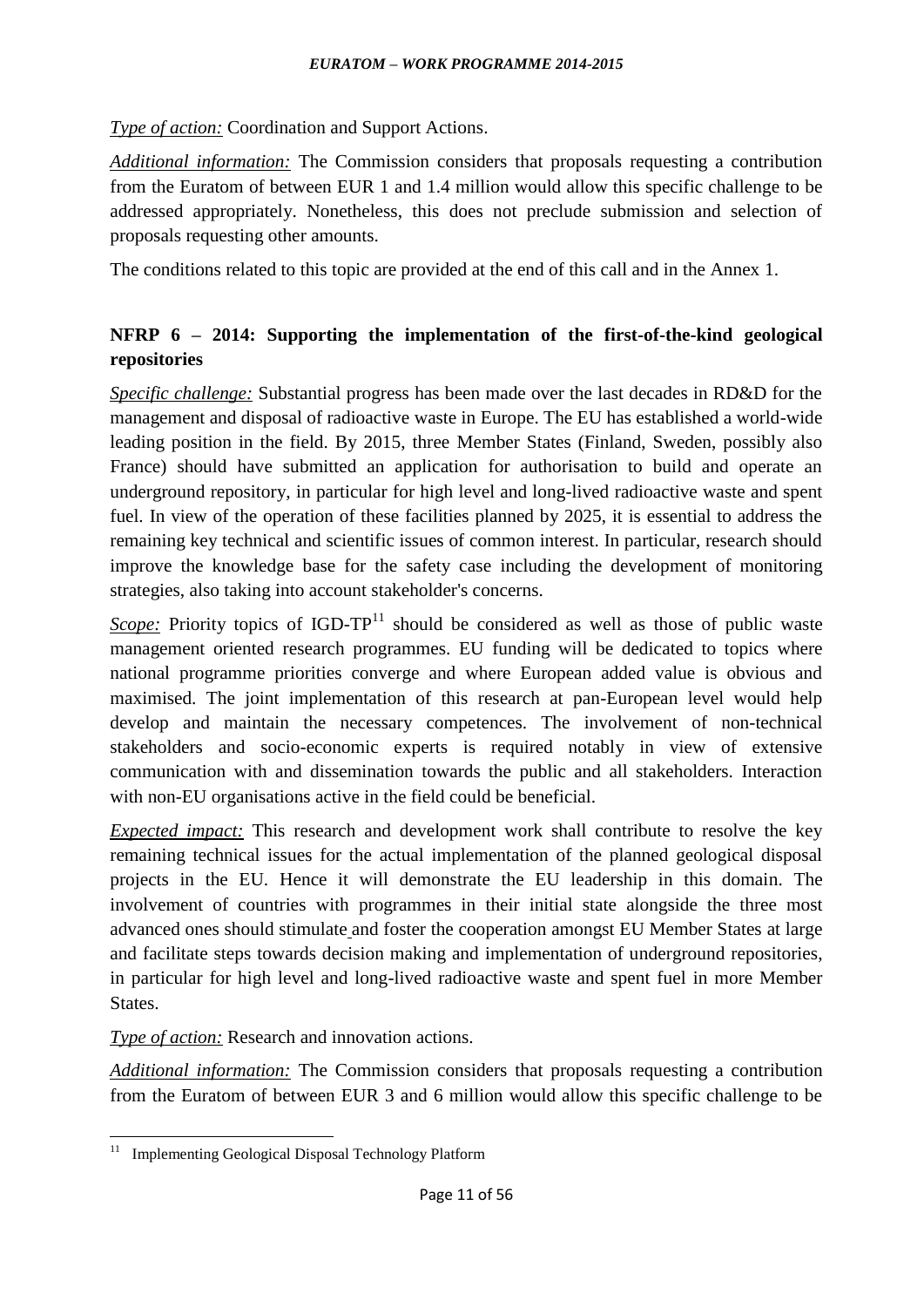addressed appropriately. Nonetheless, this does not preclude submission and selection of proposals requesting other amounts.

The conditions related to this topic are provided at the end of this call and in the Annex 1.

## <span id="page-11-0"></span>**C - Foster Radiation Protection**

## <span id="page-11-1"></span>**NFRP 7 – 2015: Integrating radiation research in the European Union**

*Specific Challenge:* Radiation protection aims at protecting people and the environment from the potentially harmful effects of ionising radiation. It is of particular interest in the context of the rehabilitation of contaminated territories following an accident, as well as the protection of people and the environment during normal operation. The deep understanding of the effects of ionising radiations is also necessary for drawing maximum benefits from the adequate use of these in medical and industrial applications. Contrary to high dose, the risks from low dose of radiation, including its interaction with other risk factors, are poorly understood. A reinforced multidisciplinary approach to research and innovation is considered as essential to further develop the knowledge base in this field. This approach should encompass a number of basic scientific disciplines besides the specific disciplines pertaining to radiation protection so far, such as emergency preparedness, radioecology or the medical use of ionising radiation. It will require cooperation of the entire European research community concerned with a view to exploit to the best extend the synergistic aspects amongst these different disciplines.

Scope: This activity will build on the Strategic Research Agendas of MELODI<sup>12</sup>, NERIS<sup>13</sup> and ALLIANCE<sup>14</sup>, while also making use of other existing expertise in Europe, notably regarding dosimetry  $(EURADOS^{15})$  and the medical use of ionising radiation. EU funding will specifically be devoted to supporting the further integration, at EU level, of radiation protection research, with due attention to the interaction and synergies to be established between the various areas of expertise, in particular biology, biophysics, epidemiology, dosimetry and modelling. These disciplines are pivotal for research on medical exposures and the optimisation of the use of, and protection from ionising radiation in this field. Attention should also be paid to the development of advanced knowledge on the biology and bio-kinetics of medical radioisotopes and to the understanding of the effects of naturally occurring radiation (and the optimisation of the protection thereof), which also contribute to radiation protection basic science. This activity will also address the improvement of knowledge on the effects of ionising radiation on living beings (radioecology) both during the normal operation of nuclear installations and after an accident, which would be needed to further develop mutually compatible European tools and innovative approaches on nuclear emergency management and

 $\overline{\phantom{a}}$ 

 $12$  Multidisciplinary European Low Dose Initiative

<sup>&</sup>lt;sup>13</sup> European Platform on preparedness for nuclear and radiological emergency response and recovery, http://www.eu-neris.net/

<sup>&</sup>lt;sup>14</sup> European Radioecology Alliance<http://www.er-alliance.org/about-us/alliance-activities/>

<sup>15</sup> European Radiation Dosimetry Group, http://www.eurados.org/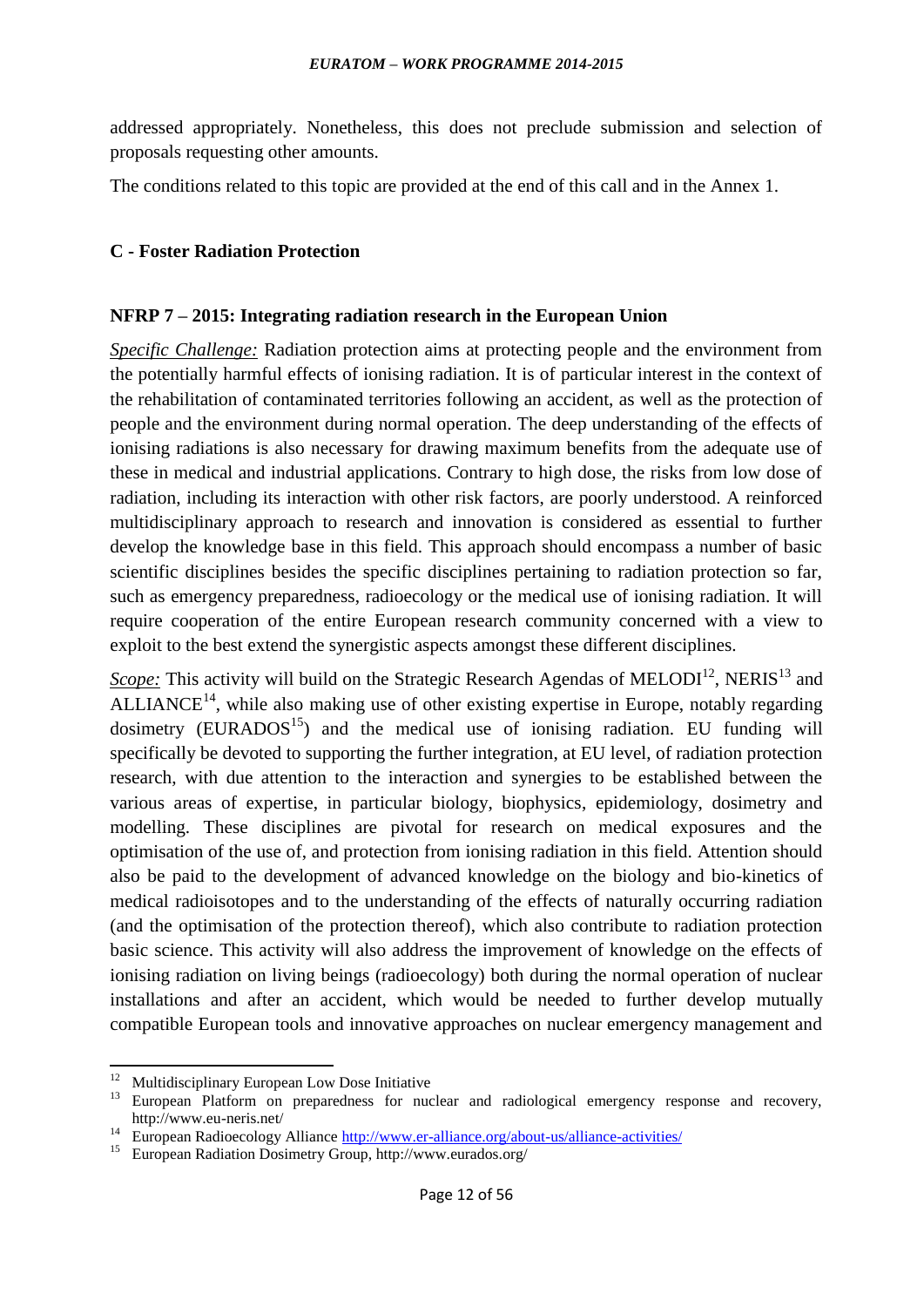environmental remediation. Due attention will be paid to research and innovation necessary for supporting the successful transposition and implementation of the revised European Basic Safety Standards<sup>16</sup>, which will require changes in national regulations and practices that should be done in a co-ordinated manner in order to optimise protection and avoid duplication. Euratom funding should benefit all European institutes involved in the research on radiation protection related issues. Finally, this activity will also aim at accelerating and improving the developing of competences in radiation protection with a special focus on radiation protection culture and at addressing the challenge of communicating results in radiation protection to nonspecialist audiences such as policy decision makers and the public at large. Considerations such as gender and age are of relevance in this field of activity and will have to be addressed, notably as part of research on individual sensitivity to radiation. Moreover, gender and age balance in the composition of project teams should be sought. International cooperation could be beneficial in this area.

*Expected Impact:* This action will lead to the better integrating of the radiation protection scientific community at EU level, leading to a better coordination of research efforts and the provision of more consolidated and robust science-based policy recommendations to decision makers in this area. In the long term, these efforts will translate into additional or improved practical measures in view of the effective protection of people and the environment.

*Type of action:* Programme Co-fund Action (European Joint Programme). The Euratom contribution will be limited to a maximum of 50% of the total eligible costs of the action. Financial support to third parties may be one of the main objectives of the action. General details on the form of funding are provided in Annex 1.D.

*Evaluation Criteria:* The standard evaluation criteria for a European Joint Programme (Programme co-fund action) apply. For the details see Annex 1.D and 1.G

*Additional information:* In line with the nature of the action as a proposed European Joint Programme, the Commission considers that proposals requesting a contribution from the Euratom of between EUR 20 and 21 million would allow this specific challenge to be addressed appropriately. Nonetheless, this does not preclude submission and selection of proposals requesting other amounts.

The conditions related to this topic are provided at the end of this call and in the Annex 1.

 $\overline{a}$ 

<sup>16</sup> Commission proposal for a Council directive laying down basic safety standards for protection against the dangers arising from exposure to ionising radiation, COM (2012)242 final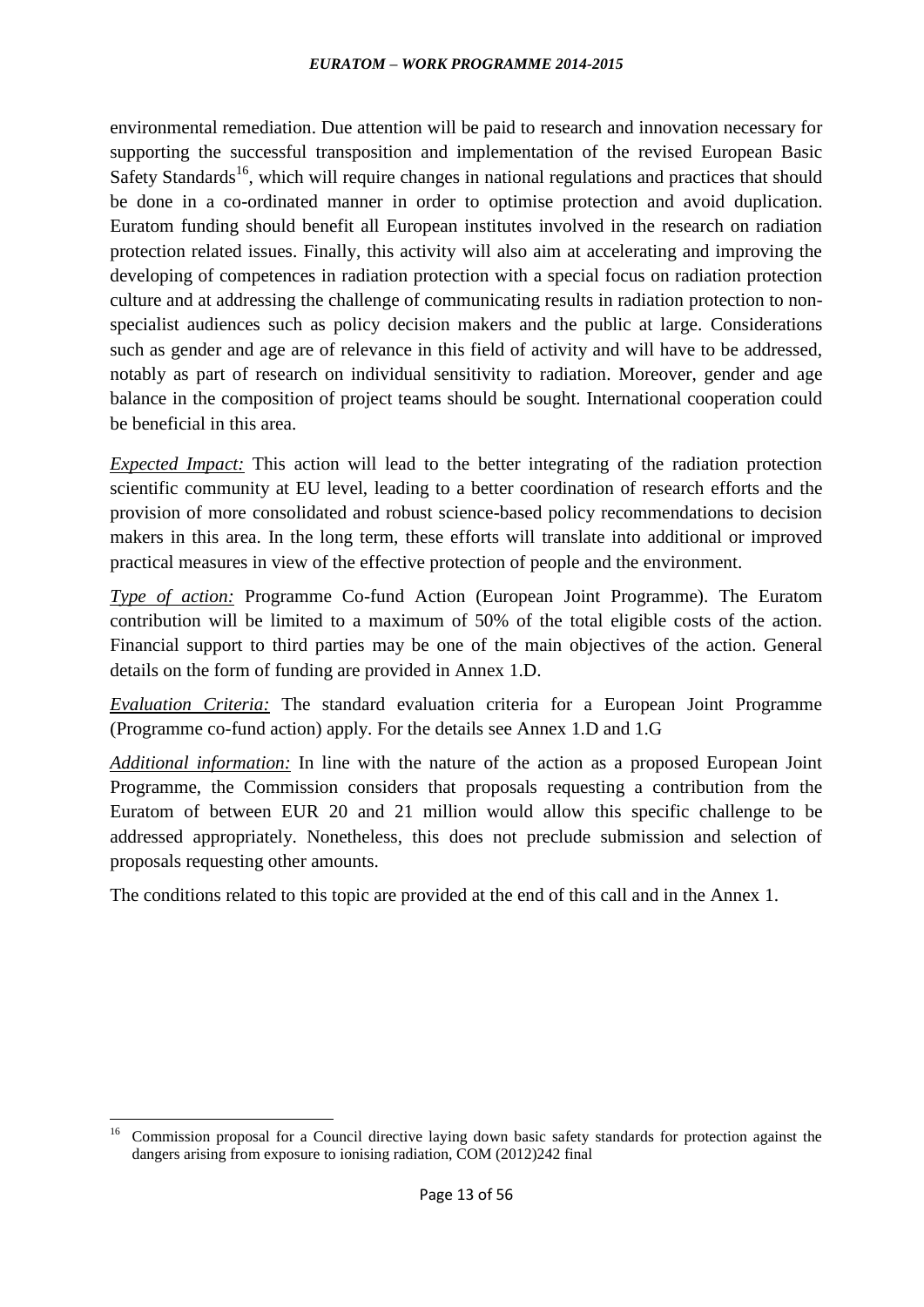## <span id="page-13-0"></span>**D – Cross-cutting aspects for Nuclear Fission and Radiation Protection**

# <span id="page-13-1"></span>**NFRP 8 – 2015: High density uranium fuel and targets for the production of medical radioisotopes**

*Specific Challenge:* A shortage of Molybdenum-99 has occurred mainly as a result of the low availability of research reactor facility and of the extensive replacement of highly enriched uranium fuel by low enriched one to address nuclear proliferation concerns. This has been at the origin of the European Observatory on the Supply of Medical Radioisotopes<sup>17</sup>, created in order to organise the availability of this essential radiopharmaceutical product.

Research and innovation should be undertaken to support the replacement of highly enriched uranium fuel and targets by low enriched and high density ones. The issue for the fuel is the sufficient performance and safe operation of the reactor, notably for preserving the fuel elements from meltdown, e.g. in using an appropriate conditioning. The issue for the targets is to achieve a sufficient number of fission reactions that produce Molybdenum-99 and to get a high quality pharmaceutical product.

*Scope:* This research and innovation will focus on developing new kinds of high density uranium fuel and targets bearing in mind their thermal, mechanical and chemical behaviour and their suitability for use in different research reactors. This will involve *inter alia* the investigation of heat resistance, preserved microstructure, reduced oxidation and thermal fatigue of high density fuel and targets by appropriate coating. Fuel and target fabrication will be studied in view of testing their properties under thermal stress before and after irradiation. International cooperation could be beneficial in this area.

*Impact:* The cost effective supply of high density and low enriched uranium fuel and targets will allow the more efficient use of research reactors in Europe for the purpose of energy research and the production of medical radioisotopes like Molybdenum-99. This will contribute to the addressing of key challenges of Horizon 2020 in the sectors of energy and health. The principal impact of this action will be the prevention of future crises in the supply of Molybdenum-99.

*Type of action:* Research and innovation actions.

*Additional information:* The Commission considers that proposals requesting a contribution from the Euratom of between EUR 4 and 6 million would allow this specific challenge to be addressed appropriately. Nonetheless, this does not preclude submission and selection of proposals requesting other amounts.

The conditions related to this topic are provided at the end of this call and in the Annex 1.

<sup>17</sup> [http://ec.europa.eu/energy/nuclear/radiation\\_protection/medical/doc/observatory\\_mission.pdf](http://ec.europa.eu/energy/nuclear/radiation_protection/medical/doc/observatory_mission.pdf)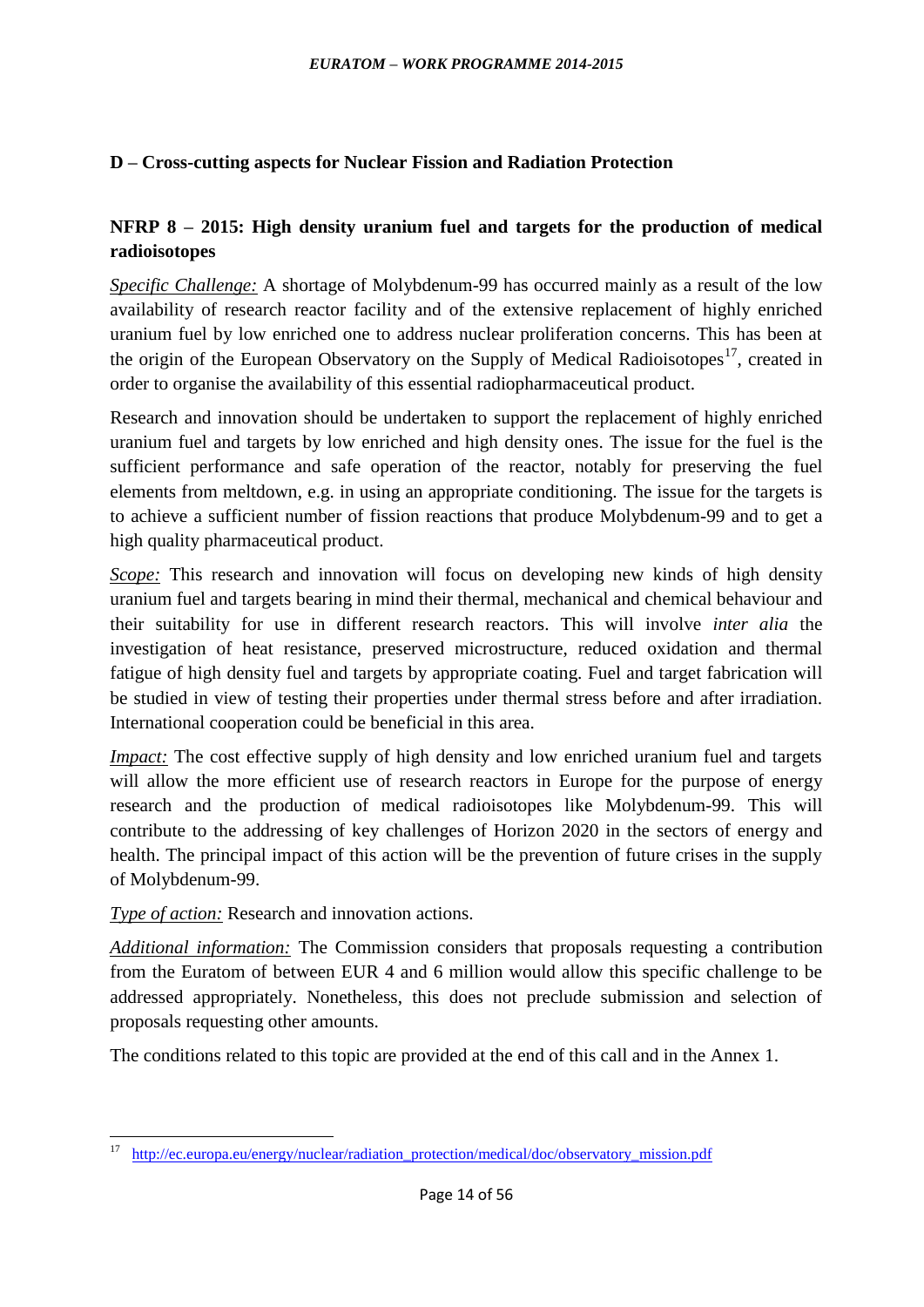## <span id="page-14-0"></span>**NFRP 9 – 2015: Transmutation of minor actinides (Towards industrial application)**

*Specific Challenge:* The elimination or transmutation of minor actinides is a key to the sustainability of the back-end of the fuel cycle. Further research is needed in order to demonstrate the feasibility of transmutation of high-level waste at industrial scale. Advanced experimental tests as well as numerical simulation tools will be required to conduct this interdisciplinary research encompassing basic as well as applied sciences. The technological and economic performance of transmutation in a fast neutron facility should also take into account the other possible uses of the equipment, e.g. for the production of radioisotopes or material testing for nuclear fission and fusion applications.

*Scope:* This research should contribute to the further development of state-of-the-art critical or sub-critical fast neutron installations for transmutation. Due consideration should be given to the actual effectiveness of the transmutation process, as for example by using accelerator driven systems, as well as the safety and reliability of the facility and the demonstration of the industrial feasibility of the process. The development of innovative fuel and targets for the transmutation of minor actinides should also be considered in this proposal, as well as the development of advanced experiments and numerical simulation tools. Full advantage should be taken of existing knowledge and competence. International cooperation could be beneficial in this area.

*Expected impact:* Even if a final repository would still be needed, the partitioning and transmutation would drastically reduce the radiotoxicity, the heat production and package volume of high-level radioactive wastes, thereby easing the long-term safety of a final repository. This research will allow pursuing this objective by using state-of-the-art technology, notably in terms of efficiency and safety of the process.

*Type of action:* Research and innovation actions.

*Additional information:* The Commission considers that proposals requesting a contribution from the Euratom of between EUR 7 and 9 million would allow this specific challenge to be addressed appropriately. Nonetheless, this does not preclude submission and selection of proposals requesting other amounts.

The conditions related to this topic are provided at the end of this call and in the Annex 1.

# <span id="page-14-1"></span>**E - Support the development of nuclear competences at Union level and socio-economic aspects**

## <span id="page-14-2"></span>**NFRP 10 – 2014: Education and training (Bologna and Copenhagen processes)**

*Specific challenge:* One of the main goals of Euratom from its inception in developing research and training programmes is to maintain nuclear expertise by generating knowledge (research) and developing competences (training). A key concern of industry and policy makers (in particular, regulators) world-wide is that human resources could be at risk, especially because of high retirement expectations and low renewal rates in countries with a tradition of nuclear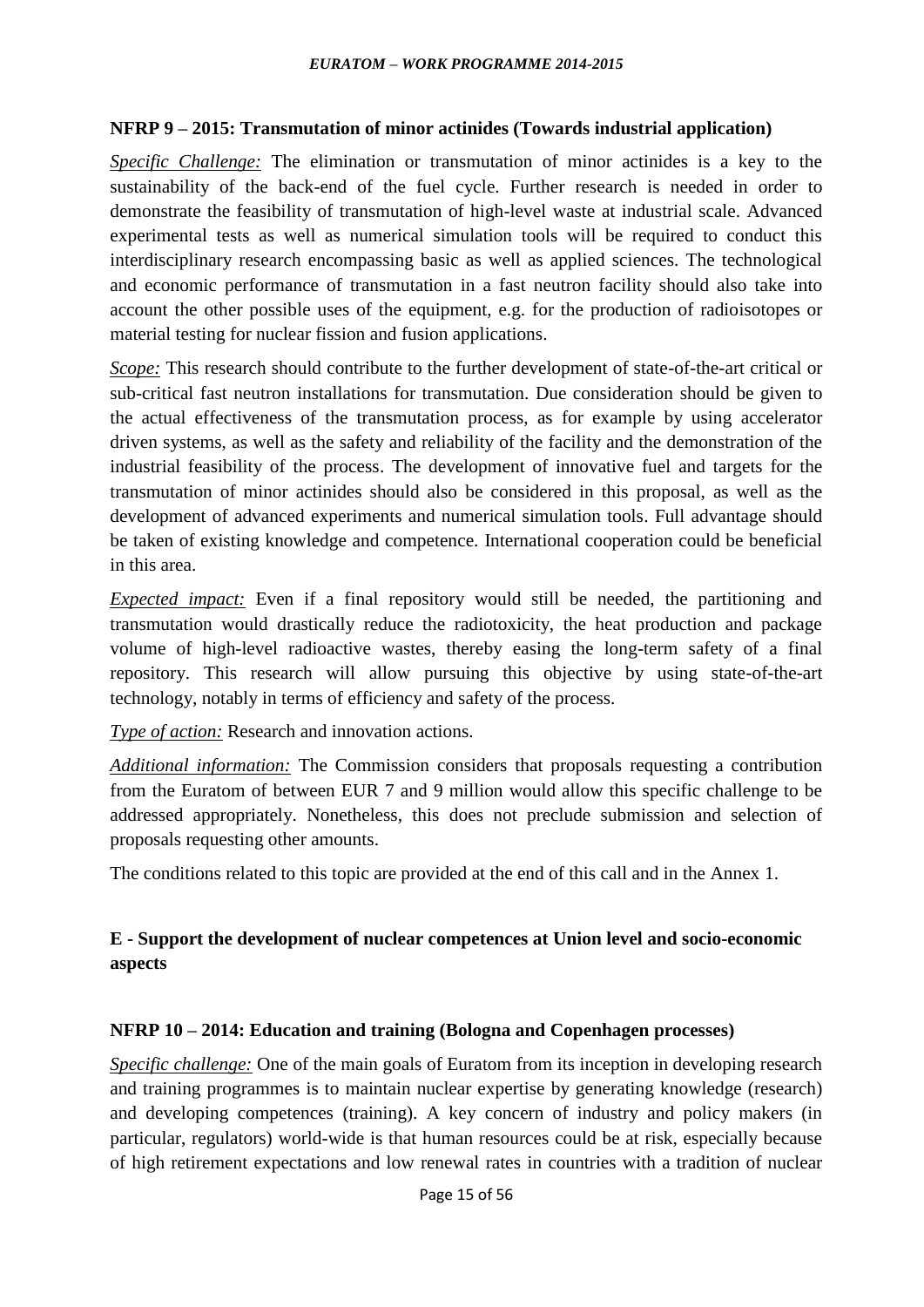installations and a strong need for further specialised training in emerging nuclear energy countries. More specifically, within the EU, the nuclear education and training community is faced with the challenges of lifelong learning and cross border mobility. This action should be undertaken under the umbrella of the Technology Platforms and other authoritative expert bodies concerned.

*Scope:* Special attention is to be devoted to the further implementation, in the nuclear and relevant medical and industrial sectors, of the EU policies stemming from the Bologna and Copenhagen processes<sup>18</sup>. Education and training organisations (notably at university or equivalent level) are invited to submit proposals in close collaboration with the "end–users", i.e. industry, research and regulatory organisations. A special effort should be devoted to the development of European Masters and summer schools for the continuous professional development of researchers and other private/public actors. The implementation of the action will need coordination involving research and educational institutions, practitioners in the respective area, regulators, equipment manufacturers and stakeholders from different Member States. Particular attention shall be paid to gender balance in the composition of project teams.

*Expected impact:* This activity will accelerate and optimise the development of competences in the nuclear area with a special focus on nuclear safety culture and radioactive waste management. It will contribute to the creation and transfer not only of knowledge but also of skills and competences in a well-focused and practical manner. In the long term, it will contribute to improving the safety and radiation protection culture and hence, the safety of nuclear installations in the EU.

*Type of action:* Coordination and Support Actions.

*Additional information:* The Commission considers that proposals requesting a contribution from the Euratom of between EUR 1 and 3 million would allow this specific challenge to be addressed appropriately. Nonetheless, this does not preclude submission and selection of proposals requesting other amounts.

The conditions related to this topic are provided at the end of this call and in the Annex 1.

# <span id="page-15-0"></span>**NFRP 11 – 2015: Modelling and analysing the energy system, its transformation and impacts.**

*This action is addressed under the item LCE 21 - 2015 of the Horizon 2020 – Energy Challenge Work Programme 2014-2015 'Social, environmental and economic aspects of the energy system'. Applications should be submitted to that programme. The deadline for submitting project proposals under this topic may differ from the deadline for the Euratom* 

 $18\,$ <sup>18</sup> Bologna process (1999) for academic education (European Credit Transfer and accumulation System/ ECTS), providing a robust basis for Euromaster programmes and doctoral schools, the Copenhagen process (2002) for Vocational Education and Training (European Credit System for VET/ECVET), fostering the synergy between the worlds of education / training and of work / industry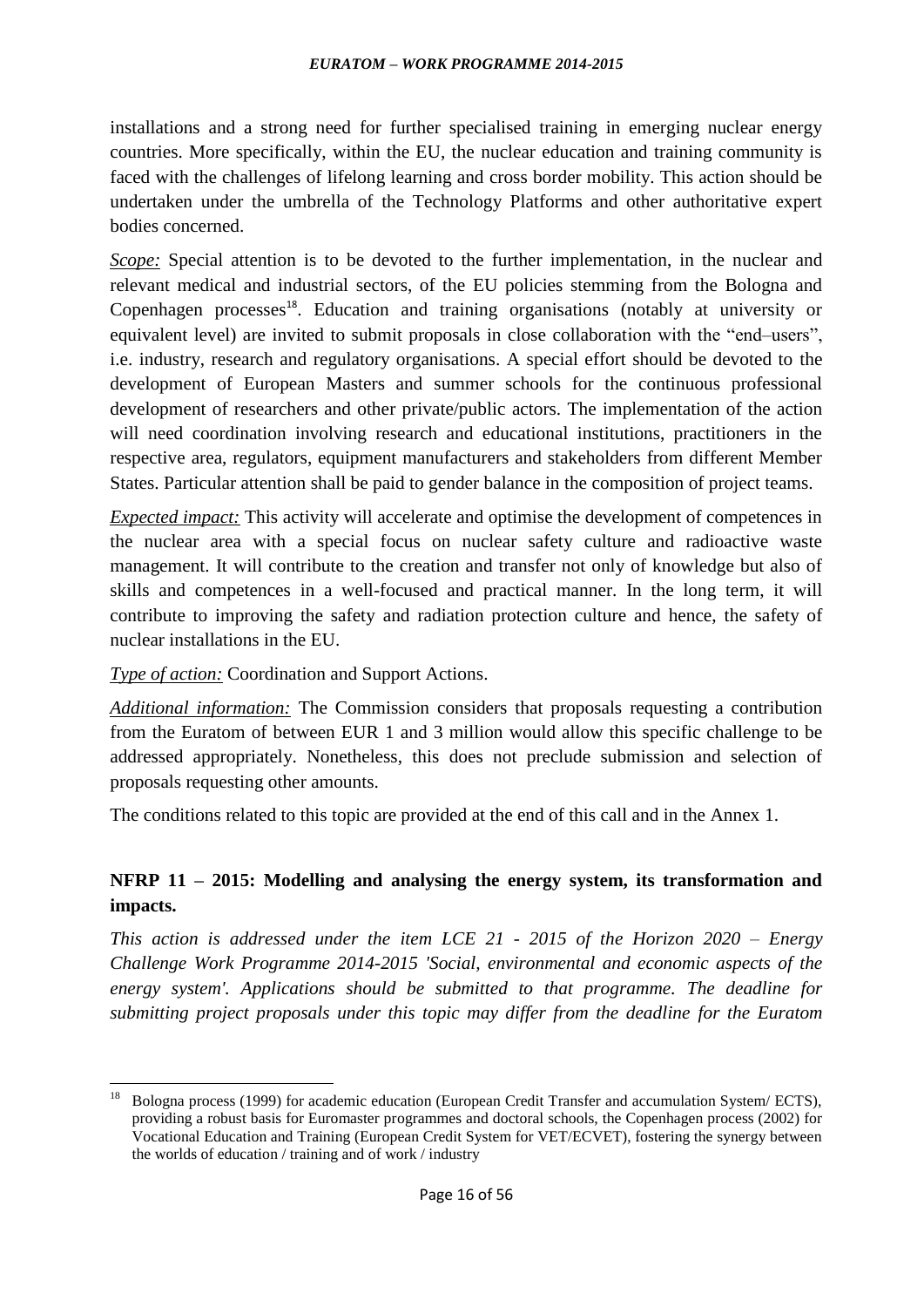*Work Programme 2014-2015, and is indicated in the Energy Challenge Work Programme 2014-2015.*

## <span id="page-16-0"></span>**NFRP 12 – 2014: Nuclear developments and interaction with society**

## *Specific Challenge:*

Perception by and engagement with civil society regarding nuclear applications is a challenging issue. This has been highlighted particularly in the interdisciplinary study and the symposium on "Benefits and Limitations of Nuclear Fission for a Low Carbon Economy". A large body of knowledge of past successes and failures in interacting with civil society in the implementing of nuclear projects exist in the form of books and studies, press articles, government reports, radio and TV broadcasts, the memory of projects stakeholders, etc. The aim of this activity is to exploit to the best extent this information in view of shedding light on the last sixty years of developments of nuclear in Europe and a number of other major nuclear stakeholder countries, clarifying the context within which certain decisions were made, identifying the factors which influenced projects' success or failure in gaining engagement of the civil society and ultimately, help improving communication and interaction with civil society for the benefit of all public and private stakeholders concerned.

## *Scope:*

This research shall be composed of a coherent and representative set of "case studies" regarding nuclear developments and projects, over the last sixty years, in the EU and abroad (USA, Russia, Ukraine, Japan) and related international cooperation where appropriate. These cases shall be examined also taking account of the broader context (economic, political, institutional…) within which decisions were taken regarding the main energy sources for electricity production. The focus shall be on nuclear energy applications but a number of case studies shall also be selected outside the power sector, i.e. in relation to medical and industrial (e.g. agri-business) applications.

In a first phase, historians shall provide the core facts and figures, based on available documents and other sources of information, complemented as appropriate by field investigations, notably interviews of major players with regard to the selected developments and projects. This should result in a well-organised and documented database and historical record.

The second phase shall bring-in additional experts, i.e. communication specialists, sociologists or psychologists of organisations, philosophers and other such specialists in order to analyse and interpret this information from the perspective of furthering the understanding of the mechanisms for effective interaction with civil society regarding nuclear applications and projects, including the factors underlying perception, participation and engagement.

In the third and last phase, the results shall be presented and discussed with industry, associations, policy makers and representatives of the civil society.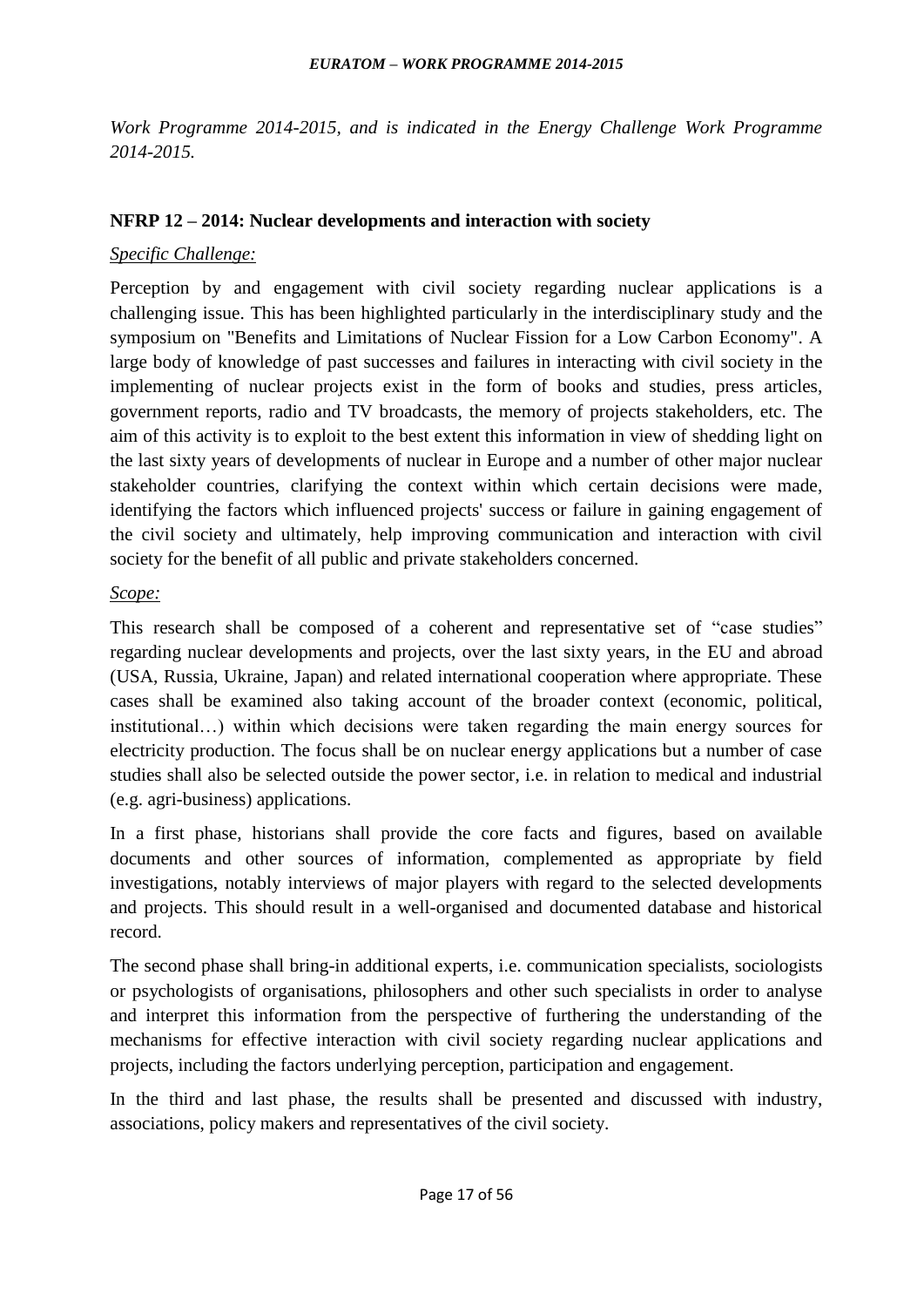The research team will need to demonstrate the absence of conflict of interest and its ability to conduct this study in complete independence from developments in the nuclear domain. The team will however need to demonstrate the appropriate breadth of expertise and experience needed in view of conducting such type of investigation. A fully detailed work plan of the desk and fieldwork, established and agreed with all main performers involved in the project, will have to be presented to the EC for approval within the first eight months of the project.

*Expected impact:* This research should contribute to the understanding of factors triggering the societal engagement with nuclear energy and other nuclear applications and provide insights to decision makers and other stakeholders regarding interaction with civil society. This should help the implementing of future nuclear projects, primarily in energy production, but similarly in areas such as food processing, nuclear medicine, emergency management or radioactive waste management. It should also reinforce the links between the nuclear research community and the social sciences and humanities, and help with the disseminating and understanding of nuclear research and knowledge.

*Type of action:* Research and innovation actions.

*Additional information:* The Commission considers that proposals requesting a contribution from the Euratom of between EUR 2 and 3 million would allow this specific challenge to be addressed appropriately. Nonetheless, this does not preclude submission and selection of proposals requesting other amounts.

The conditions related to this topic are provided at the end of this call and in the Annex 1.

# <span id="page-17-0"></span>**NFRP 13 – 2015: Fostering the network of National Contact Points**

*Specific challenge:* Facilitate trans-national co-operation between National Contact Points (NCPs) on Nuclear Fission and Radiation Protection with a view to identifying and sharing good practices and raising the general standard of support to programme applicants, taking into account the diversity of actors that make up the constituency of this Programme.

*Scope:* Support will be given to a consortium of formally nominated NCPs in the area of Nuclear Fission Safety and Radiation Protection (Euratom). The activities will be tailored according to the nature of the area, and the priorities of the NCPs concerned. Various mechanisms may be included, such as benchmarking, joint workshops, enhanced cross-border brokerage events, specific training linked to this field as well as to gender dimension of Research and Innovation, and twinning schemes. Special attention will be given to enhance the competence of NCPs, including helping less experienced NCPs rapidly acquire the know-how accumulated in other countries.

The focus throughout should be on issues specific to Nuclear fission and radiation protection, and should not duplicate actions foreseen in the NCP network for quality standards and horizontal issues under 'Science with and for Society'.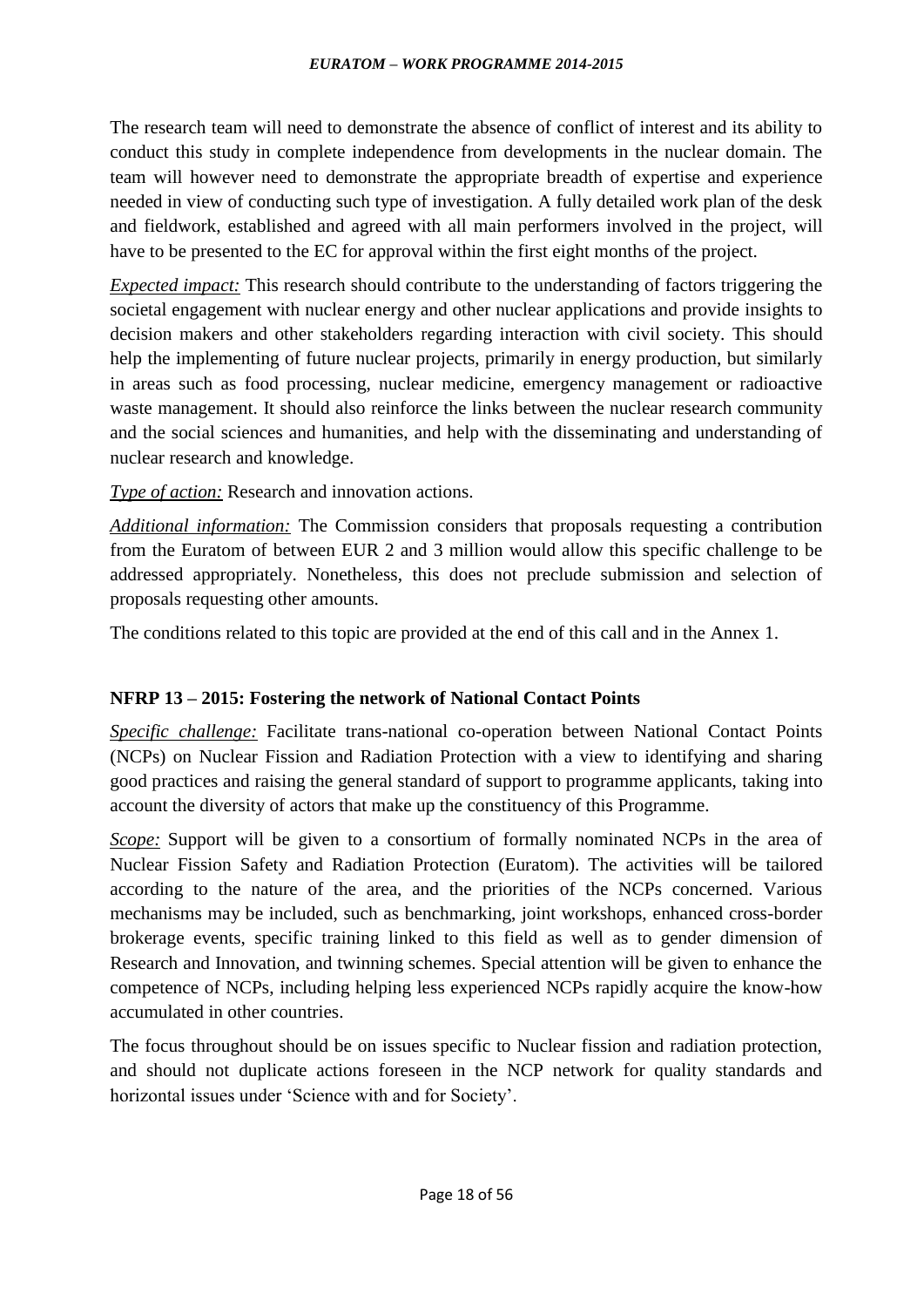Only NCPs from EU Member States, Associated Countries which have been officially appointed by the relevant national authorities are eligible to participate in and receive funding for this action.

The consortium should have a good representation of experienced and less experienced NCPs.

Submission of a single proposal is encouraged. NCPs from EU Member States or Associated Countries choosing not to participate as a member of the consortium should be identified and the reason explained in the proposal. These NCPs are nevertheless invited and encouraged to participate in the project activities (e.g. workshops), and the costs incurred by the consortium for such participation (e.g. travel costs paid by the consortium) may be included in the estimated budget and be eligible for funding by the Commission.

The Commission will only fund one proposal under this topic.

## *Expected impact:*

- An improved and professionalised NCP service across Europe, thereby helping simplify access to Euratom fission 2014-2018 calls, lowering the entry barriers for newcomers, and raising the average quality of proposals submitted.
- A more consistent level of NCP support services across Europe.

## *Type of action:* Coordination and support action

*Additional information:* The Commission considers that proposals requesting a contribution from the Euratom of between EUR 0,3 and 0,5 million would allow this specific challenge to be addressed appropriately. Nonetheless, this does not preclude submission and selection of proposals requesting other amounts.

The conditions related to this topic are provided at the end of this call and in the Annex 1.

# <span id="page-18-0"></span>**NFRP 14 – 2014: Regional initiative aiming at nuclear research and training capacity building**

*Specific challenge*: Maintaining competence in fission safety remains of interest for a number of Member States especially in the Baltic and Eastern European region. Discussions have started at these various regional levels with the aim to develop jointly sustainable applications of fission for e.g. new and safer research reactor technology, radioactive waste management and training and education in these fields.

*Scope:* The aim is to support the exchange of scientific staff and the sharing of equipment, knowledge and competences between private and/or public research laboratories within the region and with similar organisations in other EU Member States. This action should take advantage of and develop synergies with on-going and future Euratom projects in particular those offering access to research infrastructures in conjunction with education and training. A strong involvement of appropriate public bodies from the Member States concerned is essential, as well as links with relevant platforms such as SNETP and IGD-TP. This action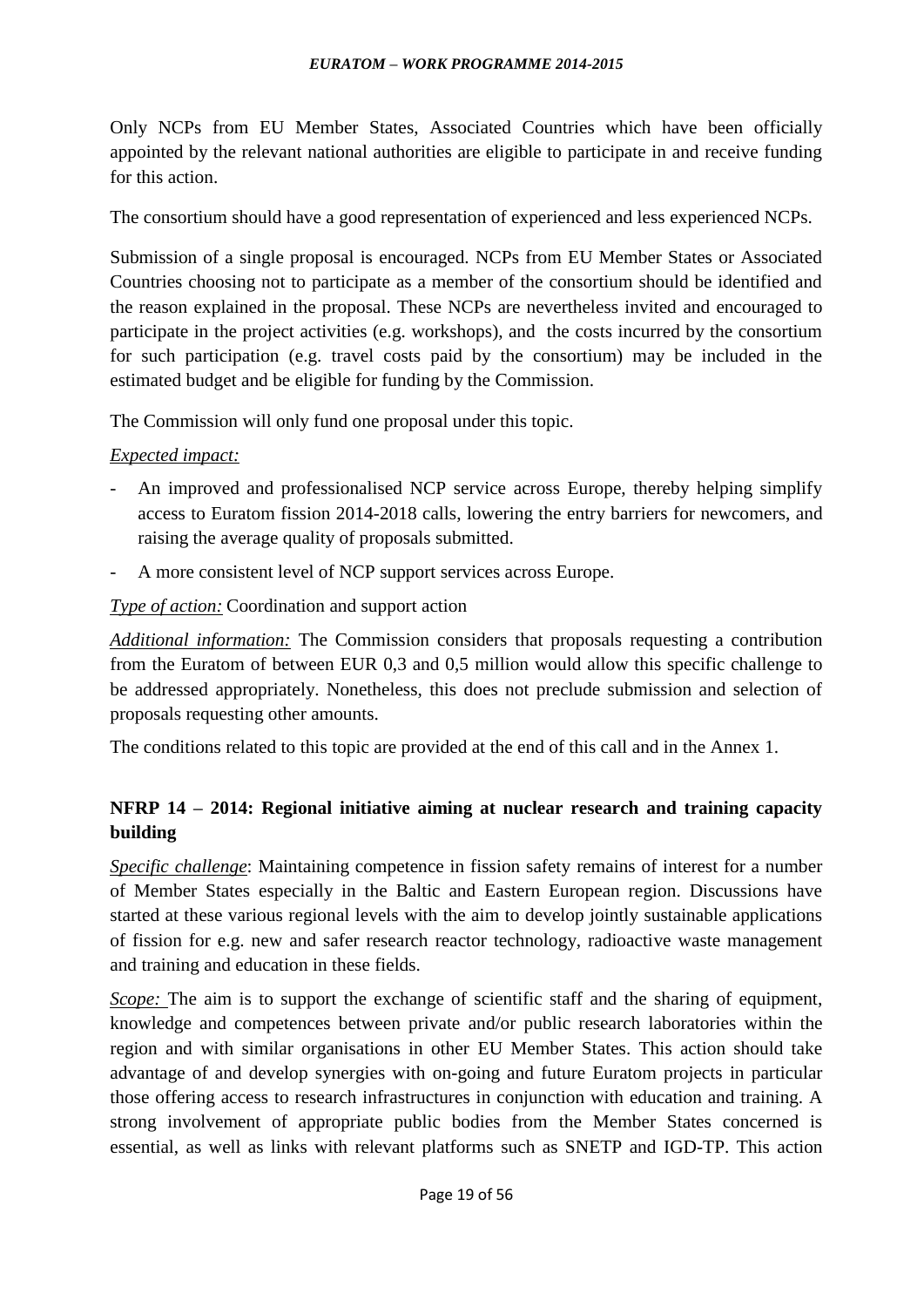should also aim at examining how Structural Funds could possibly be mobilised to further develop regional cooperation in the area.

*Expected impact:* The capacity building at regional level for nuclear research and training through cooperation and networking will reduce regional disparity in the European Union. Such effort will reinforce the EU excellence in fission relevant applications and in particular in nuclear safety and radioactive waste management.

*Type of action:* Coordination and Support Actions.

*Additional information:* In line with the nature of the action, the Commission considers that proposals requesting a contribution from the Euratom of between EUR 1 and 3 million would allow this specific challenge to be addressed appropriately. Nonetheless, this does not preclude submission and selection of proposals requesting other amounts.

The conditions related to this topic are provided at the end of this call and in the Annex 1.

# <span id="page-19-0"></span>**NFRP 15 – 2015: Specific support to the work of the Sustainable Nuclear Energy Technology Platform**

*Specific challenge:* The Sustainable Nuclear Energy Technology Platform (SNETP) has been recognised as a European Technology Platform (ETP) by the European Commission in the context of the upcoming "Strategy for European Technology Platforms: ETP 2020". SNETP rests on three main pillars: (i) the NUGENIA association addressing the safety of existing light-water reactors; (ii) ESNII (European Sustainable Nuclear Industrial Initiative) dealing with the safety of fast reactors with associated strategies of spent nuclear fuel management and waste minimization, and (iii) nuclear safety of plants not restricted to electricity production. The major challenge of SNETP is to continue to integrate the R&I in nuclear safety at European Level in the global context taking due account of the various stakeholders' concerns

*Scope:* The Euratom funding will be devoted to specific studies, data collection and analysis activities and workshops for the further development of technology roadmaps, implementation plans and deployment strategies as well as to the dissemination of the platform activities to the various stakeholders. Due attention is to be paid in this regard to the recent SET Plan initiatives for integrating the different energy roadmaps (nuclear and non-nuclear). Activities should aim at fostering collaboration between ETPs to address cross-sectorial challenges between fission, fusion and non-nuclear energy sources as put forward at SET Plan level, notably on materials and education and training. Euratom will not cover secretariat and other running costs of the platform as it should be self-financed for these needs.

*Expected impact:* This action will help SNETP to further structure – content-wise - its activities. It will also help better situating the development of nuclear energy in the broader context of the relevant Horizon 2020 societal challenges, and hence help disseminating the platform's activities to the policy-makers and stakeholders.

Type of action: Coordination and Support Actions.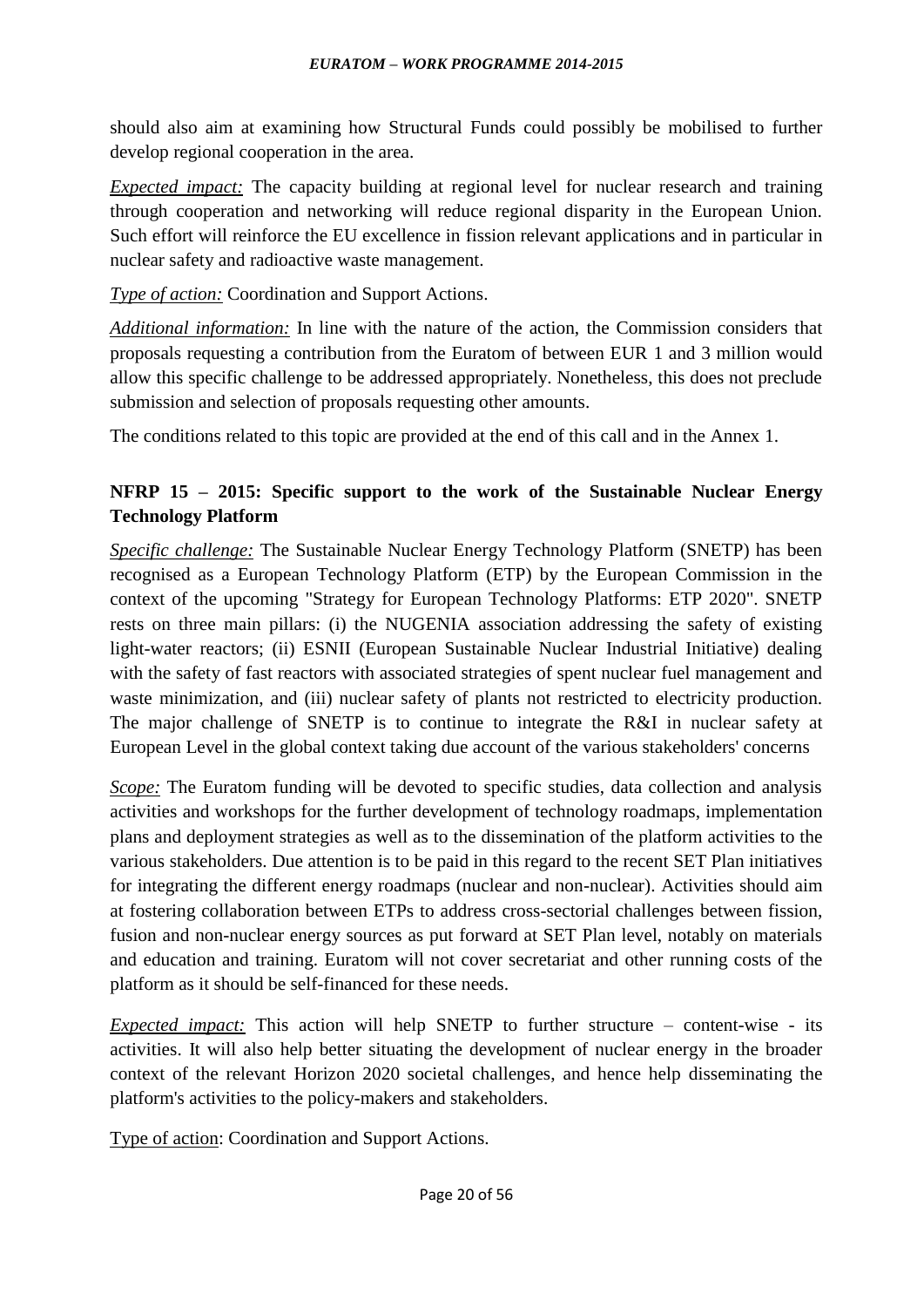*Additional information:* In line with the nature of the action, the Commission considers that proposals requesting a contribution from the Euratom of between EUR 0,4 and 0,6 million would allow this specific support action to be undertaken appropriately. Nonetheless, this does not preclude submission and selection of proposals requesting other amounts.

The conditions related to this topic are provided at the end of this call and in the Annex 1.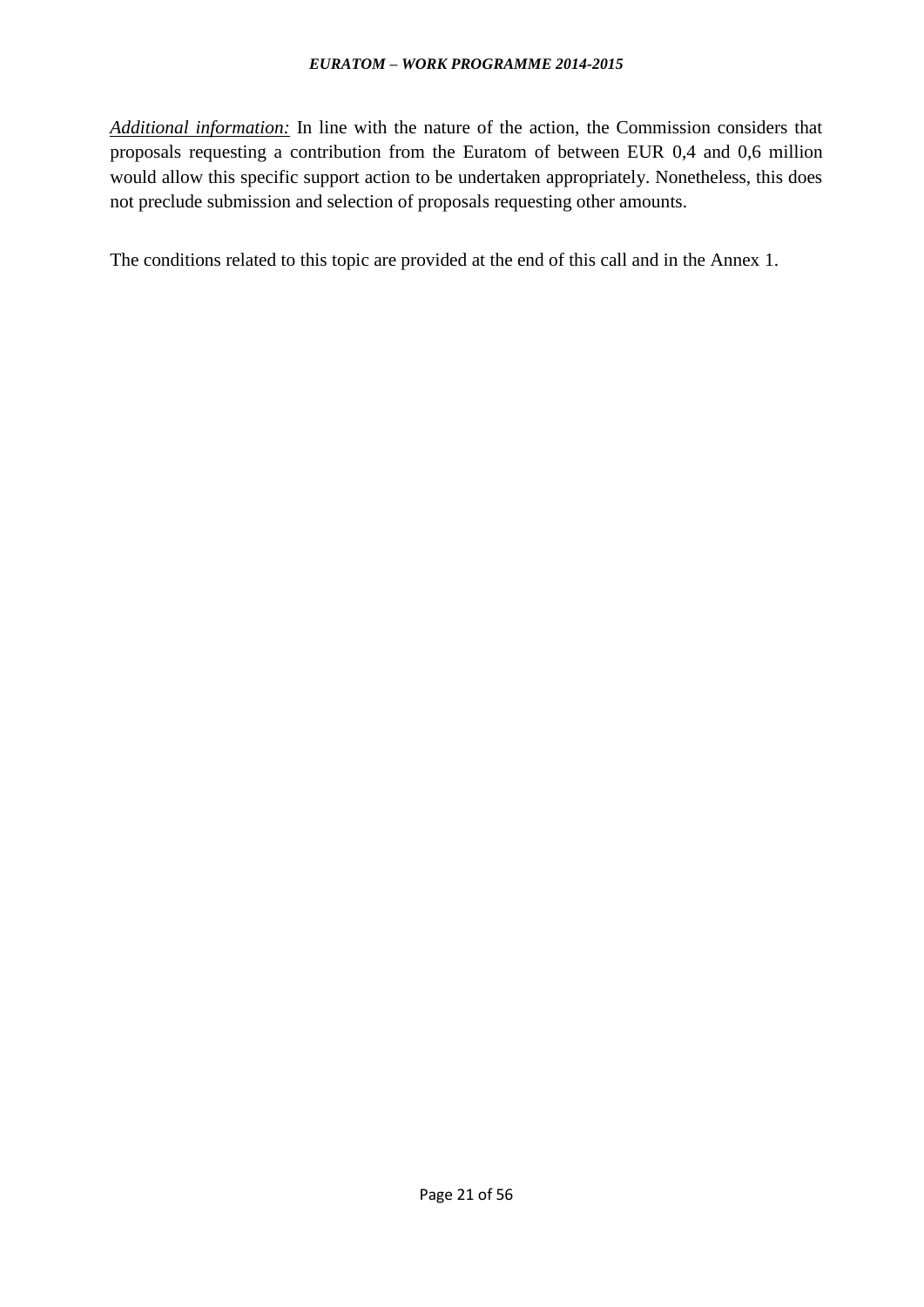### *EURATOM – WORK PROGRAMME 2014-2015*

## *Conditions for the call*

<span id="page-21-0"></span>

| Publication date: | 11/12/2013        |
|-------------------|-------------------|
| $Deadline(s)$ :   | $17/09/2014^{19}$ |

Indicative budget:

EUR 48.31 million from the 2014 budget<sup>20</sup> EUR 39.56 million from the 2015 budget<sup>21</sup>

| <b>Topics</b>      | 2014               | 2015               |
|--------------------|--------------------|--------------------|
|                    | <b>EUR</b> million | <b>EUR</b> million |
| NFRP 1             | 18.8               |                    |
| NFRP <sub>2</sub>  | 3                  |                    |
| NFRP 3             | 6                  |                    |
| NFRP 4             | 1.4                |                    |
| NFRP 5             |                    | 1.2                |
| NFRP <sub>6</sub>  | 14.6               |                    |
| NFRP <sub>7</sub>  |                    | 20.5               |
| NFRP 8             |                    | 5                  |
| NFRP 9             |                    | 8                  |
| NFRP <sub>10</sub> |                    | 4                  |
| NFRP <sub>12</sub> | 2.5                |                    |
| NFRP <sub>13</sub> |                    | 0.4                |
| NFRP <sub>14</sub> | $\overline{2}$     |                    |
| NFRP <sub>15</sub> |                    | 0.5                |

All topics - single stage procedure

Eligibility and admissibility conditions: The conditions are described in parts B and C of the Annex 1 to the work programme, with the following exceptions:

| NFRP 7 | Please read carefully the provisions under Annex 1.D (European |
|--------|----------------------------------------------------------------|
|        | Joint Programme (EJP) Co-fund Action).                         |

Evaluation criteria, scoring and threshold: The criteria, scoring and threshold are described in part G of the Annex 1 to the work programme.

Evaluation procedure: The procedure for setting a priority order for proposals with the same score is given in part G of the Annexes.

The full evaluation procedure is described in the relevant guide associated with this call.

<sup>19</sup> <sup>19</sup> The Director-General responsible may delay this deadline by up to two months.<br><sup>20</sup> Subject to the availability of the appropriations provided for in the draft budget

Subject to the availability of the appropriations provided for in the draft budget for 2014 after the adoption of the budget for 2014 by the budgetary authority or if the budget is not adopted as provided for in the system of provisional twelfths.

<sup>&</sup>lt;sup>21</sup> The budget amounts are indicative and will be subject to a separate financing decision to cover the amounts to be allocated for 2015.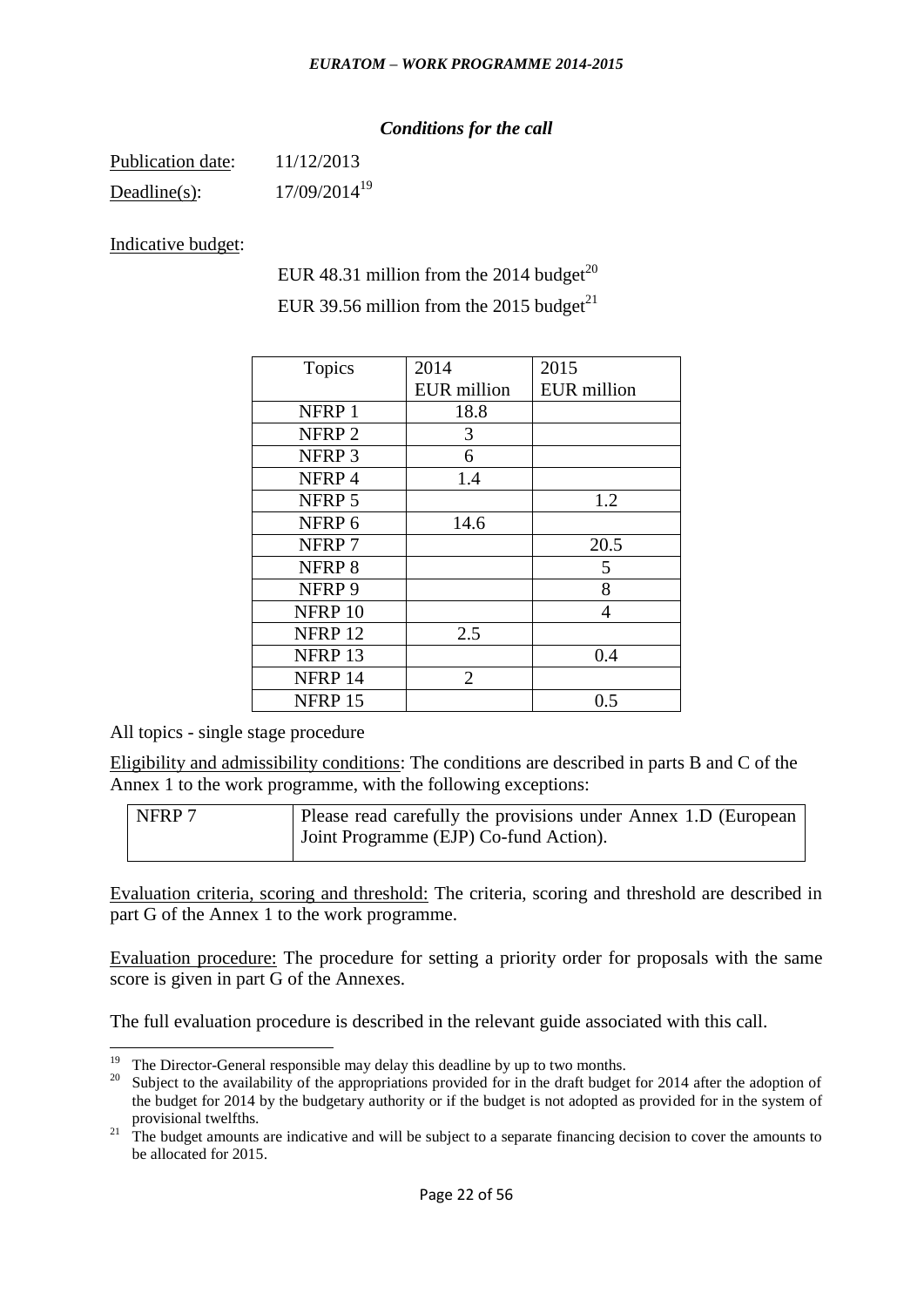|            | Information on Indicative date         |             |  |
|------------|----------------------------------------|-------------|--|
|            | the outcome of $\vert$ for the signing |             |  |
|            | the evaluation                         | of<br>grant |  |
|            | (single stage)                         | agreements  |  |
| All topics | 17/02/2015                             | 17/05/2015  |  |
|            |                                        |             |  |

Indicative timetable for evaluation and grant agreement:

Consortia agreements: In line with the Rules for Participation and the Model Grant Agreement, participants in Research and Innovation Actions or in Innovation Actions are required to conclude a consortium agreement prior to grant agreement.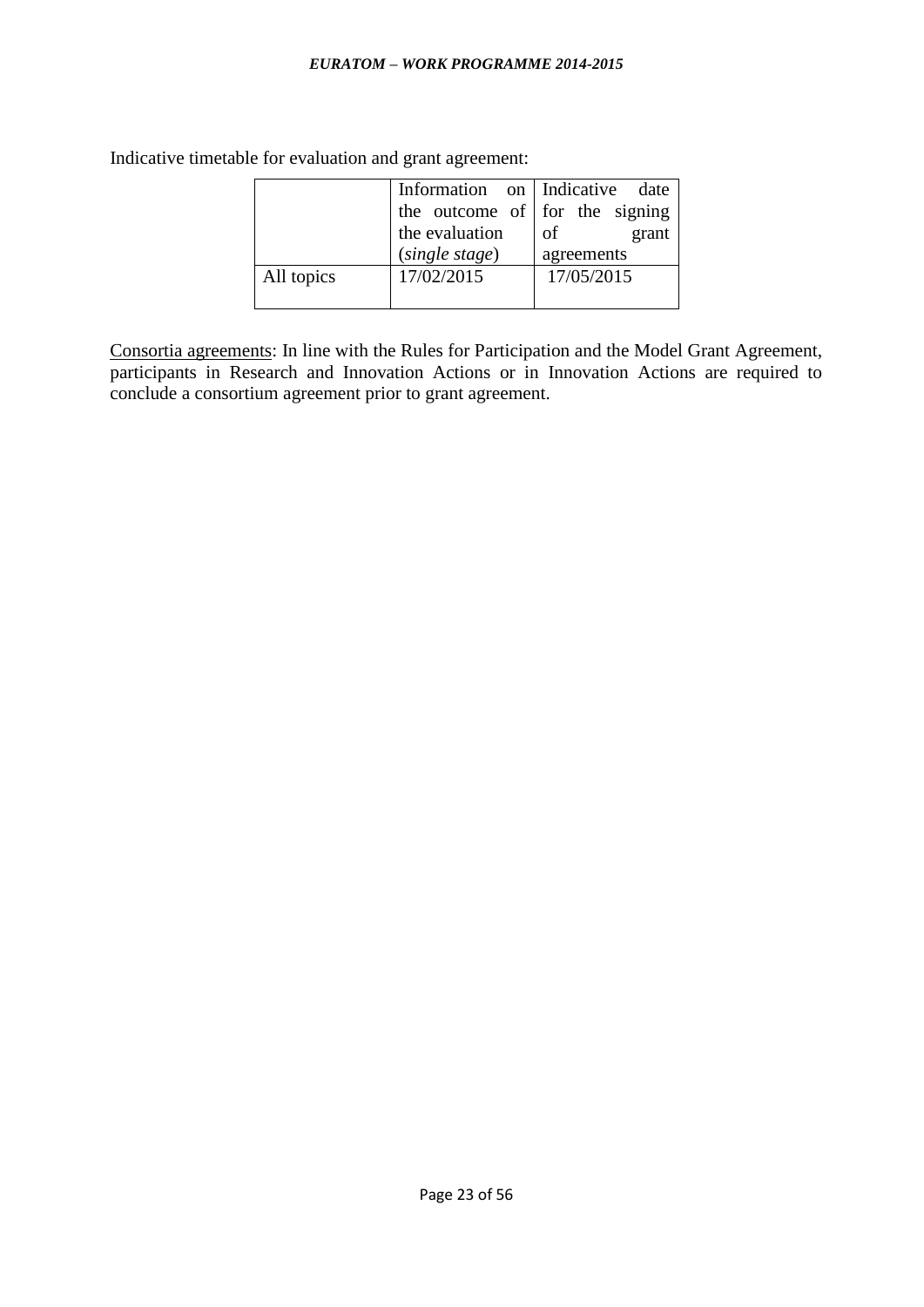## <span id="page-23-0"></span>**SECTION B: OTHER ACTIONS22, <sup>23</sup>**

### <span id="page-23-1"></span>**B.1: Fusion Joint Programme**

*Specific challenge:* The ultimate challenge of fusion research is the realisation of electricity generation from magnetic confinement fusion within a reasonable time horizon. Though the challenge of fusion electricity is considerable, the present consensus in Europe is that a DEMO device could be generating electricity for the grid around the middle of this Century. On the critical path towards this achievement is the successful demonstration in ITER of 'burning fusion plasmas' at reactor scale, which is expected towards the end of the 2020s. The fusion research effort must therefore be focused on the success of ITER and enabling Europe to be in a position to exploit the results of ITER in order to progress to the next stage of actual electricity production in a DEMO facility. The various activities and missions that are needed in this effort are presented in the EFDA roadmap. The EFDA members (national fusion laboratories) have defined a joint programme of activities to fulfil the missions in the roadmap. The research builds on the efforts supported under previous Euratom Framework Programmes, including the related cooperation with international organisations and third countries. In this regard, all opportunities offered by international cooperation, such as the pooling of resources and sharing of risks, should continue to be pursued. In the spirit of joint programming, increased cooperation and exchange of information between EU Member States regarding their international activities would enable the establishing of a fully coherent European strategy on international cooperation founded on the main European assets and aligned to the objectives and missions of the EFDA roadmap.

*Scope:* The Commission invites the consortium of national labs to submit a proposal for a joint programme implementing the EFDA roadmap over the years 2014-18. The proposal for the joint programme should include details as described in Annex 1.D (European Joint Programme). All current EFDA members (plus prospective member from Croatia, as a new Member State) should have the opportunity to be partners in the consortium. Special attention should be paid to ensuring the broadest possible participation of labs, in particular smaller ones, commensurate with their available competencies and the requirements of the roadmap. An appropriate governance structure should be established to ensure effective implementation of the joint programme in line with the roadmap. This should involve centralised management and coordination functions, and similar arrangements to those in place under EFDA may be considered, in particular a Programme Manager and supporting unit (separate from the administrative effort required by the consortium coordinator). The supporting unit may be constituted at one or more locations, though an appropriate secondment scheme should be established that can attract suitably qualified staff from the consortium partners. The issue of education and training is crucial for the further development of fusion, and the proposal should

 $22\,$ <sup>22</sup> The budget amounts for 2014 are subject to the availability of the appropriations provided for in the draft budget for 2014 after the adoption of the budget for 2014 by the budgetary authority or if the budget is not adopted as provided for in the system of provisional twelfths.

<sup>&</sup>lt;sup>23</sup> The budget amounts for 2015 are indicative and will be subject to a separate financing decision to cover the amounts to be allocated for 2015.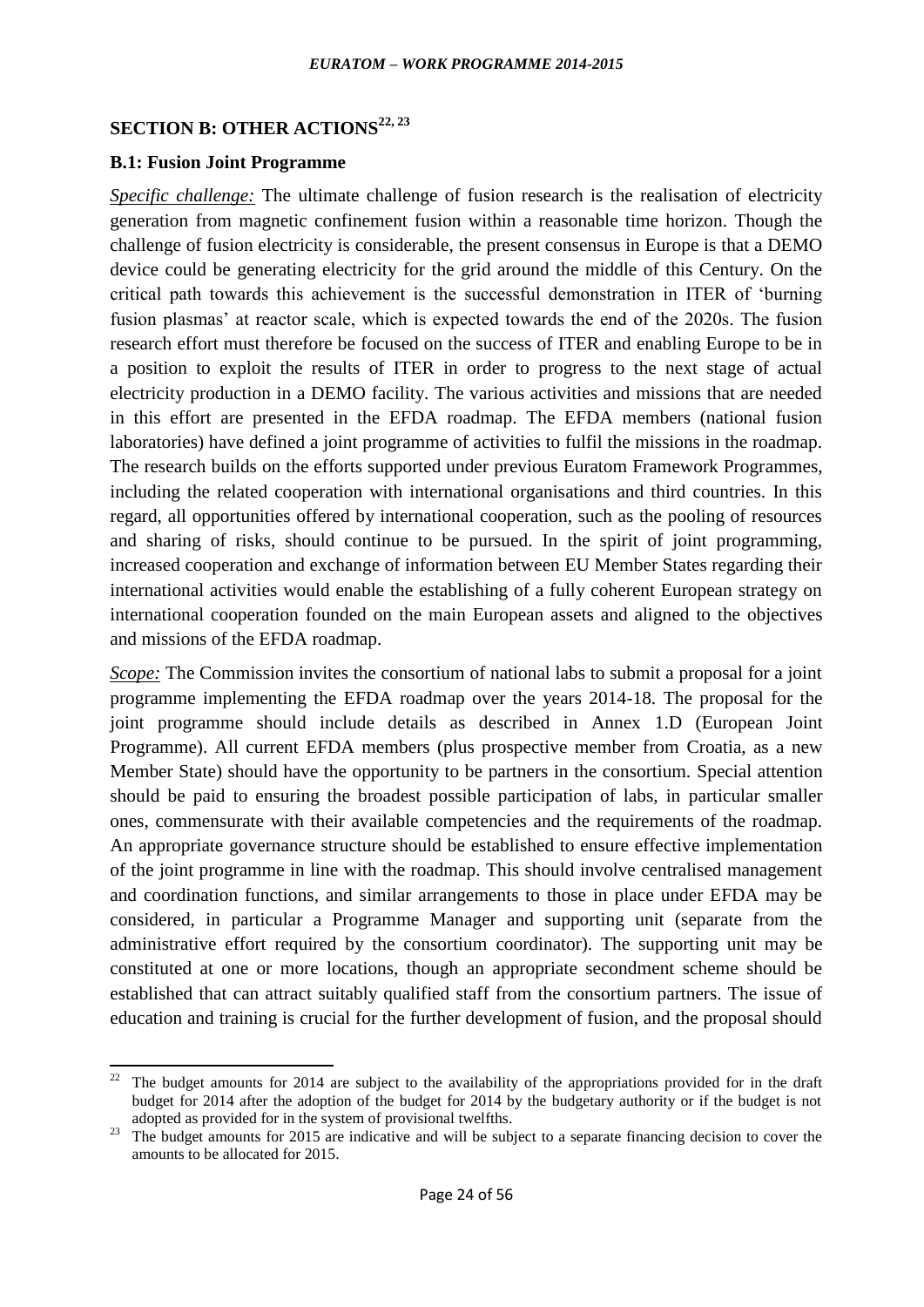clearly lay out the vision for these activities and allocate appropriate resources. The FuseNet Association, which has emerged from an action supported under Euratom Seventh Framework Programme, brings together a range of stakeholders, not only national labs and universities but also industry, and could play an important part in shaping the future education & training landscape in fusion. Under the Euratom 2013 fusion research programme, the Commission launched FUTTA, a pilot project to investigate the requirements for the establishment of a fusion technology transfer office. Recommendations from this project should be addressed under the new joint programme as part of the innovation aspects of the consortium's activities and mentioned in the plan for the exploitation and dissemination of results. In the past, public information and awareness-raising activities in the field of fusion energy and related research was an important part of the European effort, and this should be maintained in the new joint programme. In view of the recognised importance of the mobility of researchers in the fusion programme, the proposal should foresee support to mobility to cover the cost of travel and subsistence under the new programme. Rules similar to those in force under the current Mobility Agreement between EFDA Members may be adopted by the consortium. The scientific exploitation of JET should be fully included in the work programme/plan presented in the proposal, though the operation of JET will be funded via a separate bilateral operation contract between the Commission and CCFE. As part of the joint programme, support for other facilities can be included if the activities are necessary for the implementation of the roadmap. Early involvement of industry in the implementation of the roadmap is considered essential and the appropriate interaction with industry and integration of industrial activities should be part of the proposal. For this, appropriate contacts with the Fusion Industry Innovation Forum (FIIF) should be ensured. In view of the expiry of EFDA at the end of 2013, the proposal should indicate how the previous records, reports and IT servers/systems will be maintained and kept accessible by the consortium partners and the Commission for a period of at least 5 years (related costs can be eligible costs under the Grant Agreement for the co-fund action). In this regard, and during the transition phase, the new supporting unit would be expected also to deal with legacy EFDA tasks that are currently managed by the EFDA Close Support Unit (CSU). The proposal should describe how the crucial issue of international cooperation, where relevant to the objectives of the roadmap, will be addressed in the joint programme. Efficient and effective cooperation between all European actors in the fusion area, including F4E, must be clearly addressed by the consortium. Support to third parties will be an important part of the action and will be necessary to achieve the objectives of the action. The proposal should also address the other issues mentioned in the general guidance for proposal submission.

Page 25 of 56 *Expected impact:* The joint programme will be an unprecedented research effort focused on the key challenges towards exploitation of fusion as an energy source. It dispels the myth that fusion energy is always '50 years away' and represents a concerted and effective cooperative initiative between national fusion laboratories at the cutting edge of science and technology. The co-fund action will enable significant Euratom funding to be contributed to this effort, and in doing so continue to leverage the national support for fusion that has been the hallmark of the Euratom fusion programme to date. This effort is long term, building on many years of successful European research in this field and will be typified by incremental but significant progress in a wide range of specific research activities over the period of Horizon 2020 and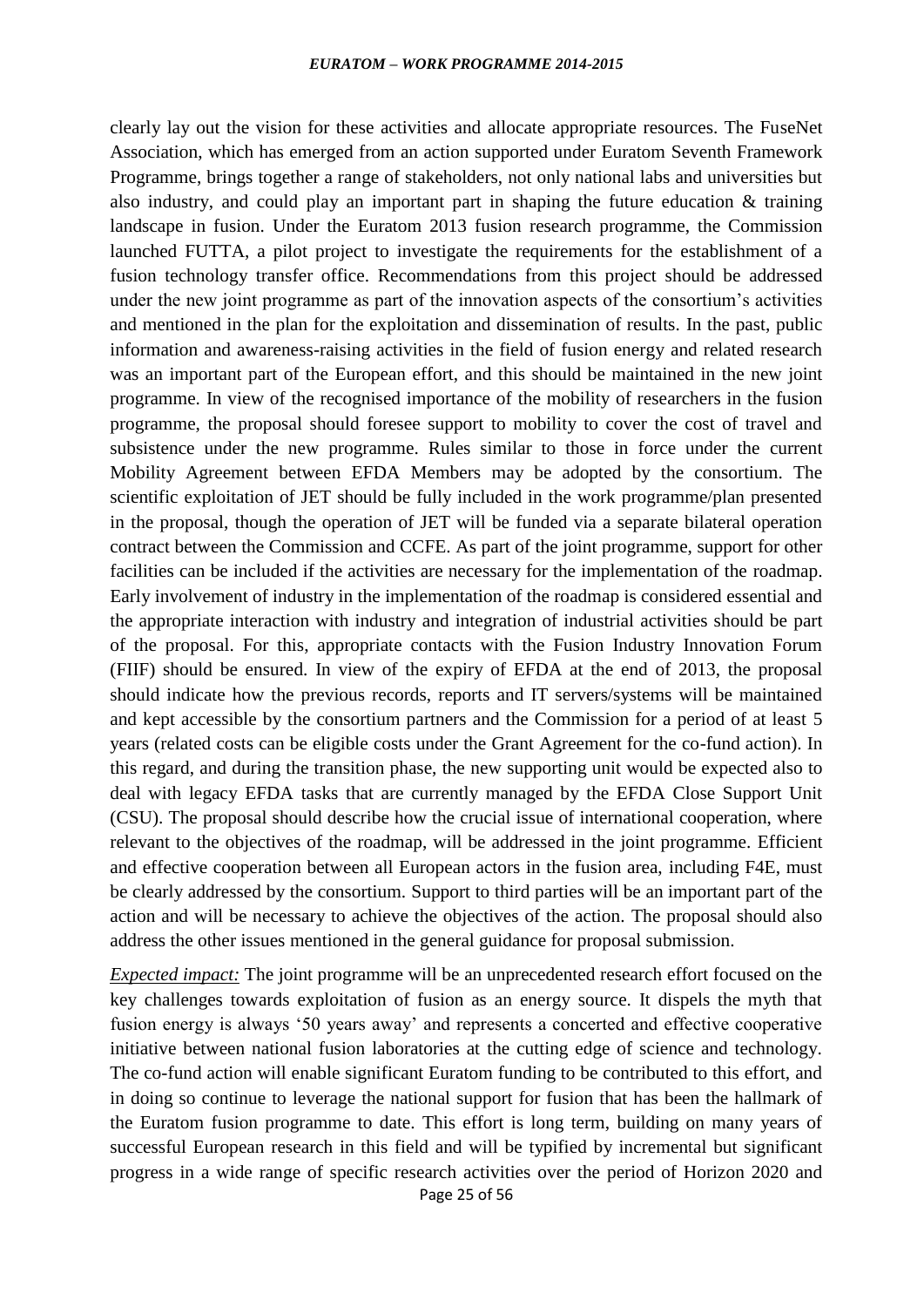beyond. The fundamental guiding document is the roadmap to fusion electricity, which will also need updating and revising at regular intervals, at the same time reinforcing the integrated nature of this joint effort, both at the level of fusion labs and Member States. The most important impact over the next five years will be the contribution to the success of ITER, which is the single critical path in the roadmap and the focus of the majority of the resources in the joint programme. In the longer term, progress towards DEMO and eventual power plants will represent important opportunities for European industry in general, and current activities under the roadmap will also have clear impacts in these areas, with the new structure of the fusion programme enabling all relevant actors to position themselves accordingly. Impacts must be tangible, and maintaining the goal-oriented philosophy of the roadmap, with clear milestones, is crucial in this respect. Furthermore, as the fusion effort moves from one of fundamental science to more applied and engineering sciences, the possibilities for spin-off applications and technologies is increasing and will also represent a significant additional impact by the end of Horizon 2020 – there are already concrete examples of such spin-offs, and the FUTTA project mentioned above could be an important precursor needed to support and promote the expected future growth.

*Type of action:* Grant to identified beneficiaries - Programme co-fund action (European Joint Programme).

*Activities to be funded:* see Annex 1.D

*Beneficiary:* The beneficiaries for this grant are: see Annex 2.

*Rate of co-financing:* The Euratom contribution will be limited to a maximum of 55%<sup>24</sup> of the total eligible costs of the action. Reimbursement of the eligible costs related to the action, in accordance with the conditions set out in the grant agreement, including reimbursement of actually incurred costs, lump sums, unit costs or flat rates, as the case may be, in accordance with the relevant Commission decisions<sup>25</sup>.

*Indicative budget:* EUR 457.77 million committed in annual instalments over the 5 years, 2014-18 (EUR 77.36 million from the 2014 budget).

*Eligibility conditions:* The standard eligibility conditions for a European Joint Programme (Programme co-fund action) apply. For the details see Annex 1.C and 1.D.

*Evaluation criteria:* The standard evaluation criteria for a European Joint Programme (Programme co-fund action) apply. For the details see Annex 1.G.

*Submission and evaluation procedure:* The proposal can be submitted between 1 January 2014 (10:00 Brussels local time) and 31 March 2014 (17:00 Brussels local time). No proposal page limits are imposed. The evaluation will be performed within 3 months of the submission of the proposal. A panel of independent experts will be used, including from outside Europe. In view

 $\overline{\phantom{a}}$ 

 $24$  The precise co-fund rate will be mentioned in the Grant Agreement

<sup>&</sup>lt;sup>25</sup> Commission Decision (C(2013)8201) for authorising the reimbursement of unit costs for the Fusion Programme Co-Fund Action under the Research and Training Programme of Euratom (2014-2018) complementing Horizon 2020.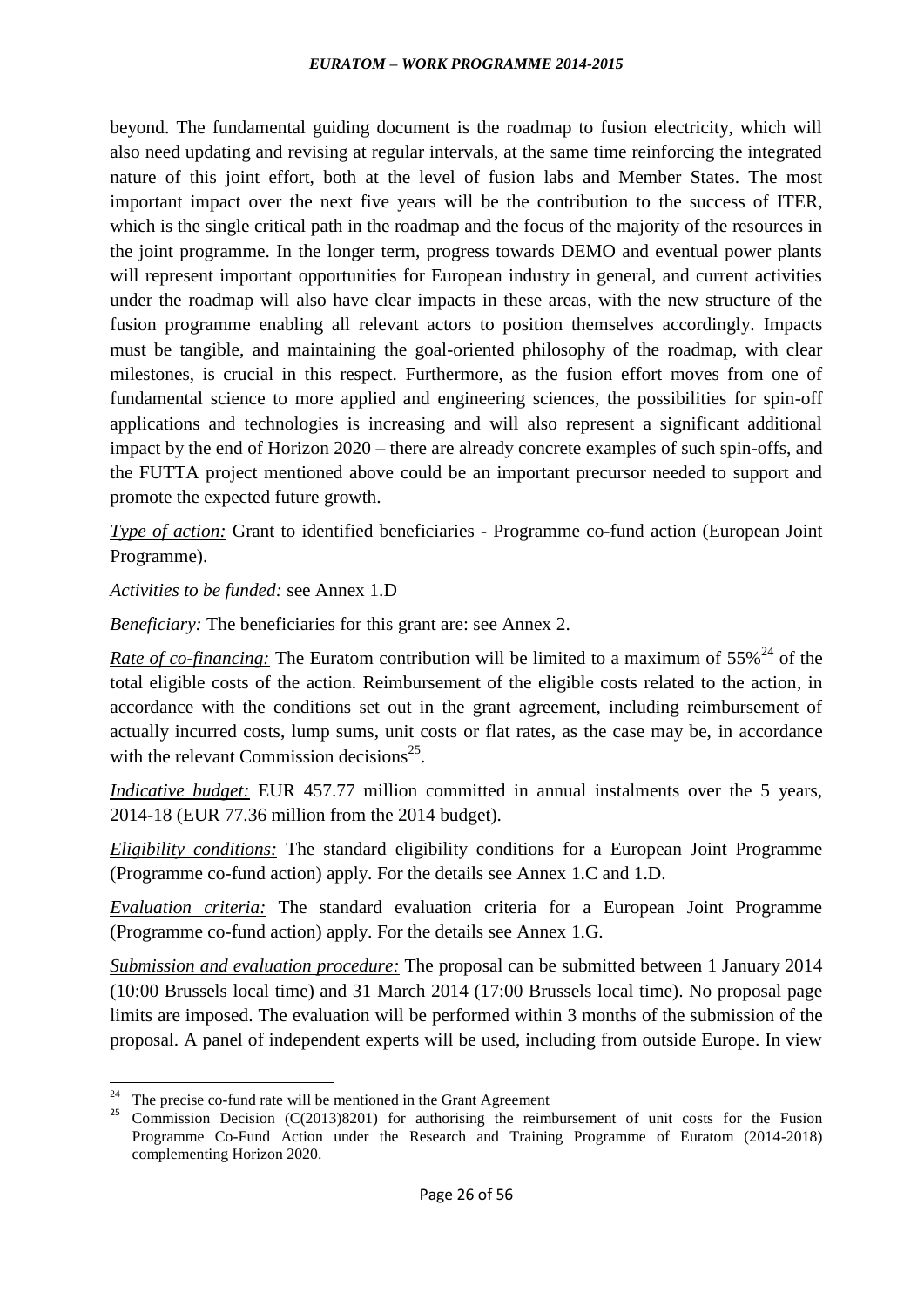of the unique nature of this evaluation, and in line with the provisions of Rules for Participation, individuals with the appropriate expertise may be selected from outside the database.

*Indicative time to inform:* Maximum 5 months from the final date for submission

*Indicative time to grant:* Maximum 3 months from the date of informing applicants *Start date of the action and eligibility of costs:* In view of the necessity to maintain continuity following the activities programmed under the Euratom Framework Programme 2012-2013, the action is expected to start on 1 January 2014. In accordance with Council Regulation on the Research and Training Programme of the European Atomic Energy Community (2014-2018) costs incurred in implementation of the action will be eligible as from 1 January 2014 even if the relevant proposal is submitted after that date.

*Consortium agreement:* All partners must sign a Consortium Agreement establishing the roles and responsibilities of the partners and the governance structure for the joint programme.

## <span id="page-26-0"></span>**B.2: External expertise**

This action will support the use of appointed independent experts for the evaluation of project proposals and, where appropriate, for the monitoring of running projects, and for the ex-post evaluation of the Euratom Seventh Framework Programme (2007-2011) and the Euratom Framework Programme (2012-2013), in accordance with Article 6(2) of the Council decision (2012/93/Euratom) of 19 December 2011 concerning the Framework Programme of the European Atomic Energy Community for nuclear and training activities (2012-13).

## *Type of action:* Expert contracts

*Indicative timetable:* First Quarter of 2014 – fourth Quarter of 2015

*Indicative budget:* EUR 0.40 million from the 2014 budget (2/3 for fission, 1/3 for fusion).

# <span id="page-26-1"></span>**B.3: Supporting access to Jules Horowitz reactor**

*Specific Challenge:* One of the roles of the Euratom Framework Programme is to facilitate access to the key research infrastructures for Euratom researchers. One of the key types of infrastructures in the area of nuclear science and technology is the Materials Testing Reactor (MTR), such as the Jules Horowitz Reactor (JHR). The JHR is expected to start operating in 2017 and has advanced material testing capabilities (high neutron flux irradiation, on-line instrumentation, flexibility of operation conditions) that are consistent with the current state-ofthe-art experimental and numerical simulation techniques, including in relation to fusion. It also has the high level of safety that is mandatory for state of the art research reactors.

*Scope:* The objective is to acquire additional reserved and secure access rights to JHR in order to ensure future Euratom projects have ready access to this unique irradiation facility when in operation and for a period of 30 years. These access rights are intended to be used in particular by any European laboratory/organisation located in a Member State and/or in Associated Countries. The distribution of these rights to deserving projects or laboratories will be the responsibility of Euratom through its participation in the JHR Consortium Governing Board.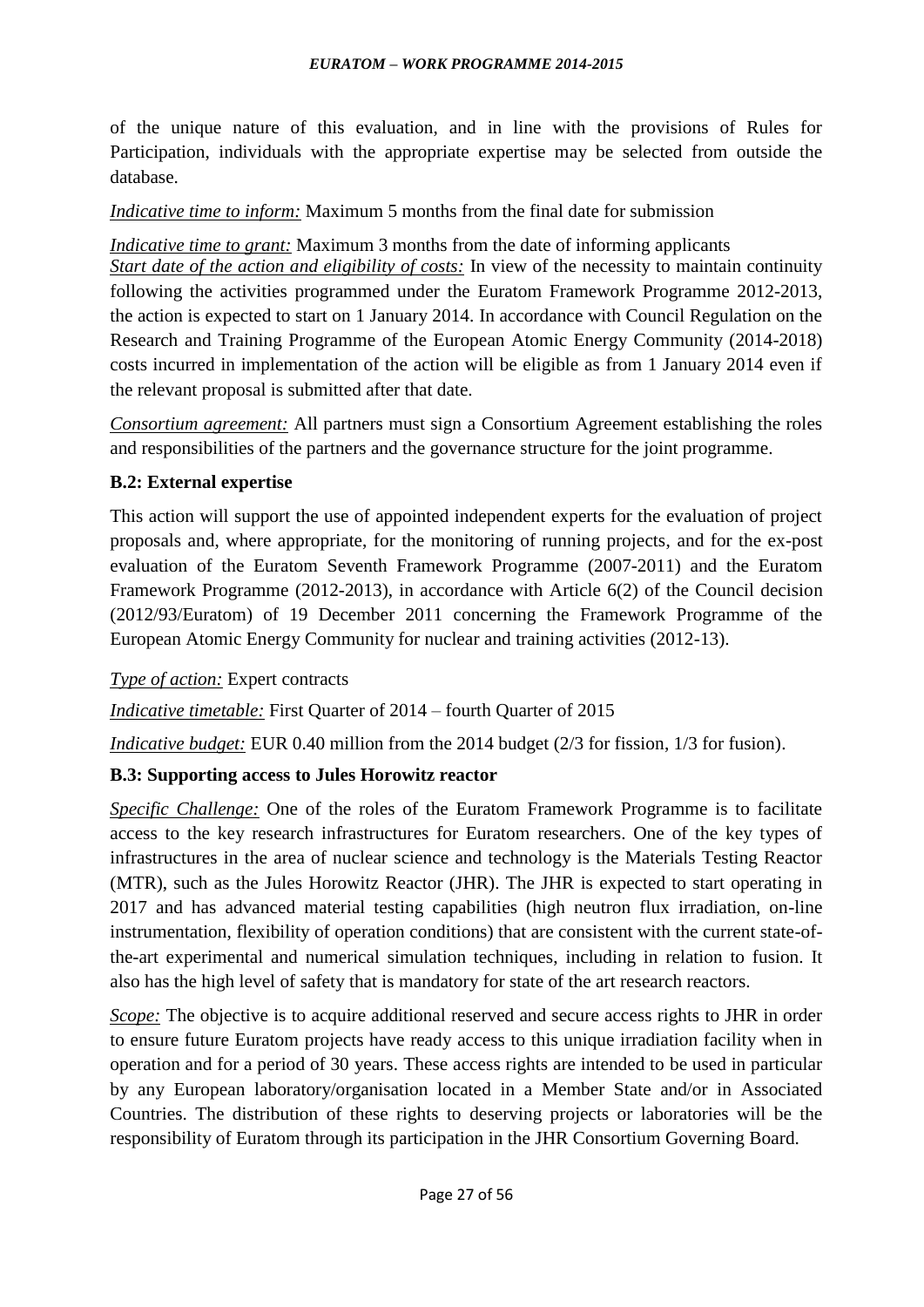*Expected impact:* This effort will first of all secure access to Euratom researchers to the most up-to-date MTR in the EU. More generally speaking, it will enable Euratom to fulfil several of its key objectives in nuclear safety and nuclear systems, notably material testing, research and education and training in this area.

*Type of action:* Public procurement - service contract.

*Indicative timetable:* Third quarter of 2015

*Indicative budget:* EUR 15 million from the 2015 budget

## <span id="page-27-0"></span>**B.4: Prize - Innovation SOFT**

*Specific challenge:* Within energy research, fusion encompasses innovation in the domains of physics and technology in a wide variety of specialisations. The researchers in Europe are constantly challenging the science and improving the technology thereby creating the conditions for innovation, much of which can be exploited in other science and industrial sectors for the benefit of European society. A fundamental basis of the Euratom Programme complementing Horizon 2020 is to support innovation. In this context the researcher plays a critical role. This prize is being offered to highlight and reward the excellence in innovation that can be found in the fusion research programme as well as the quality of the researchers and industries involved.

*Scope:* There are no specific categories for this prize. The participant(s) is free to submit an application concerning any physics or technology innovation that has been or is being developed in the European fusion research programme and that has a market potential or has been taken up (or recognised) by industry to be further developed for the market. The Jury evaluating submissions will consist of a group of independent experts appointed by the Commission knowledgeable in innovative processes and technology transfer from business and academia. The Jury will submit to the Commission the selected 1st, 2nd and 3rd placed winners who will receive 15,000, 10,000 and 5,000 Euros respectively. The winners will be announced at the SOFT conference in September 2014.

*Expected impact:* By awarding the 'European Prize for Innovation in fusion research' the Commission will showcase innovations in this research sector and give visibility to the most dynamic, forward-looking and innovative researchers, research teams or industrial participants. This visibility will provide the greater potential for valorisation with the subsequent rewards that this brings to the EU both economically and socially. Furthermore, presenting these awards will stimulate the research community to develop a stronger innovation and entrepreneur culture in the European fusion programme.

*Type of action:* The form of funding will be through prizes to a total value of EUR 0.030 million.

## *Eligibility criteria:*

Page 28 of 56 The contestant must be a researcher, research team or industrial participant benefitting from Euratom financial support, and be resident in an EU Member State or a Euratom Associated Country. Example of proof: details of a specific contract associated to the Euratom fusion research programme; copy of any official document of identification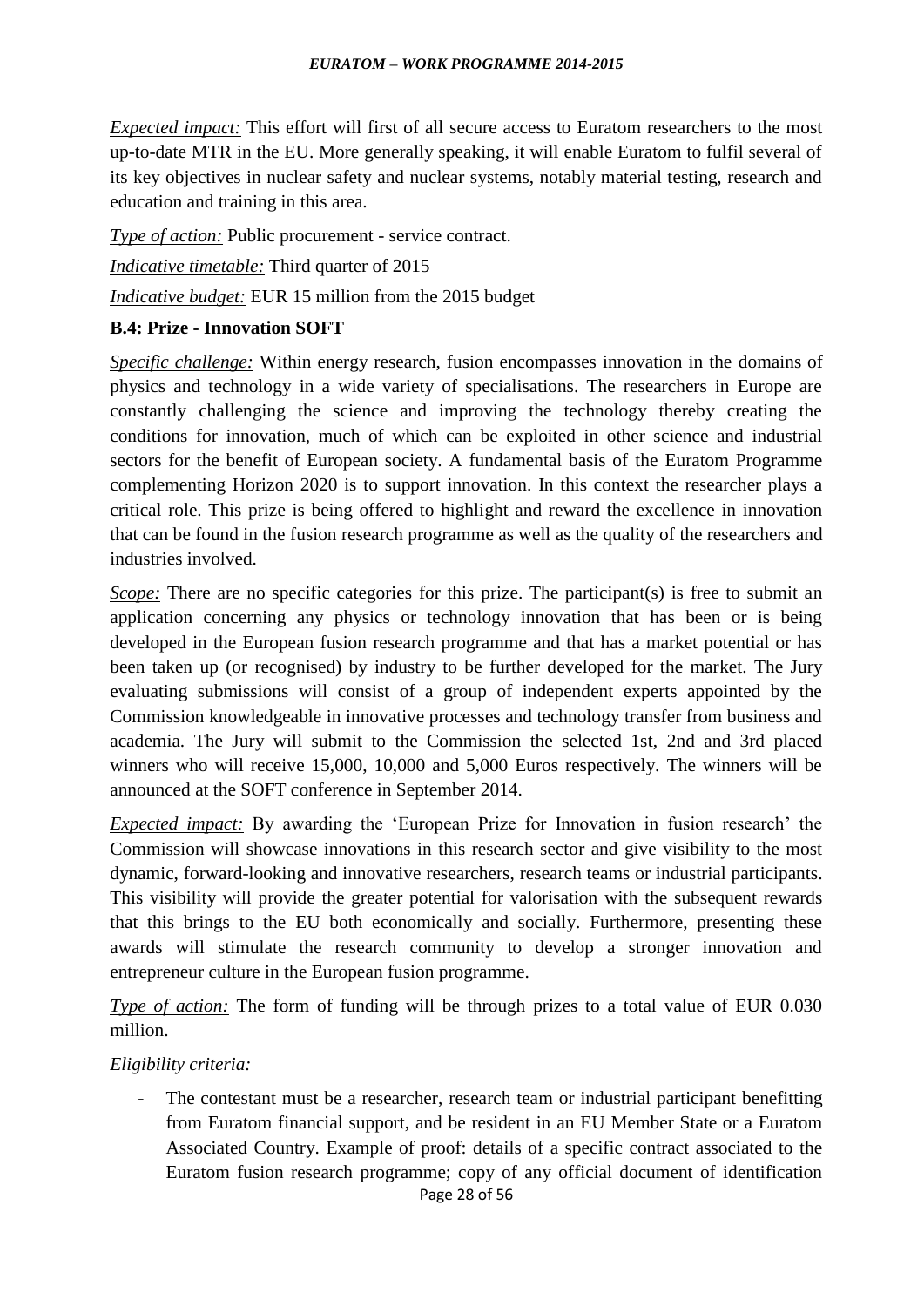(passport, driving licence etc.). If you are not an EU citizen, you must present a document proving your residency in the EU or an Associated Country (e.g. a copy of your visa or work permit).

- The researcher, research team or industrial participant has acquired permission from the owner of the intellectual property rights to submit an application. The owner of the IPR should comment on the state of the IPR: free or contractually embedded, and name of eventual contractor/s.
- The contestant's submission will consist of a complete application for the 'European Prize for Innovation in fusion research' including:
	- a technical description of the innovation;
	- a state of the art assessment of the innovation (using publically available patent data base such as the EPO Espacenet);
	- an account, in general terms, of the market potential for the exploitation of the innovation;
	- the contribution that the prize could provide for the exploitation of the innovation.

For the detailed information on the general conditions, applicable law, exclusion criteria, please refer to the Rules of Contest for prizes in Annex 1.

Candidates can at any time be required to submit official proof to support claims made under any of the above eligibility criteria.

*Award criteria:* 

- The originality and replicability: the idea is innovative and the result of lateral thinking and proves to be original and first-of-a-kind used in the industry or in the domain of application.
- Technical analysis applied: the application will need to include patent information on the state of the art in the associated technology field (using publically available patent data base such as the EPO Espacenet).
- Clarity: the concept must be clear, logical and well-illustrated.
- The planned use of the prize money: the application should present an awareness of all relevant innovation aspects and include identification of the market needs and business opportunities and where this prize could contribute to the successful exploitation and further development of the innovation.

*Funding scheme:* Prize - 1st prize: EUR 0.015 million, 2nd prize: EUR 0.010 million and 3rd prize: EUR 0.005 million from the 2014 budget.

*Date of publication of the contest:* 1 January 2014, 12:00:00 Brussels local time

*Date of opening of the contest:* 1 January 2014, 12:00:00 Brussels local time

*Deadline to submit applications:* 16 April 2014, 17:00:00 Brussels local time

*Announcement of winners:* September 2014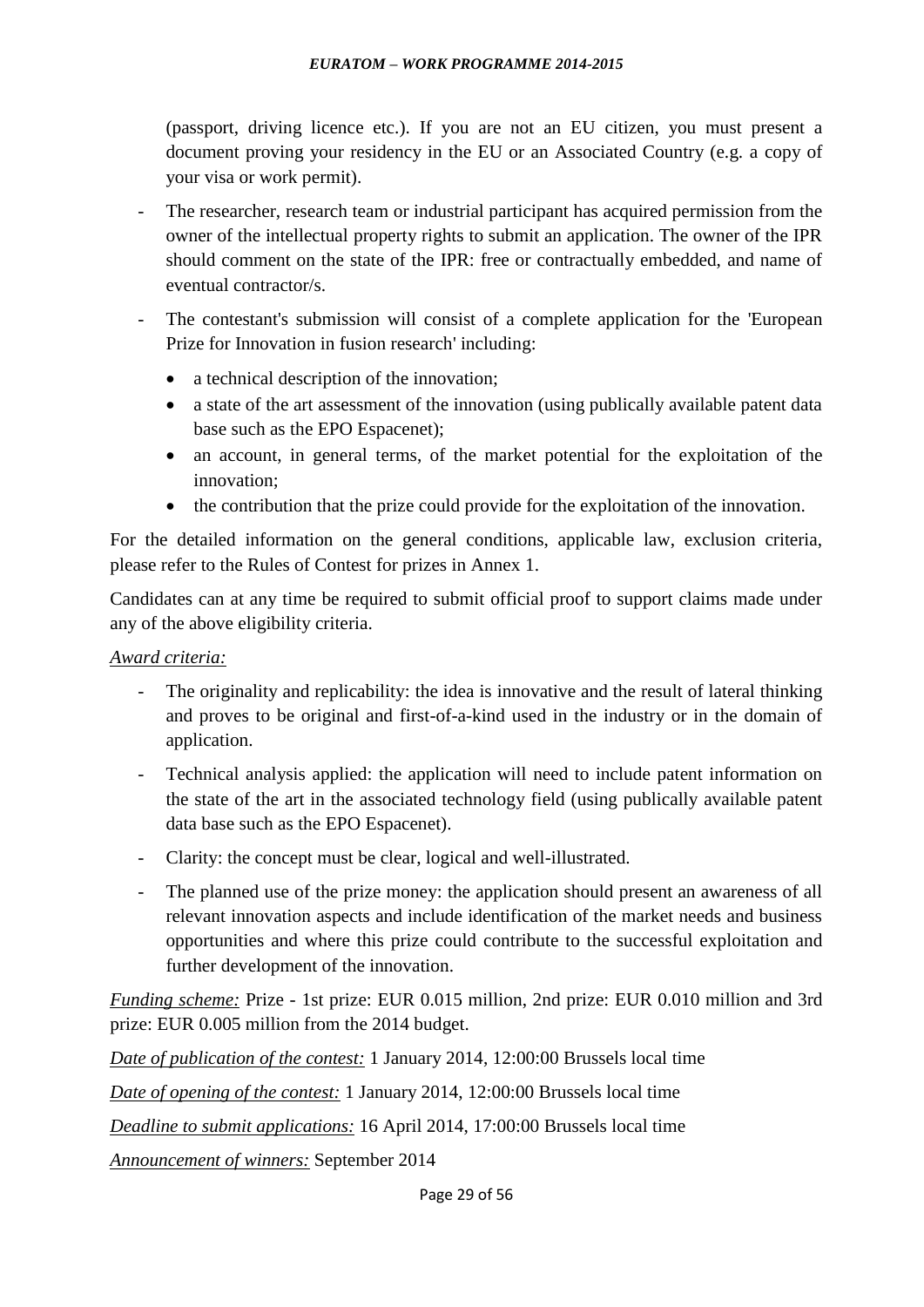*Evaluation procedure:* The evaluation of the application is carried out by the Commission with the assistance of up to 4 independent experts.

In a first step a committee of Commission staff will carry out a pre-screening of all received applications. Each application will be evaluated against the eligibility and award criteria outlined in the Euratom 2014/2015 Work Programme.

In a second step, independent experts perform the evaluation on a personal basis, not as representatives of their employer, their country or any other entity. They sign an expert contract, including a declaration of confidentiality and absence of conflict of interest before starting their work. Confidentiality rules must be adhered to at all times, before, during and after the evaluation.

The Commission reserves the right not to select a winner if no suitable entries are received or proposed by the jury.

The Commission allocates the applications to individual experts, taking account of the fields of expertise of the experts, and the absence of conflicts of interest.

At the beginning of the evaluation, the experts will be briefed by the Commission on the evaluation procedure, the experts' responsibilities, the issues involved in the particular area/objective, and other relevant matters.

# <span id="page-29-0"></span>**B.5: Contract for the operation of JET**

*Specific challenge:* After a comprehensive assessment of the JET programme and future contribution by an independent committee of experts, it was recommended that a full characterisation of the 'ITER-like wall' should be undertaken, including final tritium experiments, in order to support the operation and licensing activities in ITER. To this end, the reference scenario for the operation of JET is exploitation until 2017, with closure during 2018. The main role of JET will be to mitigate the risk of delays in ITER by providing comprehensive knowledge about the start-up plasma regimes and the necessary operating techniques and diagnostics that will ensure safe operation and high performance.

*Scope:* JET will be operated through a bilateral contract between the Commission and the Culham Centre for Fusion Energy (CCFE). CCFE will be responsible for the operation and maintenance of the JET facilities on behalf of the Commission. The Commission will then provide the JET facilities as an in-kind contribution to the consortium of EFDA members who will in turn manage and implement the experimental programme that will be defined in the annual work programme of the consortium in line with the European fusion roadmap. In this respect, it is the responsibility of the consortium to decide which experiments should be carried out, and the related costs eligible for reimbursement under the co-fund action.

*Expected impact:* The JET programme is dedicated to the support of ITER physics, technology and licensing activities. Its current programme of characterisation and validation of the ITERlike wall and the future tritium experiments are expected to ensure a smooth start-up to ITER operation as well as facilitating the ITER licensing process thereby minimising risks of costly delays in reaching ultimate objectives.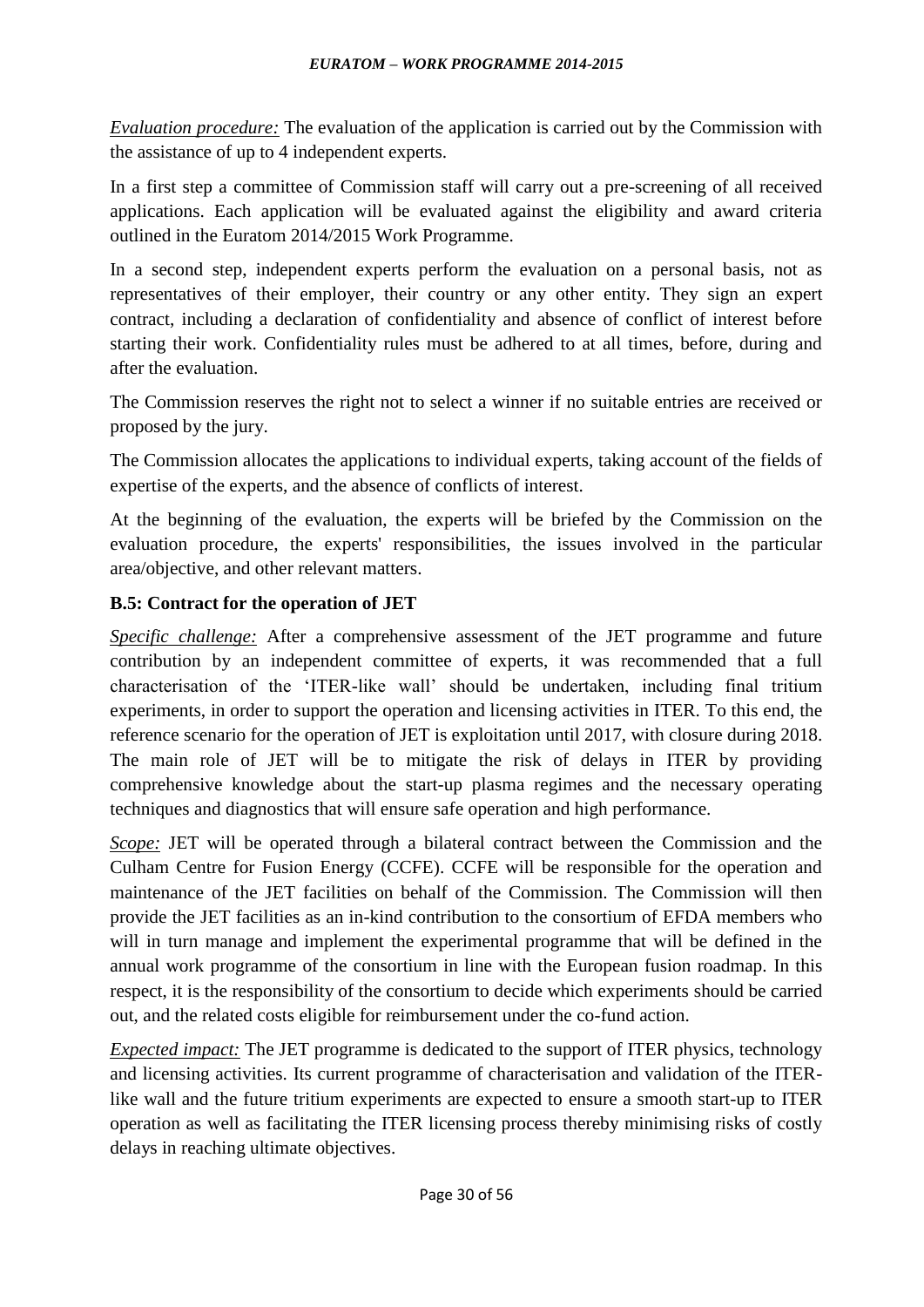*Type of action:* This action requires the continued operation of the JET facilities and depends on the technical and administrative competence of CCFE. A bilateral contract between the Commission and CCFE under Article 10 of the Euratom Treaty will be concluded to provide the Commission support. In accordance with the provisions of the Euratom Research and Training Programme 2014-18 (refer to footnote 1) this may include the secondment of Commission staff.

## *Indicative date of signature: 1 st quarter 2014*

*Indicative budget:* EUR 250 million committed in annual instalments over the 5 years, 2014-18 (EUR 63.00 million from the 2014 budget).

## <span id="page-30-0"></span>**B.6: Contribution to the Organisation for Economic Co-operation and Development (Nuclear Energy Agency) / Secretariat for the GIF**

USA, UK, France, Brazil, Japan, Korea, South Africa, Argentina and Canada signed the Charter of the Generation-IV International Forum (GIF) in July 2001, with the purpose of satisfactorily addressing nuclear safety, waste, proliferation and public perception concerns. Euratom signed the Charter on 30 July 2003 by a decision of the Commission pursuant to Article 101(3) of the Euratom Treaty. Switzerland, the Russian Federation and the People's Republic of China signed later on. A Framework Agreement (FA) for collaboration on R&D, setting the framework conditions for subsequent system and project arrangements, has been concluded subsequently. The Charter was originally for duration of 10 years, and in 2011 the signatories unanimously prolonged this duration indefinitely. The FA depository is the OECD Secretary General. The EU Council approved the accession of the Euratom to the FA in its Decision no. 14121/05, Brussels, 8 November 2005, and Euratom formally acceded in May 2006. Accession brings with it certain obligations, including the co-funding of the GIF technical secretariat activities carried out by the NEA. The level of this funding from each signatory was established by the GIF Policy Group (PG) at its meeting in Beijing, China, 23-24 October 2008, and revised recently at the GIF PG meeting in Beijing, 16-17 May 2013.

*Type of action:* Subscription for operation of the GIF Secretariat for the years 2014- 2015, in the form of a "subscription", in accordance with Article 121(2)(d) of the Financial Regulation and Article 173 of its Rules of Application.

*Indicative timetable:* First half of 2014

*Indicative budget:* EUR 0.3 million from the 2014 budget.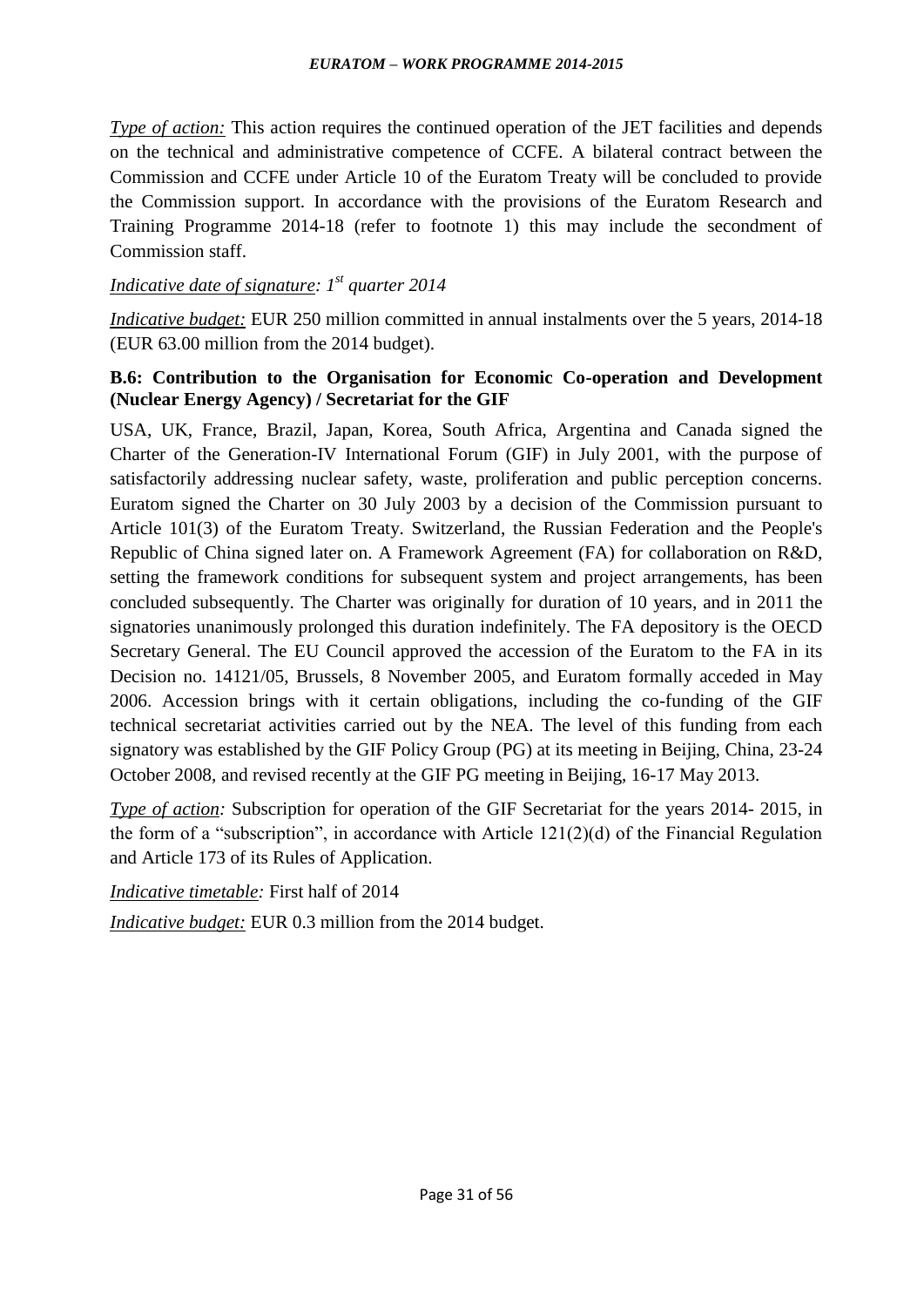## <span id="page-31-0"></span>**SECTION C: BUDGET OVERVIEW**

| <b>Item</b>                                                      | 2014 Budget <sup>26, 27</sup><br>(EUR million <sup>28</sup> ) | 2015 Budget <sup>29</sup><br>(EUR million) |
|------------------------------------------------------------------|---------------------------------------------------------------|--------------------------------------------|
| Call for Nuclear Fission and Radiation<br>Protection (Section A) | 48.31                                                         | 39,56                                      |
| Other actions (Section B):                                       |                                                               |                                            |
| <b>B.1 Fusion Joint Programme</b>                                | 77.36                                                         | 72.22                                      |
| <b>B.2</b> External expertise                                    | 0.40                                                          |                                            |
| B.3 Supporting access to Jules Horowitz<br>Reactor               |                                                               | 15.00                                      |
| <b>B.4 Prize – Innovation SOFT</b>                               | 0.03                                                          |                                            |
| B.5 Contract for operation of JET                                | 63.00                                                         | 50.00                                      |
| B.6 Secretariat for the GIF                                      | 0.30                                                          |                                            |
| TOTAL                                                            | 189.40                                                        | 176.78                                     |

 $26\,$ Subject to the availability of the appropriations provided for in the draft budget for 2014 after the adoption of the budget for 2014 by the budgetary authority or if the budget is not adopted as provided for in the system of provisional twelfths.

<sup>&</sup>lt;sup>27</sup> Sections B.1 and B.5 include third party contribution of 30.81 Mio EUR transferred from 2013

<sup>&</sup>lt;sup>28</sup> The budget figures given in this table are rounded to two decimal places.

<sup>&</sup>lt;sup>29</sup> The budget amounts are indicative and will be subject to a separate financing decision to cover the amounts to be allocated for 2015.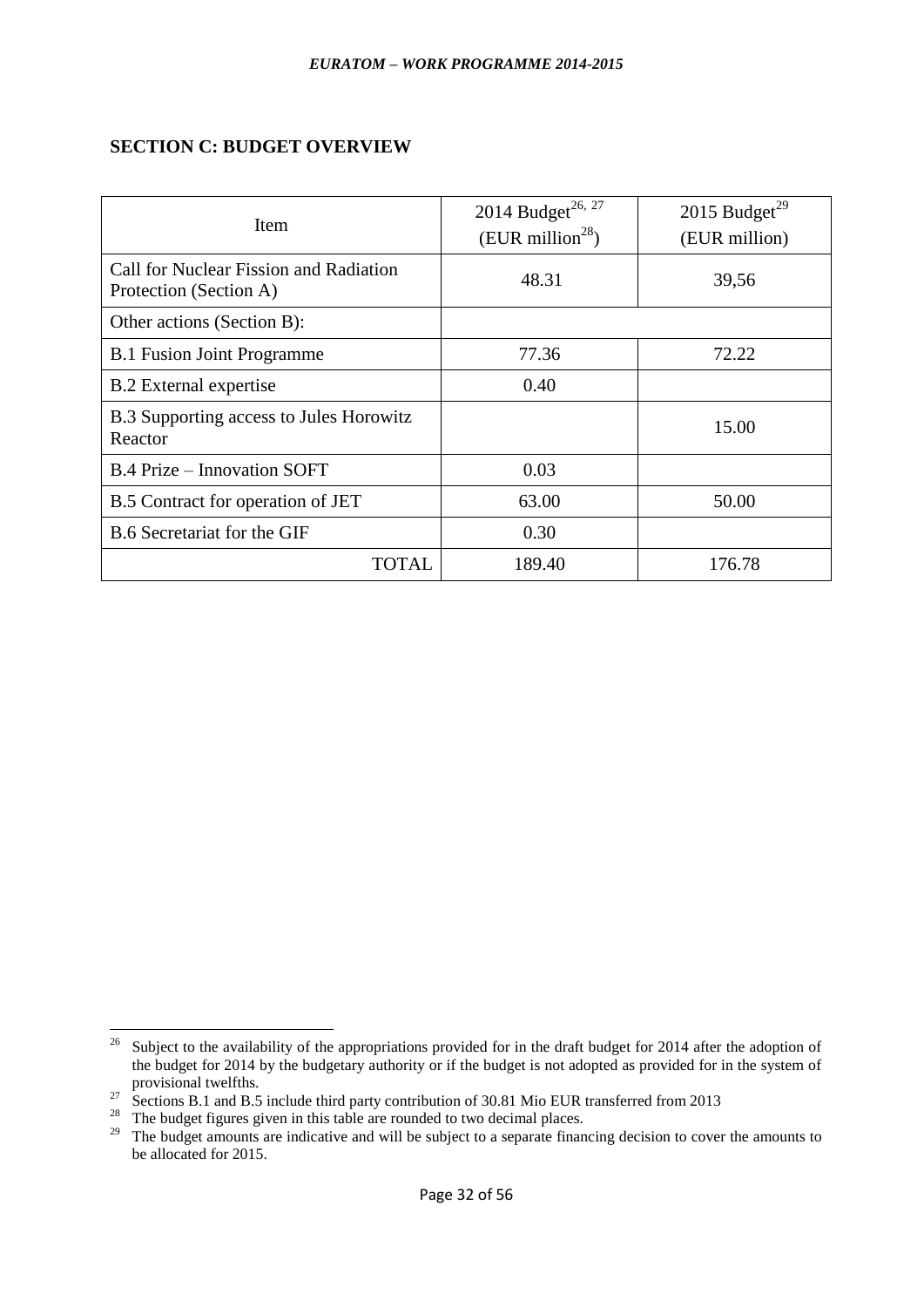| Overview of the 2014-2018 appropriations that will be committed for the 2014-2018 grant to<br>support the Fusion Joint Programme and the contract for the operation of the JET. |                                        |                                          |                                        |                                        |                                        |              |
|---------------------------------------------------------------------------------------------------------------------------------------------------------------------------------|----------------------------------------|------------------------------------------|----------------------------------------|----------------------------------------|----------------------------------------|--------------|
| Item                                                                                                                                                                            | 2014<br><b>Budget</b><br>(EUR million) | 2015<br><b>Budget</b><br>$(EUR$ million) | 2016<br><b>Budget</b><br>(EUR million) | 2017<br><b>Budget</b><br>(EUR million) | 2018<br><b>Budget</b><br>(EUR million) | <b>TOTAL</b> |
| <b>Fusion Joint</b><br>Programme                                                                                                                                                | 77.36                                  | 72.22                                    | 82.00                                  | 101.56                                 | 124.63                                 | 457.77       |
| Contract for<br>operation of<br><b>JET</b>                                                                                                                                      | 63.00                                  | 50.00                                    | 50.00                                  | 50.00                                  | 37.00                                  | 250          |
| <b>TOTAL</b>                                                                                                                                                                    | 140.36                                 | 122.22                                   | 132.00                                 | 151.56                                 | 161.63                                 | 707.77       |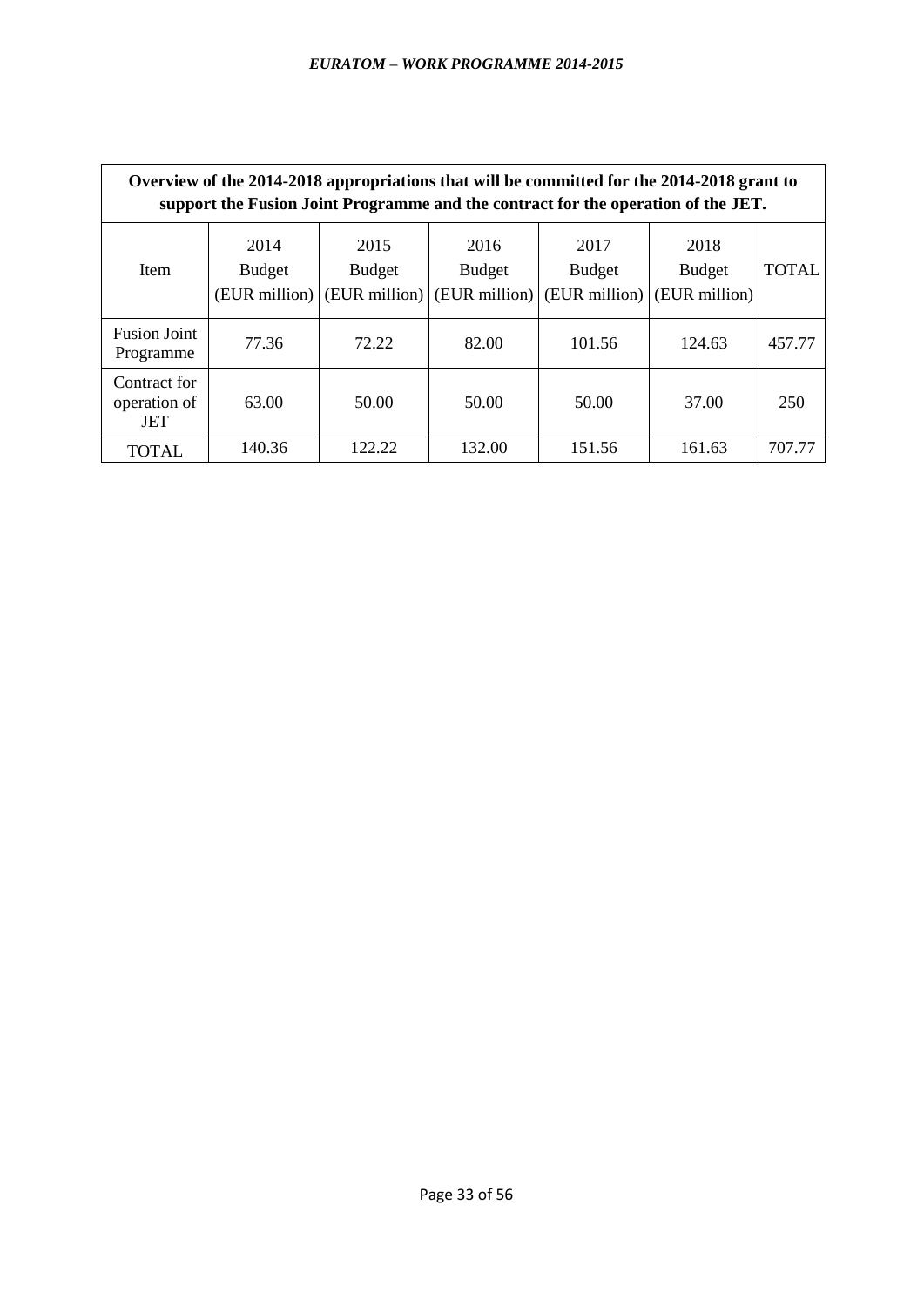# **ANNEXES**

# <span id="page-33-0"></span>**Annex 1: General Conditions**

- A. List of countries, and applicable rules for funding
- B. Standard admissibility conditions for grant proposals and related requirements
- C. Standard eligibility criteria
- D. Types of action: specific provisions and funding rates
- E. Technology readiness levels (TRL)
- F. Rules of Contest (RoC) for Prizes
- G. Evaluation
- H. Budget flexibility.
- I. Classified Information
- J. Financial support to third parties

# **Annex 2: Consortium members for fusion programme co-fund grant**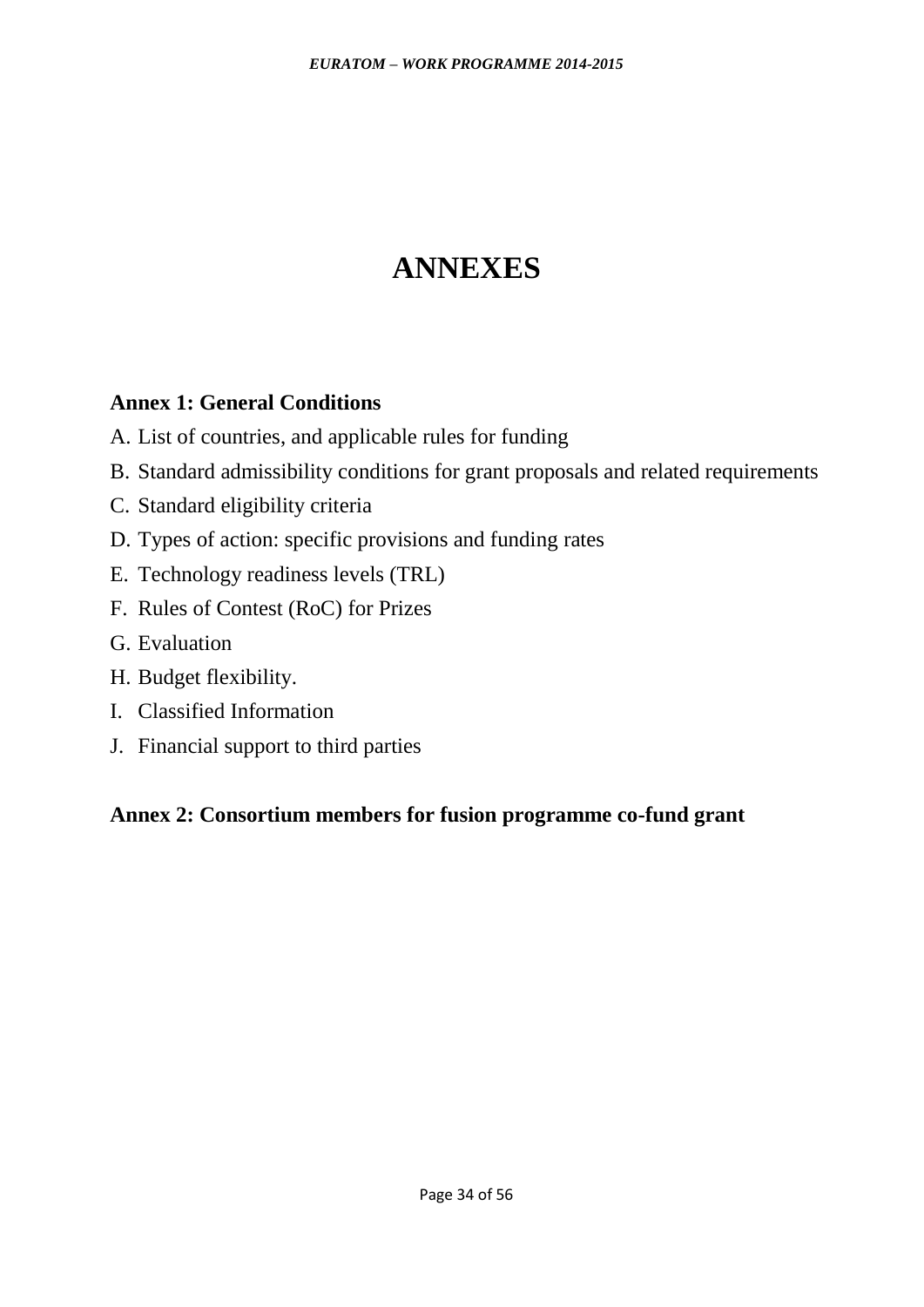# **Annex 1: General Conditions**

## <span id="page-34-0"></span>**A. List of countries, and applicable rules for funding**

Legal entities established in the following countries and territories will be eligible to receive funding through the Euratom Research and Training Programme (2014-18) complementing Horizon 2020:

- − The Member States of the European Atomic Energy Community, including their overseas departments;
- − The Overseas Countries and Territories (OCT) linked to the Member States<sup>30</sup>:
	- o Anguilla, Aruba, Bonaire, British Virgin Islands, Cayman Islands, Curaçao, Falkland Islands, French Polynesia, Greenland, Montserrat, New Caledonia, Pitcairn Islands, Saba, Saint Barthélémy, Saint Helena, Saint Pierre and Miquelon, Sint Eustatius, Sint Maarten, Turks and Caicos Islands, Wallis and Futuna.
- − The Countries associated to the Euratom Research and Training Programme (2014-18) complementing Horizon  $2020^{31}$ . At the date of the publication of the work programme, there are no countries associated to the Euratom Research and Training Programme complementing Horizon 2020. All countries associated to the Euratom Framework Programme  $(2012{\text -}2013)^{32}$ will in principle be associated to the Euratom Research and Training Programme complementing Horizon 2020 by the time the first grant agreements under this programme are signed. This is, however, subject to the satisfactory conclusion of the respective procedures adopting the association agreements for each of the countries concerned. Please check the Funding Guide<sup>33</sup> for up-to-date information on the current position for Associated countries.

Legal entities established in countries not listed above will be eligible for funding when such funding is explicitly foreseen in the relevant call text.

International European interest organisations<sup>34</sup> will also be eligible to receive funding from the Euratom Research and Training Programme (2014-18) complementing Horizon 2020.

In addition, legal entities established in countries not listed above and international organisations will be eligible for funding:

− When funding for such participants is provided for under a bilateral scientific and technological agreement or any other arrangement between the Union and an international organisation or a third country:

 $\overline{\phantom{a}}$  $30$  Entities from Overseas Countries and Territories (OCT) are eligible for funding under the same conditions as entities from the Member States to which the OCT in question is linked

<sup>&</sup>lt;sup>31</sup> Signed an agreement with the Euratom as identified in the Council Regulation on the Euratom Research and Training Programme complementing Horizon 2020.

<sup>&</sup>lt;sup>32</sup> Switzerland

<sup>33</sup> [http://ec.europa.eu/research/participants/docs/h2020-funding-guide/cross-cutting-issues/international](http://ec.europa.eu/research/participants/docs/h2020-funding-guide/cross-cutting-issues/international-cooperation_en.htm)[cooperation\\_en.htm](http://ec.europa.eu/research/participants/docs/h2020-funding-guide/cross-cutting-issues/international-cooperation_en.htm)

<sup>&</sup>lt;sup>34</sup> These are international organisations, the majority of whose members are Member States or associated countries, and whose principal objective is to promote scientific and technological cooperation in Europe.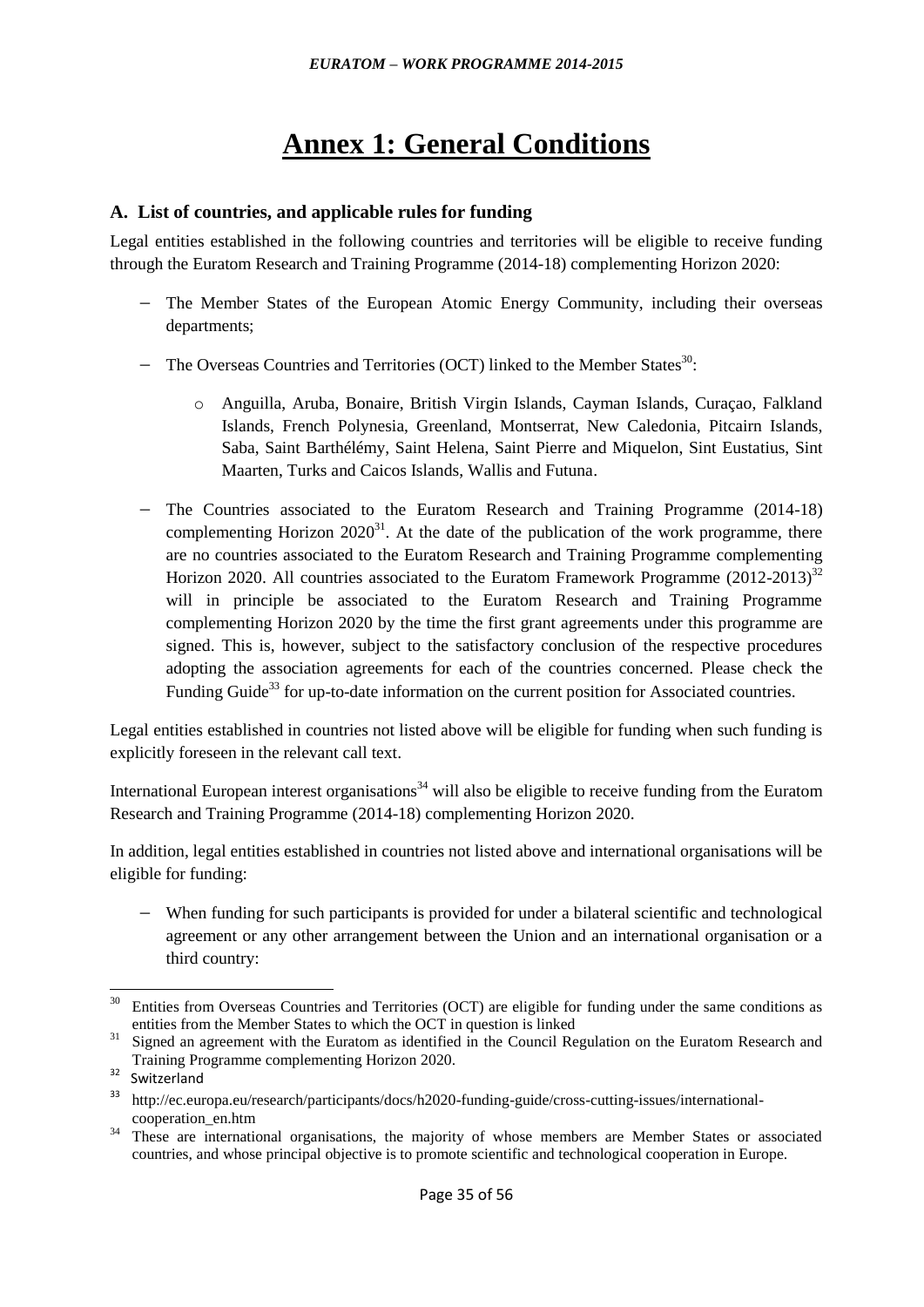− When the Commission deems participation of the entity essential for carrying out the action funded through the Euratom Research and Training Programme (2014-18) complementing Horizon 2020.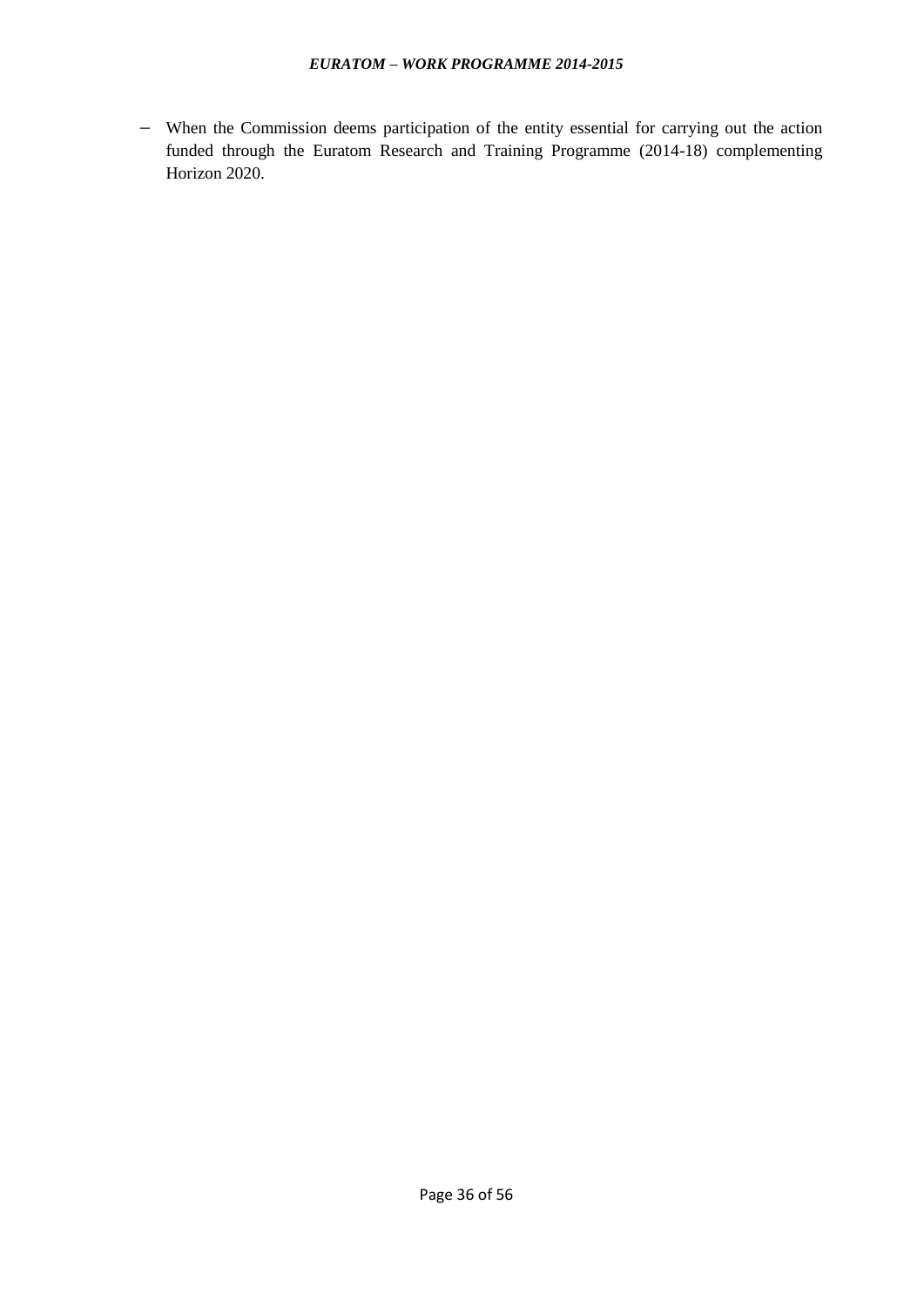## **B. Standard admissibility conditions for grant proposals, and related requirements**

1. To be considered admissible, a proposal must be:

- (a) Submitted in the electronic submission system before the deadline given in the call conditions;
- (b) Readable, accessible and printable.

2. Incomplete proposals may be considered inadmissible. This includes the requested administrative data, the proposal description, and any supporting documents specified in the call. The following supporting documents will be required to determine the operational capacity, unless otherwise specified:

- A curriculum vitae or description of the profile of the persons who will be primarily responsible for carrying out the proposed research and/or innovation activities;
- A list of up to five relevant publications and/or products or services (including widely-used datasets or software), or other achievements relevant to the call content;
- A list of up to five relevant previous projects or activities, connected to the subject of this proposal;
- A description of any significant infrastructure and/or any major items of technical equipment, relevant to the proposed work;
- A description of any third parties that are not represented as project partners, but who will nonetheless be contributing towards the work (e.g. providing facilities, computing resources)

3. Proposals shall include a draft plan for the exploitation and dissemination of the results, unless otherwise specified in the call conditions. The draft plan is not required for proposals at the first stage of two-stage procedures.

4. Page limits will apply to proposals. The limits will be clearly set out in the electronic submission system. If a submitted proposal exceeds the limits, the applicant will receive an automatic warning, and will be advised to re-submit a version that conforms. After the relevant call deadline, excess pages in any over-long proposals will be automatically overprinted with a "watermark". Expert evaluators will be instructed to disregard these excess pages.

No page limits will apply to proposals for European Joint Programme (EJP) Co-fund actions.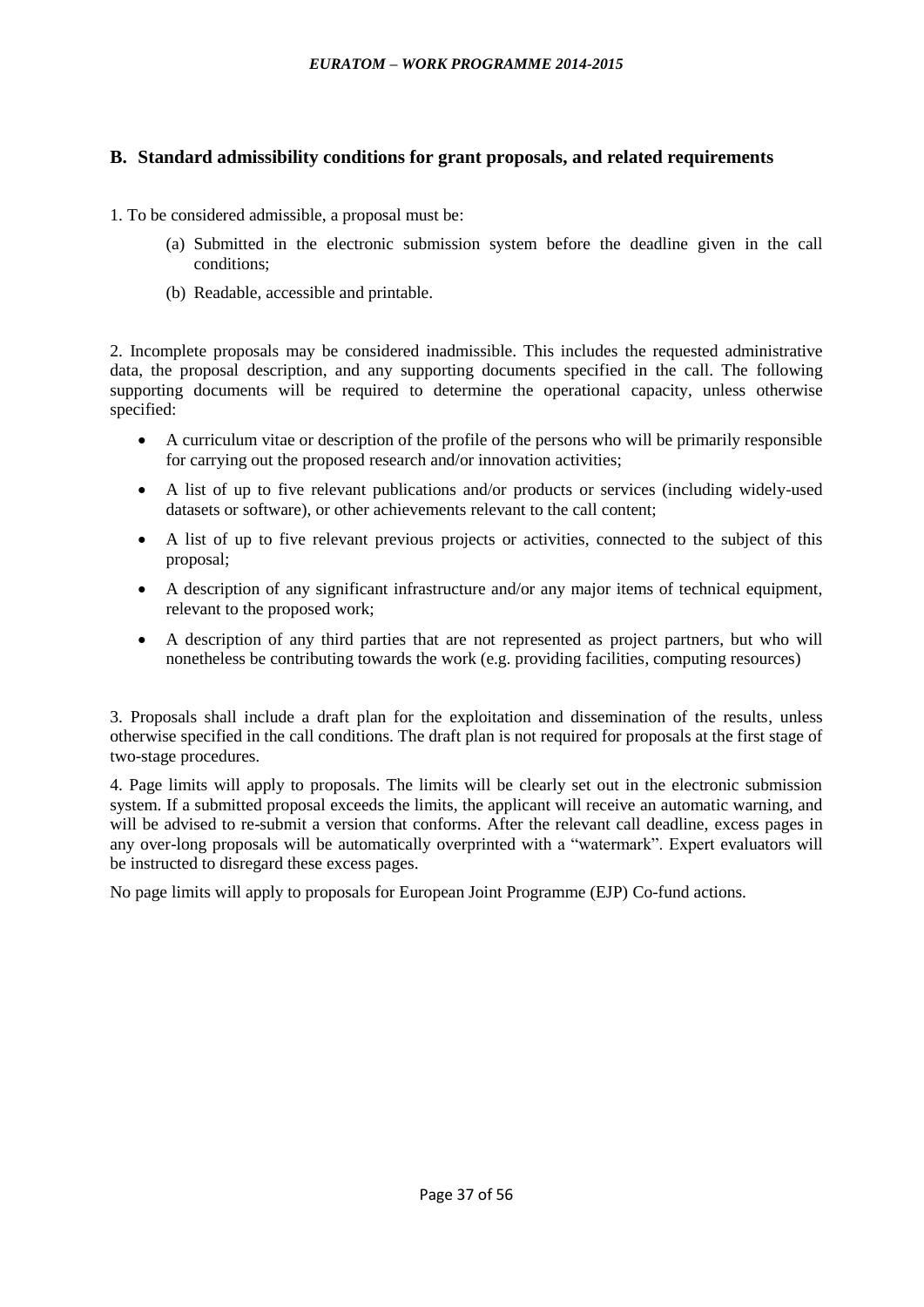## **C. Standard eligibility criteria**

All proposals must conform to the conditions set out in the Rules for Participation.

Furthermore, in this work programme, the following conditions apply unless they are supplemented or modified in the call conditions.

A proposal will only be considered eligible if:

- (a) its content corresponds, wholly or in part, to the topic description against which it is submitted, in the relevant work programme part;
- (b) it complies with the eligibility conditions set out below, depending on the type of action.

|                                                             | Eligibility conditions <sup>35</sup> , 36                                                                                                                                                       |
|-------------------------------------------------------------|-------------------------------------------------------------------------------------------------------------------------------------------------------------------------------------------------|
| <b>Research &amp; innovation</b><br>action                  | Three legal entities. Each of the three shall be established in a different Member<br>State or associated country. All three legal entities shall be independent of each<br>other.              |
| <b>Innovation action</b>                                    | Three legal entities. Each of the three shall be established in a different Member<br>State or associated country. All three legal entities shall be independent of each other                  |
| Coordination &<br>support action                            | One legal entity established in a Member State or associated country.                                                                                                                           |
| <b>European Joint</b><br>Programme (EJP) Co-<br>fund action | Five legal entities. Each of the five shall be established in a different Member State<br>or associated country. All five legal entities shall be independent of each other. <sup>37</sup>      |
|                                                             | Eligible participants in EJP Co-fund actions are legal entities owning or mandated to<br>manage national research and innovation programmes <sup>38</sup> both national and private<br>sources. |

*Note*:

 $\overline{\phantom{a}}$ 

The eligibility criteria formulated in Commission notice Nr. 2013/C 205/05 [\(OJEU C 205 of 19.07.2013, pp.9-](http://eur-lex.europa.eu/LexUriServ/LexUriServ.do?uri=OJ:C:2013:205:FULL:EN:PDF) [11\)](http://eur-lex.europa.eu/LexUriServ/LexUriServ.do?uri=OJ:C:2013:205:FULL:EN:PDF) shall apply for all actions under this Work Programme , including with respect to third parties receiving financial support in the cases where the respective action involves financial support to third parties by grant beneficiaries in accordance with Article 137 of the EU's Financial Regulation, notably Programme Co-Fund actions.

<sup>36</sup> Some entities from third countries are covered by the Council sanctions in place and are not eligible to participate in the Euratom Research and Training Programme (2014-18) complementing Horizon 2020. Please see the consolidated list of persons, groups and entities subject to EU financial sanctions, available at http://eeas.europa.eu/cfsp/sanctions/consol-list\_en.htm

 $37$  EJP co-fund actions support coordinated national research and innovation programmes. In line with the objective of transnational integration though a critical mass of resources, the required minimum number of participants is higher than the one provided in the Horizon 2020 Rules for Participation.

It is appropriate that core participation in EJP co-fund actions is limited to entities that can fully participate through their contribution of national and regional programmes: programme owners, typically national ministries/regional authorities responsible for defining, financing or managing programmes carried out at national or regional level or 'programme managers' (such as research councils or funding agencies) or other entities that implement national or regional research and innovation programmes under the mandate of the programme owners. Beyond the minimum participants, other legal entities may participate if justified by the nature of the action, in particular entities created to coordinate or integrate transnational research efforts, grouping funding from public and private sources.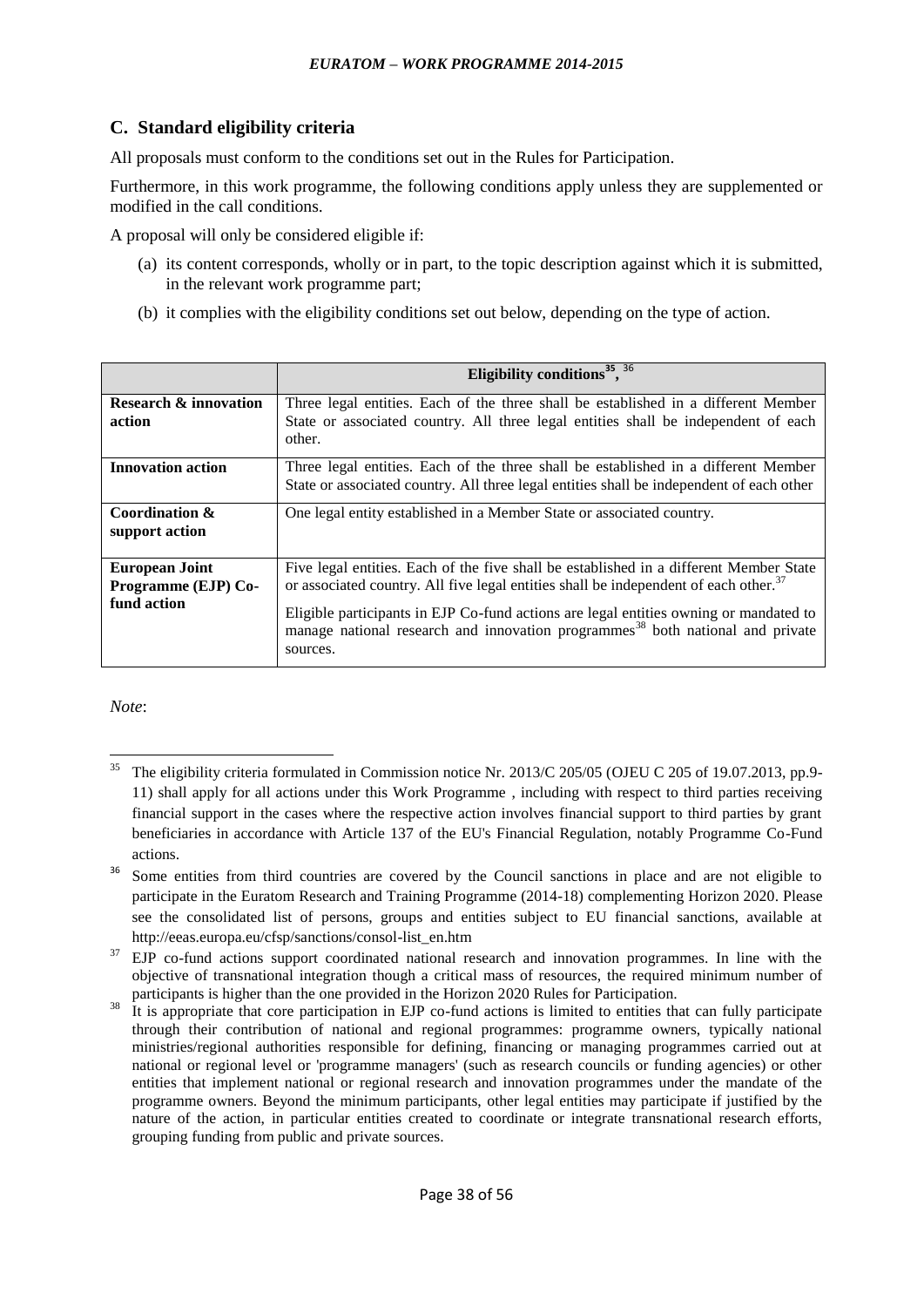In the case of Programme Co-fund Actions (European Joint Programmes), sole participants formed by several legal entities (e.g. European Economic Interest Grouping, associations) are eligible if the abovementioned minimum conditions are satisfied by the legal entities forming together the sole participant.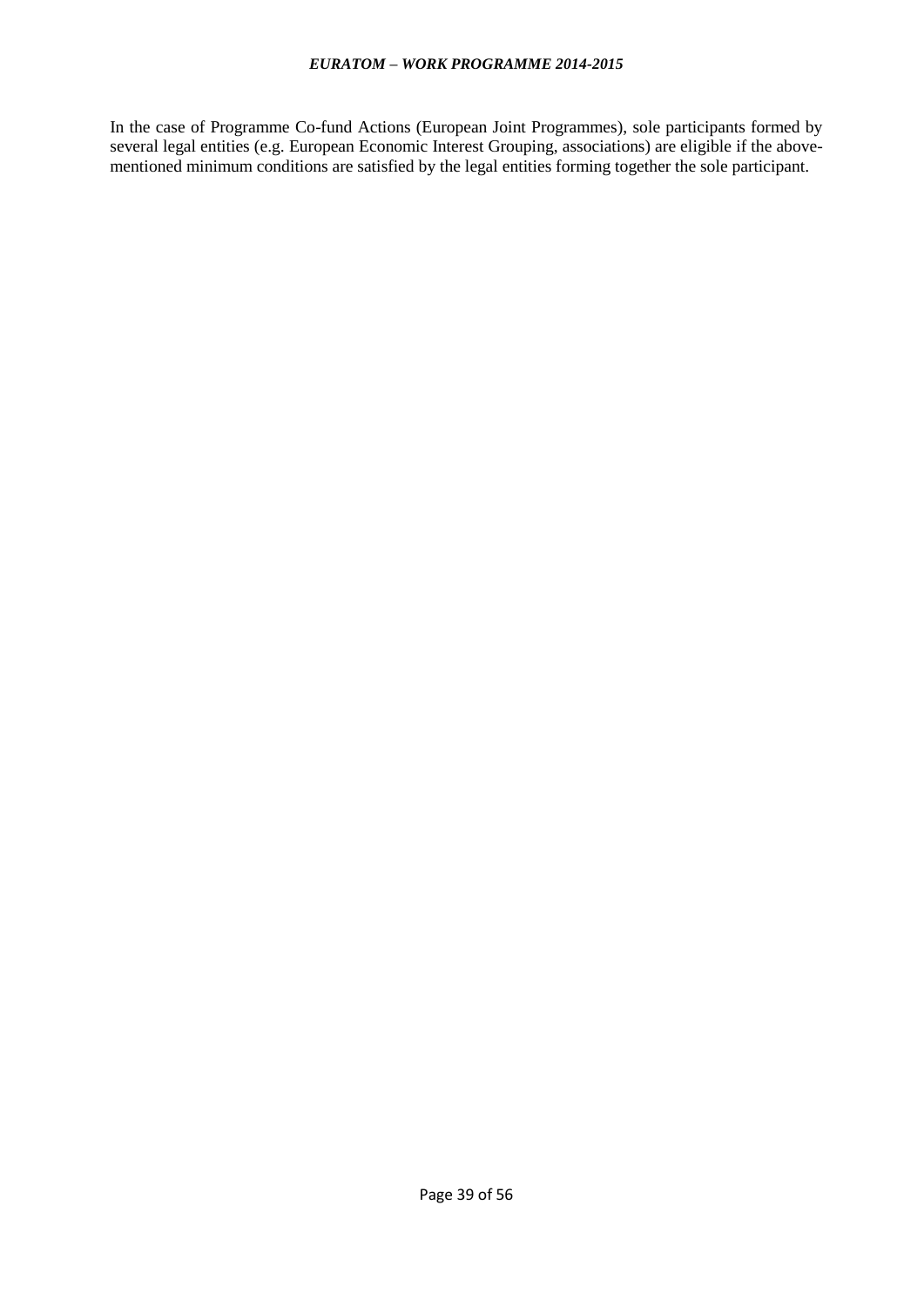### **D. Types of action: specific provisions and funding rates39,40**

### **Research and innovation actions**

*Description:* Action primarily consisting of activities aiming to establish new knowledge and/or to explore the feasibility of a new or improved technology, product, process, service or solution. For this purpose they may include basic and applied research, technology development and integration, testing and validation on a small-scale prototype in a laboratory or simulated environment.

Projects may contain closely connected but limited demonstration or pilot activities aiming to show technical feasibility in a near to operational environment.

*Funding rate:* 100%

### **Innovation actions**

*Description:* Action primarily consisting of activities directly aiming at producing plans and arrangements or designs for new, altered or improved products, processes or services. For this purpose they may include prototyping, testing, demonstrating, piloting, large-scale product validation and market replication.

A 'demonstration or pilot' aims to validate the technical and economic viability of a new or improved technology, product, process, service or solution in an operational (or near to operational) environment, whether industrial or otherwise, involving where appropriate a larger scale prototype or demonstrator.

A 'market replication' aims to support the first application/deployment in the market of an innovation that has already been demonstrated but not yet applied/deployed in the market due to market failures/barriers to uptake. 'Market replication' does not cover multiple applications in the market of an innovation<sup>41</sup> that has already been applied successfully once in the market. 'First' means new at least to Europe or new at least to the application sector in question. Often such projects involve a validation of technical and economic performance at system level in real life operating conditions provided by the market.

Projects may include limited research and development activities.

*Funding rate:* 70% (except for non-profit legal entities, where a maximum rate of 100% applies)

#### **Coordination and support actions**

*Description:* Actions consisting primarily of accompanying measures such as standardisation, dissemination, awareness-raising and communication, networking, coordination or support services,

- ii. Accessory direct costs such as travel and subsistence costs, if the training is delivered outside the beneficiary's premises;
- iii. Remuneration costs for the researchers attending the training, in proportion to the actual hours spent on the training (as personnel costs).

<sup>—&</sup>lt;br>39 Eligible costs for all types of action are in accordance with the Financial Regulation and the Rules for Participation. In addition, as training researchers on gender issues serves the policy objectives of Horizon 2020 and is necessary for the implementation of R&I actions, applicants may include in their proposal such activity and the following corresponding estimated costs that may be eligible for the Euratom funding:

i. Costs of delivering the training (personnel costs if the trainers are employees of the beneficiary or subcontracting if the training is outsourced);

<sup>40</sup> Participants may ask for a lower rate.

<sup>&</sup>lt;sup>41</sup> A new or improved technology, product, design, process, service or solution.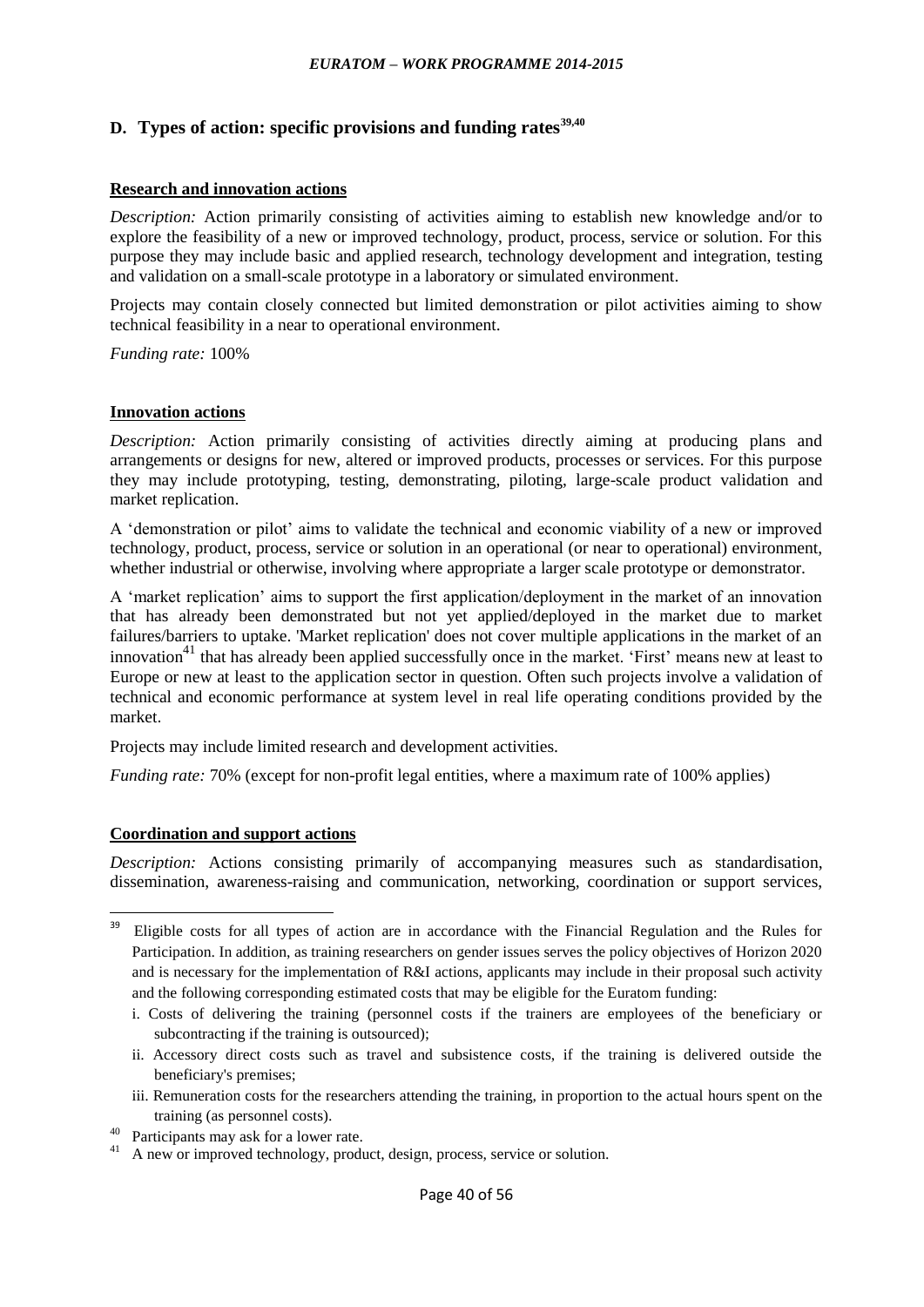policy dialogues and mutual learning exercises and studies, including design studies for new infrastructure and may also include complementary activities of strategic planning, networking and coordination between programmes in different countries.

*Funding rate:* 100%

### **European Joint Programme (EJP) Co-fund Action**

The "programme co-fund action" aims at supplementing individual calls or programmes funded by entities, other than Union bodies, managing research and innovation programmes. The following types of programme co-fund actions are supported in the Euratom Work Programme 2014-15:

▪ European Joint Programme ('EJP'): co-funding of coordinated national research and innovation programmes.

The specific features applicable to the EJP are described below.

### *European Joint Programme*

The European Joint Programme ('EJP') under Horizon 2020 is a co-fund action designed to support coordinated national research and innovation programmes. The EJP aims at attracting and pooling a critical mass of national resources on objectives and challenges of Horizon 2020 and at achieving significant economies of scales by adding related Horizon 2020 resources to a joint effort.

The EJP does not promote types of activities or forms of coordination, but relies on modalities and processes agreed by the coordinated national programmes and related actors.

### *Eligibility*

The minimum number of participants in EJPs is five independent legal entities from different Member States or associated countries owning or managing national research and innovation programmes:

- a) Programme owners, typically national ministries/regional authorities responsible for defining, financing or managing programmes carried out at national or regional level.
- b) Programme 'managers' (such as research councils or funding agencies) or other entities that implement national or regional research and innovation programmes under the supervision of the programme owners.

The participation of programme managers has to be mandated by the national/regional authorities in charge.

In addition to the minimum conditions, other legal entities may participate if justified by the nature of the action, in particular entities created to coordinate or integrate transnational research efforts, grouping funding from both national and private sources.

Sole participants may be eligible if the above-mentioned specific conditions for eligible EJP partners are satisfied. A sole participant forming a sole legal entity shall explicitly indicate which of its 'members' are either programme owners or programme managers in the proposed action, and indicate for these members the respective national/regional programmes which are at the disposal of the proposed EJP action.

Justification for additional eligibility criteria: In line of the objective of transnational integration though a critical mass of resources, the required minimum number of participants is higher than the one provided in the Horizon 2020 Rules for Participation. In addition, such participants must be established in different Member States or associated countries in order to further establish an appropriate level of cooperation and integration. Finally, EJP actions support coordination and future integration of national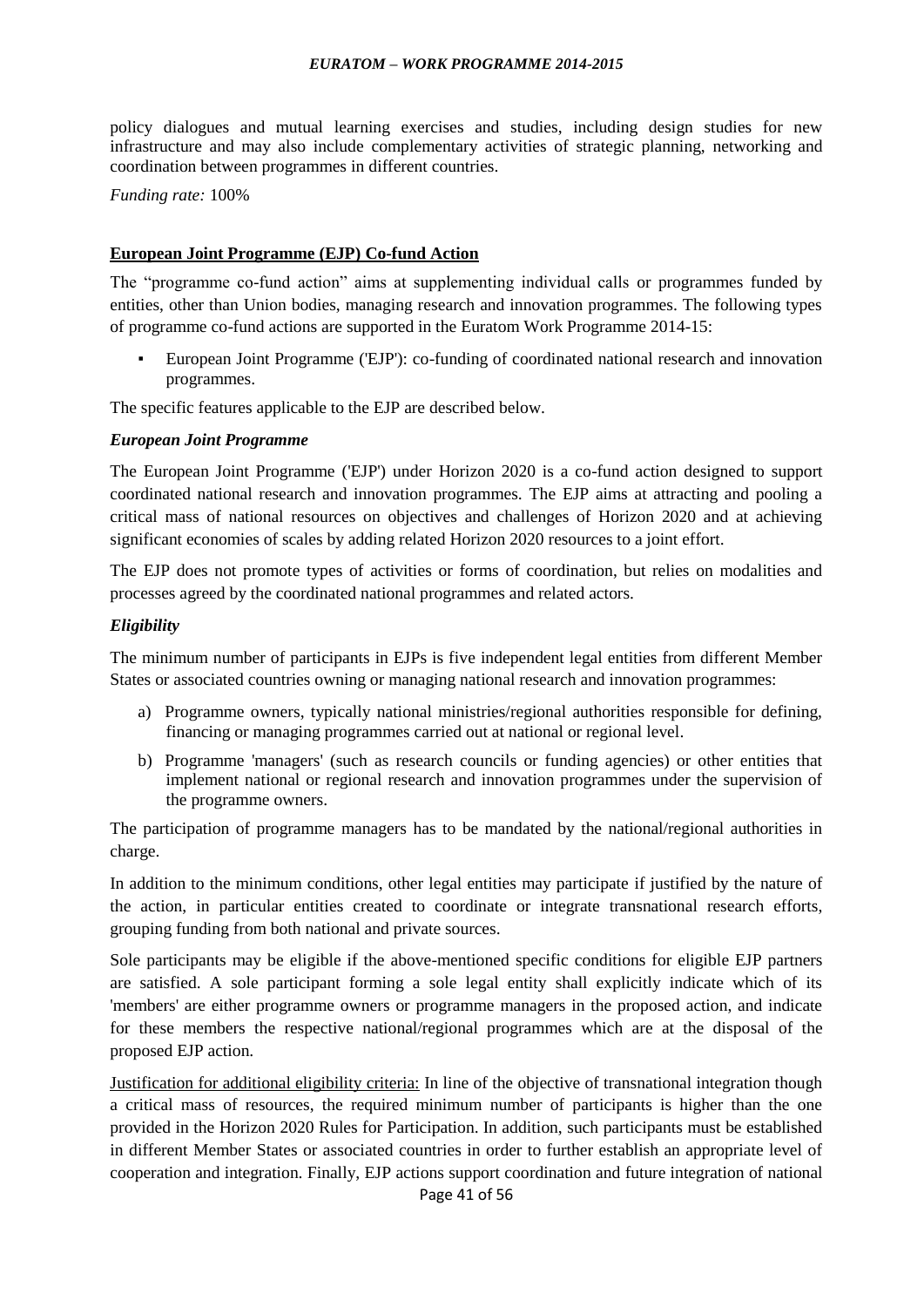research and innovation programmes. It is appropriate that core participation in these actions is limited to entities that can fully participate through their contribution of national and regional programmes.

## *Activities funded*

 $\overline{\phantom{a}}$ 

The main activity of the action is the implementation of a joint programme of activities to attain objectives common to Horizon 2020, ranging from research to coordination and networking activities, including training activities, demonstration and dissemination activities, support to third parties etc.

The Euratom funding can be used to enhance and expand the activities of existing coordinated programmes or create new ones, provided they aim at attaining the objectives of a European transnational joint-programme established by the EJP consortium.

The EJP will identify the objectives, work and the schedules of activities to be carried out in this context. It will be necessary to provide a detailed description of these activities for the initial and each successive twelve-month periods of the EJP, as the joint programme develops in line with the initial objectives. An Annual Work Programme, combined with a progress report on previous achievements will be a key deliverable for the implementation of the EJP on a rolling basis. It will be submitted and approved by the Commission prior to commencement of activities for each reporting period:

- Initial Proposal Submission: Description of overall objectives and schedule of proposed activities, together with 1<sup>st</sup> Annual Work Programme:

- Periodic Reporting: an update to the Annual Work Programme will be submitted three months before the end of the relevant reporting period – after evaluation and possible revision further to Commission comments, the Annual Work Programme will be agreed prior to the start of the next reporting period.

The Euratom contribution takes the form of a grant consisting of a reimbursement of the eligible costs related to the action, in accordance with the conditions set out in the grant agreement and relevant Commission decisions, including reimbursement of actually incurred costs, lump sums, unit costs or flat rates<sup>42</sup>. Financial support provided to third parties as part of the joint programme implementation, for example through calls for proposals or under otherwise defined conditions (cascade grants), is also eligible for reimbursement.

In accordance with the Decisions concerning Horizon 2020 and the Regulation laying down the rules for the participation and dissemination in Horizon 2020, the provisions of Article 137(1 (c)) of the Regulation no 966/2012 of the European Parliament and of the Council on the financial rules applicable to the general budget of the Union and Article 210a of the Commission Delegated Regulation no. 1268/2012, shall not be applicable with regard to the financial support provided by the participants in the EJP to third parties participating in actions selected following calls for proposals launched under the EJP when the financial support to third parties is a primary aim of the action or necessary to achieve its objectives.

Commission Decision  $(C(2013)8201)$  for authorising the reimbursement of unit costs for the Fusion Programme Co-Fund Action under the Research and Training Programme of Euratom (2014-2018) complementing Horizon 2020.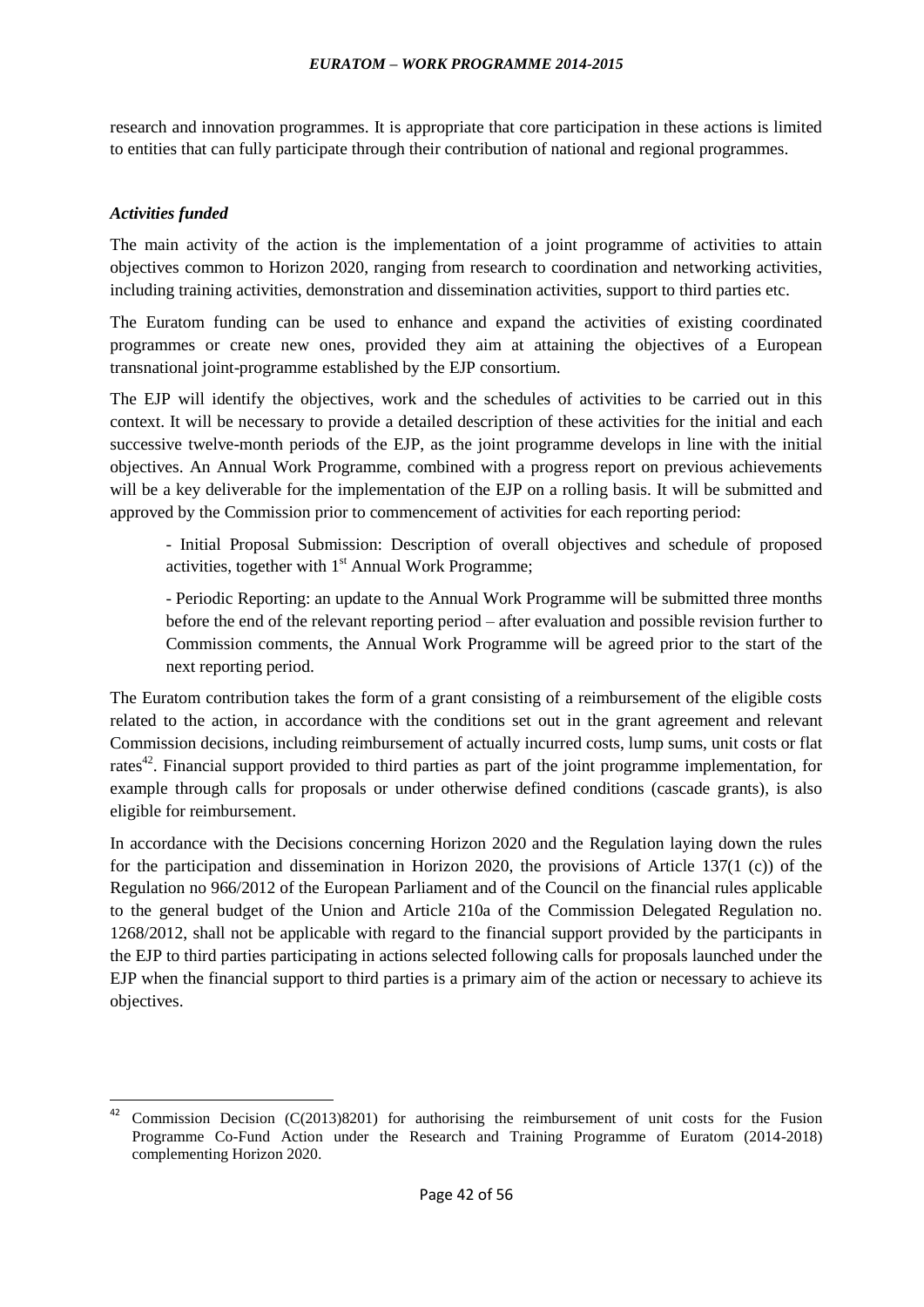### *EURATOM – WORK PROGRAMME 2014-2015*

The Euratom contribution will be limited to 70% of the total eligible costs of the action, unless otherwise specified in the work programme, in line with the objective of achieving a balanced funding of the EJP from the Euratom and participating public programmes.

### *Evaluation*

The standard evaluation criteria of excellence, impact, and quality and efficiency of the implementation apply, as set out in the Horizon 2020 Rules for Participation and indicated in Annex 1.G to this work programme.

The level of ambition in the collaboration and commitment of the participants in the proposed action to pool national resources and coordinate their national/regional research programmes will be assessed under the excellence criterion.

Critical mass in terms of proposed overall budget, maturity and degree of integration in the proposed research area as well as consistency of activities with the development of the European Joint Programme towards a joint undertaking or other permanent structure in the proposed research area will be evaluated under the impact criterion.

### *Duration of the action*

The total duration of the action should normally not exceed 5 years.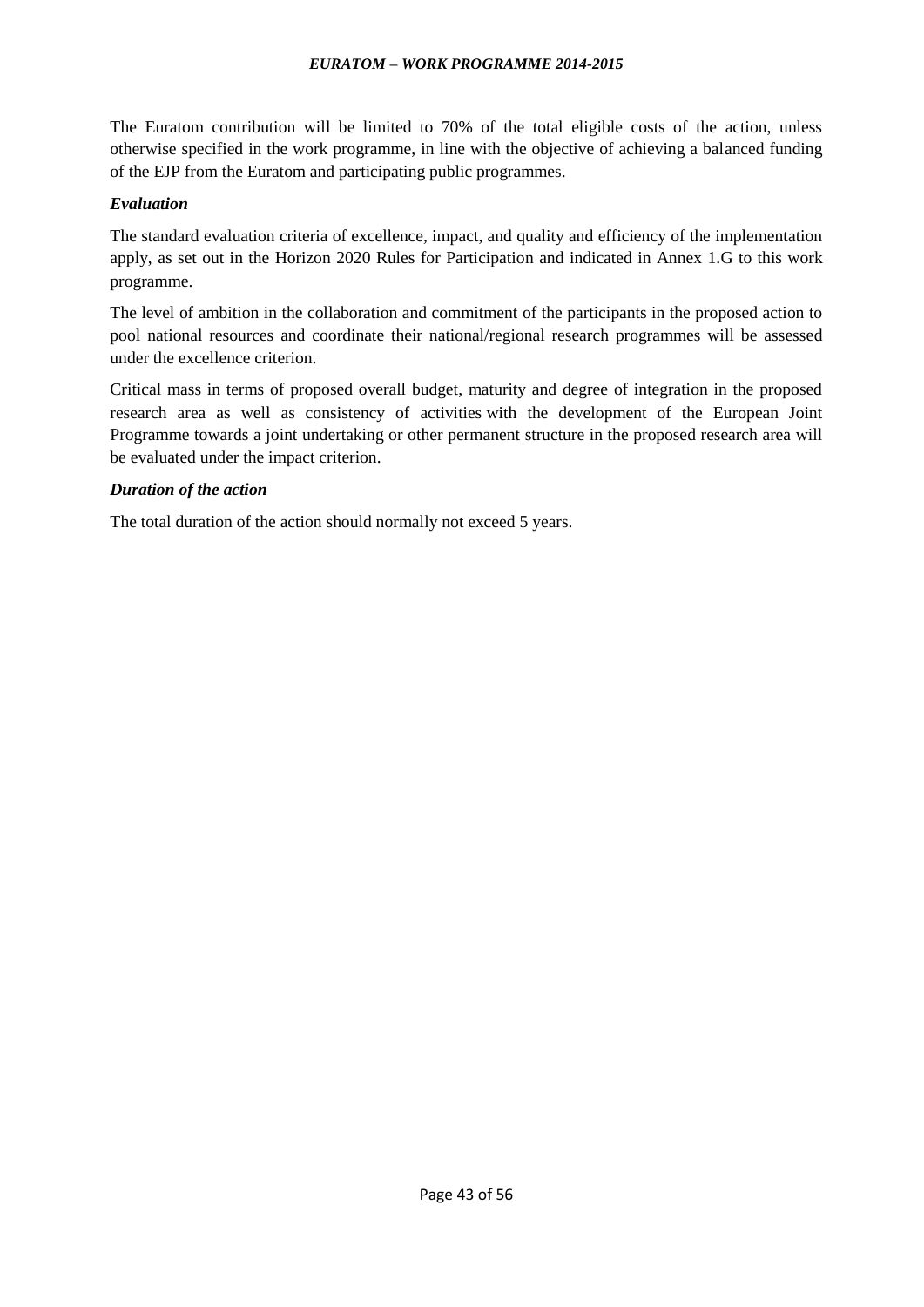## **E. Technology readiness levels (TRL)**

Where a topic description refers to a TRL, the following definitions apply, unless otherwise specified:

- TRL  $1$  basic principles observed
- TRL 2 technology concept formulated
- TRL 3 experimental proof of concept
- TRL  $4$  technology validated in lab
- TRL 5 technology validated in relevant environment
- TRL 6 technology demonstrated in relevant environment
- TRL 7 system prototype demonstration in operational environment
- $\bullet$  TRL 8 system complete and qualified
- TRL 9 actual system proven in operational environment (competitive manufacturing in the case of key enabling technologies; or in space)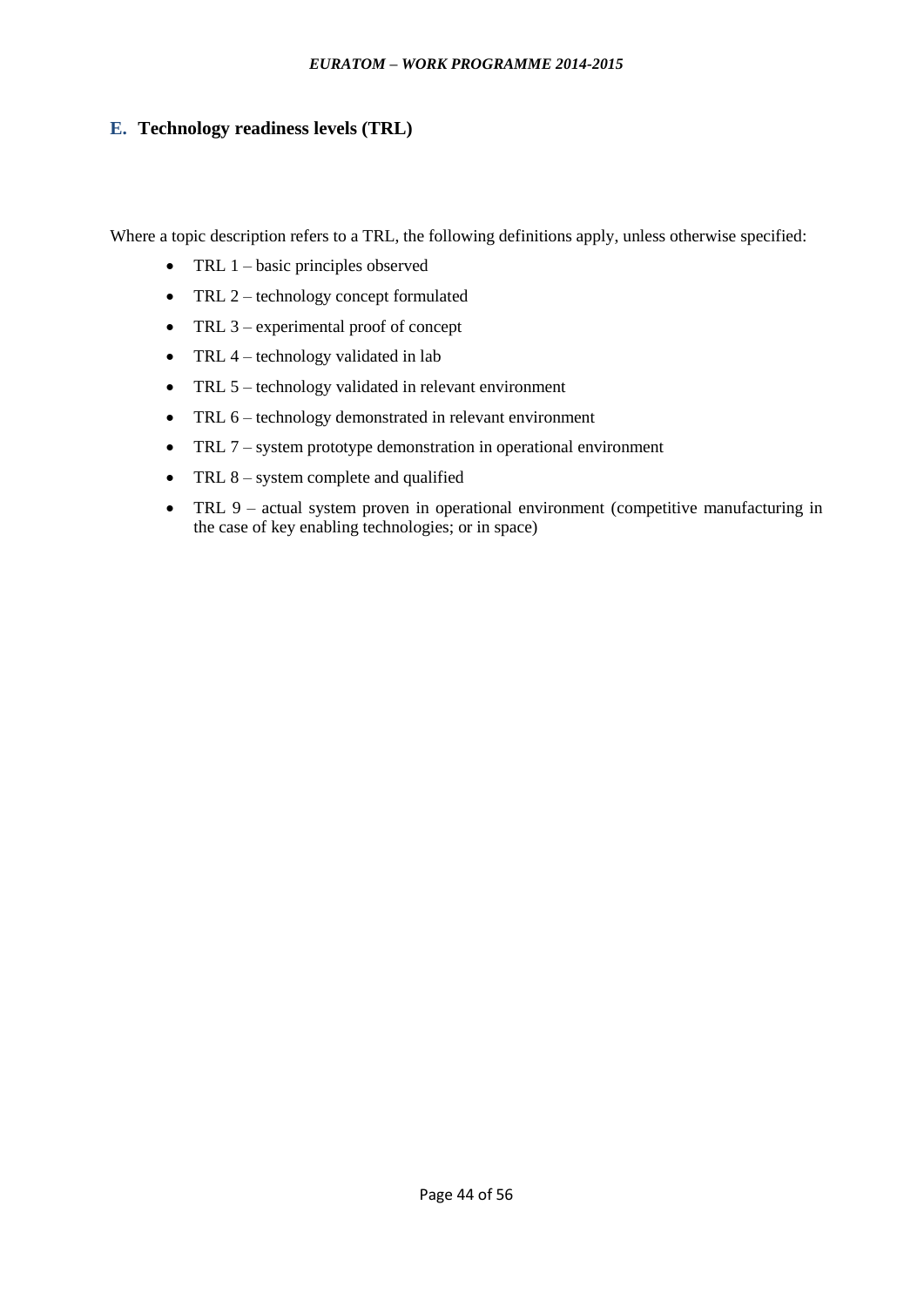## **F. Rules of Contest (RoC) for Prizes**

### **Processing of personal data**

Registration and submission of application shall be made in writing, which implies by letter or by electronic means (as specified in the rules of the contest), provided that they are non-discriminatory in nature and ensure integrity, confidentiality and protection of personal data. All personal data contained in the application shall be processed in accordance with Regulation (EC) No 45/2001 of the European Parliament and of the Council (OJ L8 of 12.01.2001, p1) on the protection of individuals with regard to the processing of personal data by the Community institutions and bodies and on the free movement of such data. Such data shall be processed by the Controller solely in connection with the implementation and follow-up of the application of the winner, without prejudice to a possible transmission to the bodies in charge of a monitoring or inspection task in accordance with European Community and European Union legislation.

Applicants may, on written request, gain access to their personal data and correct any information that is inaccurate or incomplete. They should address any questions regarding the processing of their personal data to the Controller, via the contact person announced in the rules of the contest. Please send in addition a scanned copy of your letter to the email address announced in the rules of the contest. Applicants may, at any time, lodge a complaint against the processing of their personal data with the European Data Protection Supervisor.

The Commission shall be authorised to publish, in whatever form and on or by whatever medium, the following information:

- $\bullet$  The name of winner(s):
- $\bullet$  The locality of winner(s);
- The general purpose of the activities of the winner(s) in relation to the award of the prize, in the form of the summary provided by the winner(s);
- The amount of the prize awarded.

The rules of contest shall recall that the Commission will publish the name of the winner, its locality, the amount of the prize and its nature and purpose and that the contestant may request the Commission to waive such publication if disclosure risks threatening its security and safety or harm its commercial interest

Photos and videos taken by the Commission either in preparation of the award ceremony or during the award ceremony are the sole property of the Commission.

### **Sole liability of contestants**

The Commission may not be held responsible for any claim relating to the activities carried out in the framework of the contest by the contestant. The Commission shall not be held liable for any damage caused or sustained by any of the contestants, including any damage caused to third parties as a consequence of or during the implementation of the activities related to the contest.

### **Applicable law and competent jurisdiction**

The contest is governed by the applicable Union law complemented, where necessary, by the law of Belgium. The General Court or, on appeal, the Court of Justice of the European Union, shall have sole jurisdiction to hear any dispute between the Union and any participant concerning the interpretation, application or validity of the rules of this contest, if such dispute cannot be settled amicably.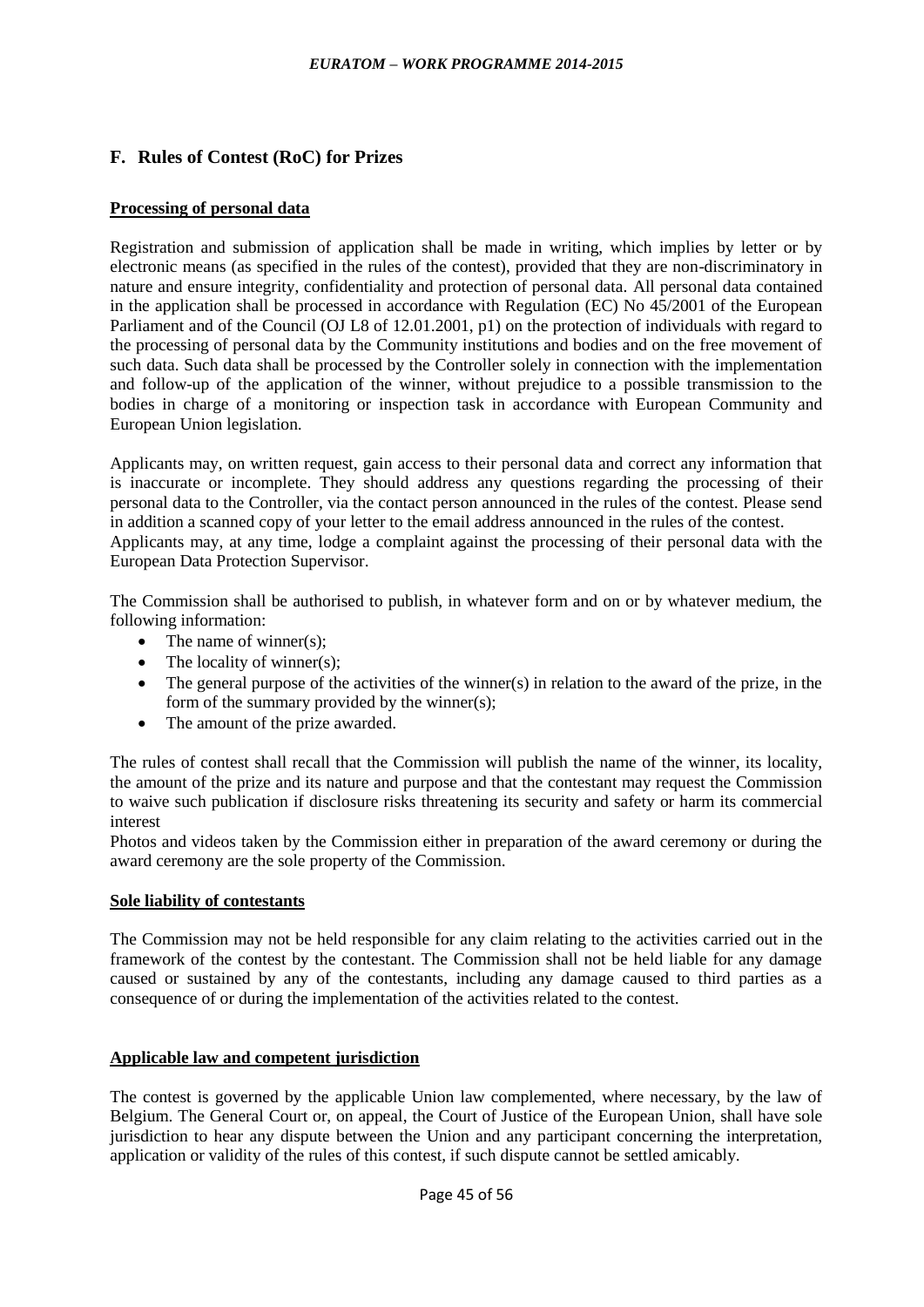If international organisations are eligible, this general rule may be complemented by the special conditions proposed in the model grant agreement on dispute settlement - arbitration and applicable law.

### **Conditions for participation**

The contestant must not have received any other Union prize before that is the subject of the current competition. All information given by the contestant in the application must be correct and complete.

The Commission has the right to decide not to award any prize if no application are received or proposed by the contest jury that reach the objectives of the contest.

The contestants accept that, if they are awarded a prize, the Commission, OLAF and the Court of Auditors may carry out checks and audits in relation to the contest and the received prize.

### **Applicability of penalties**

By virtue of Article 212 of Commission Delegated Regulation (EU) No 1268/2012 of 29 October 2012 on the rules of application of Regulation (EU, Euratom) No 966/2012 of the European Parliament and of the Council of 25 October 2012 on the financial rules applicable to the general budget of the Union and with due regard to the principle of proportionality, a participant which has committed irregularities or fraud, has made false declarations shall be liable to:

(a) administrative penalties consisting of exclusion from all contracts, grants and contests financed by the Union budget for a maximum of five years from the date on which the infringement is established and confirmed following a contradictory procedure with the contestant; and/or

(b) financial penalties of 2% to 10% of the value of the prize.

In the event of another infringement within five years following the establishment of the first infringement, the period of exclusion under point (a) may be extended to 10 years and the range of the rate referred to in point (b) may be increased to 4% to 20%.

### **Exclusion criteria**

Contestant will be excluded from participating in the competition if they fall under any of the following situations:

The contestant

a) is bankrupt or being wound up, is having its affairs administered by the courts, has entered into an arrangement with creditors, has suspended business activities, is the subject of proceedings concerning those matters, or is in any analogous situation arising from a similar procedure provided for in national legislation or regulations;

b) has been convicted of an offence concerning professional conduct by a judgment of a competent authority of a Member State which has the force of res judicata;

c) has been guilty of grave professional misconduct proven by any means which the European Union bodies can justify including by decisions of the European Investment Bank and international organisations;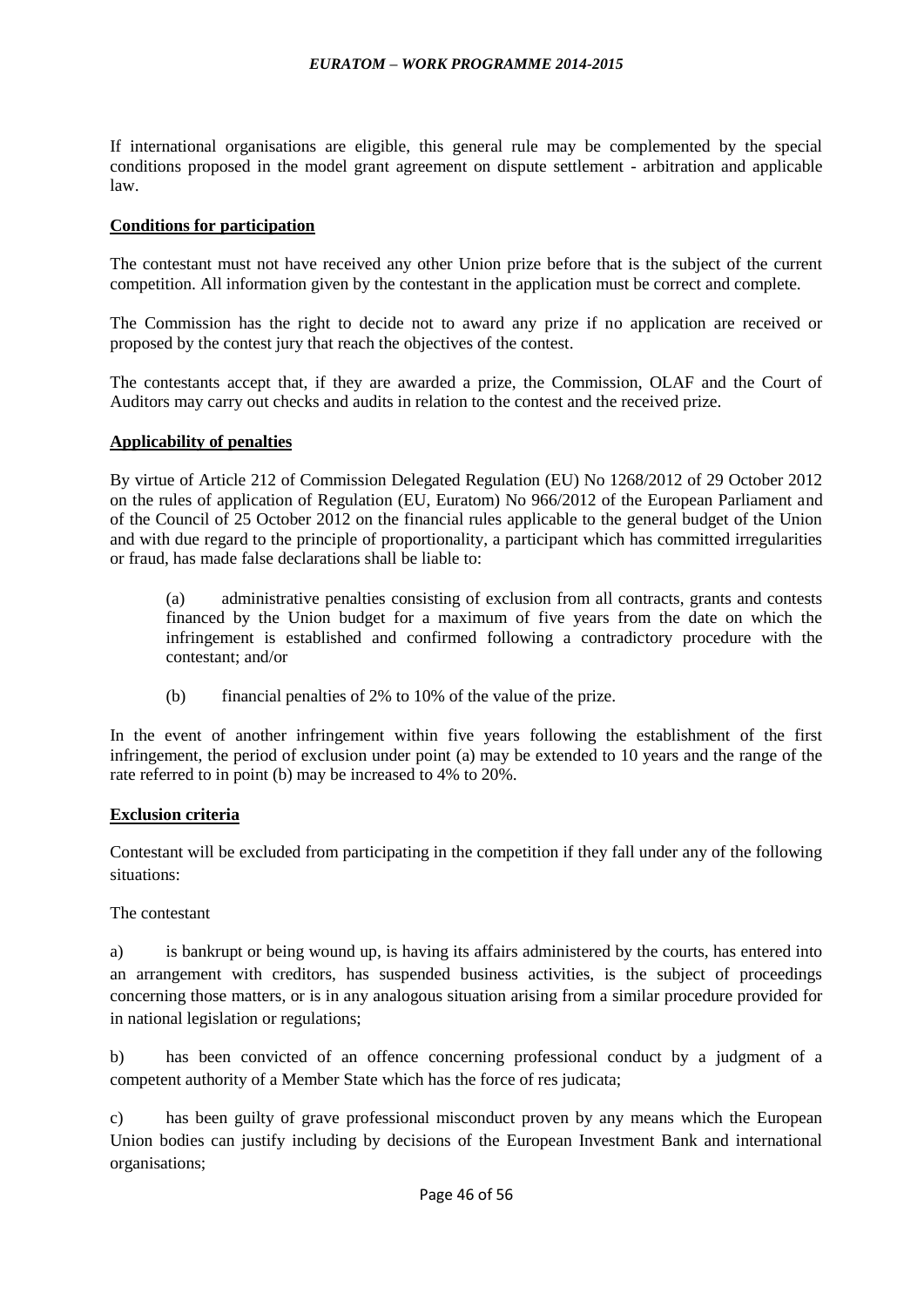### *EURATOM – WORK PROGRAMME 2014-2015*

d) is not in compliance with all its obligations relating to the payment of social security contributions and the payment of taxes in accordance with the legal provisions of the country in which it is established, with those of the country of the authorising officer responsible and those of the country where the activity is to be implemented;

e) has been the subject of a judgement which has the force of res judicata for fraud, corruption, involvement in a criminal organisation, money laundering or any other illegal activity, where such activity is detrimental to the Union's financial interests;

f) is subject to an administrative penalty for being guilty of misrepresenting the information required as a condition of participation in a procurement procedure or another grant award procedure or failing to supply this information, or having been declared to be in serious breach of its obligations under contracts or agreements covered by the Union's budget.

If the contestant is a natural person with power of representation, decision-making or control over one of the contestants that are legal entities and are not in the situations referred to in b) and e) above:

The contestant with power of representation:

g) has no conflict of interests in connection with the prize; a conflict of interests could arise in particular as a result of economic interests, political or national affinity, family, emotional life or any other shared interest;

h) will inform the European Commission, without delay, of any situation considered a conflict of interests or which could give rise to a conflict of interests;

i) has not granted and will not grant, have not sought and will not seek, has not attempted and will not attempt to obtain, and has not accepted and will not accept any advantage, financial or in kind, to or from any party whatsoever, where such advantage constitutes an illegal practice or involves corruption, either directly or indirectly, inasmuch as it is an incentive or reward relating to the award of the prize;

In case of award of a prize, the following evidence shall be provided upon request and within the time limit set by the European Commission:

For situations described in (a), (b) and (e), production of a recent extract from the judicial record is required or, failing that, a recent equivalent document issued by a judicial or administrative authority in the country of origin or provenance showing that those requirements are satisfied. Where the applicant is a legal person and the national legislation of the country in which the applicant is established does not allow the provision of such documents for legal persons, the documents should be provided for natural persons, such as the company directors or any person with powers of representation, decision making or control in relation to the contestant.

For the situation described in point (d) above, recent certificates or letters issued by the competent authorities of the State concerned are required. These documents must provide evidence covering all taxes and social security contributions for which the applicant is liable, including for example, VAT, income tax (natural persons only), company tax (legal persons only) and social security contributions.

For any of the situations (a), (b), (d) or (e), where any document described in the two paragraphs above is not issued in the country concerned, it may be replaced by a sworn or, failing that, a solemn statement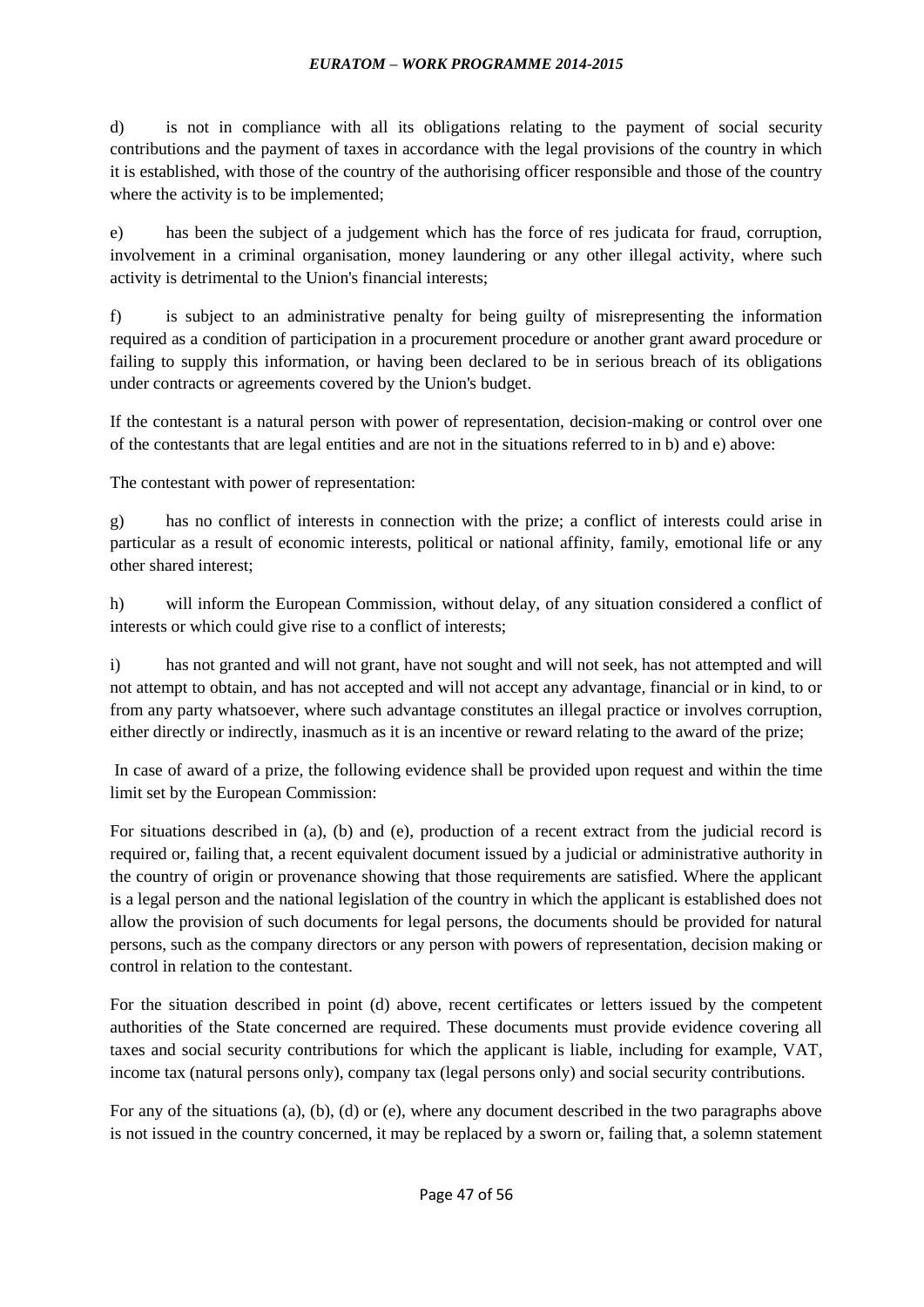made by the interested party before a judicial or administrative authority, a notary or a qualified professional body in his country of origin or provenance.

If the applicant is a legal person, information on the natural persons with power of representation, decision making or control over the legal person shall be provided only upon request by the European Commission.

**Award criteria** will be set out in the relevant part of the work programme.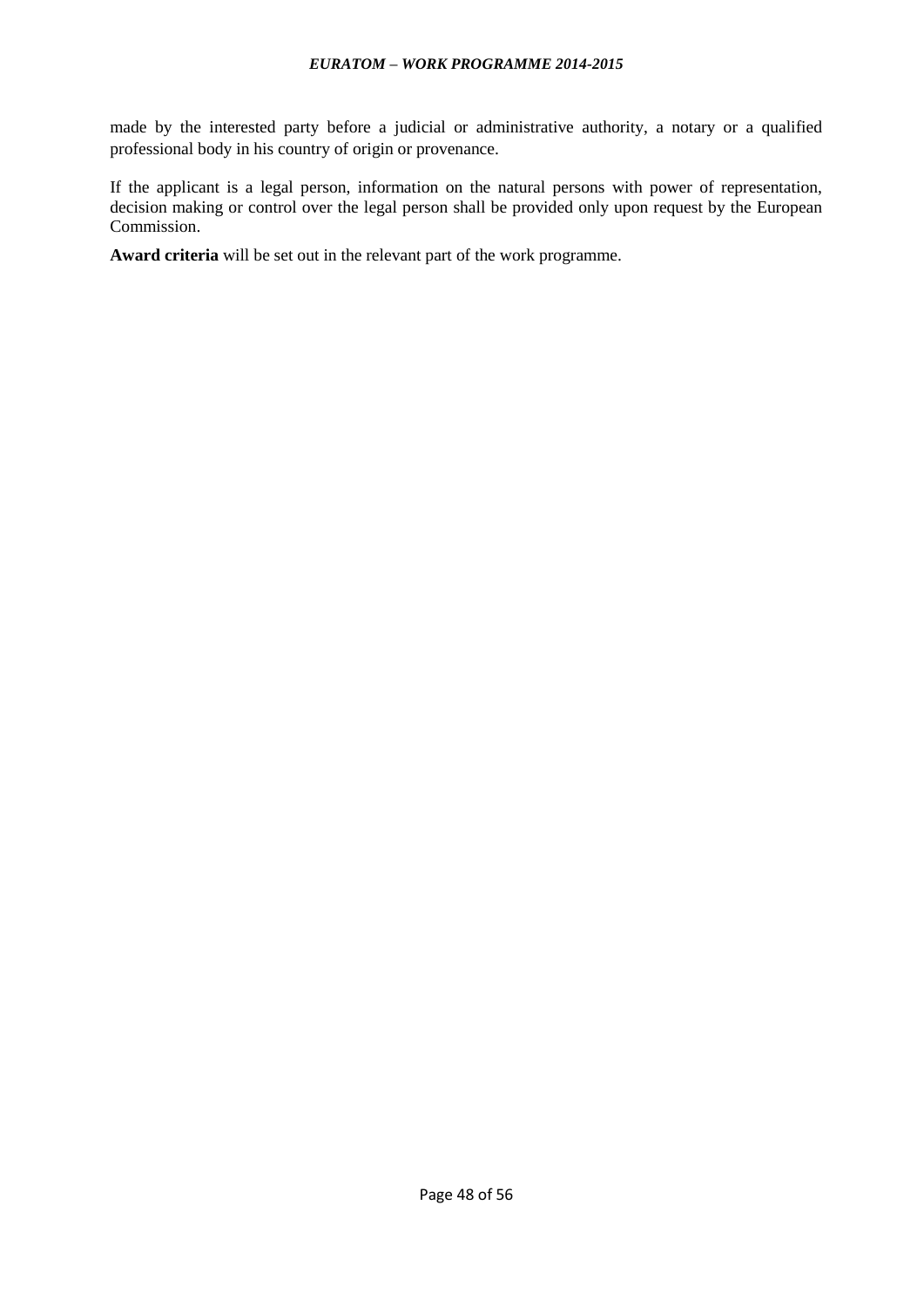## **G. Evaluation**

### **Selection Criteria**

a) *Financial capacity:* In line with the Financial Regulation and the Rules for Participation. At the proposal stage, coordinators will be invited to complete a self-assessment using an on-line tool.

b) *Operational capacity*: As a distinct operation, carried out during the evaluation of the award criterion 'Quality and efficiency of the implementation', experts will indicate whether the participants meet the selection criterion related to operational capacity, to carry out the proposed work, based on the competence and experience of the individual participant(s).

### **Award criteria**

Experts will evaluate on the basis of the criteria 'excellence', impact and quality and efficiency of the implementation'. The aspects to be considered in each case depend on the types of action as set out in the table below, unless stated otherwise in the call conditions.

| <b>Type of action</b> | <b>Excellence</b>                                                                                                                                                                                          | <b>Impact</b>                                                                                                            | <b>Quality and efficiency of</b><br>the implementation                                                                           |
|-----------------------|------------------------------------------------------------------------------------------------------------------------------------------------------------------------------------------------------------|--------------------------------------------------------------------------------------------------------------------------|----------------------------------------------------------------------------------------------------------------------------------|
|                       | The following aspects will<br>be taken into account, to<br>the extent that the<br>proposed work<br>corresponds to the<br>topic/other action<br>description in the work<br>programme/call for<br>proposals: | The extent to which the<br>outputs of the project should<br>contribute at the European<br>and/or International level to: | The following aspects will<br>be taken into account:                                                                             |
| All types of action   | <b>Clarity and pertinence of</b><br>the objectives;<br>Credibility of the proposed<br>approach                                                                                                             | The expected impacts<br>listed in the work<br>programme under the<br>relevant topic                                      | Coherence and<br>effectiveness of the work<br>plan, including<br>appropriateness of the<br>allocation of tasks and<br>resources; |
|                       |                                                                                                                                                                                                            |                                                                                                                          | Complementarity of the<br>participants within the<br>consortium (when<br>relevant);                                              |
|                       |                                                                                                                                                                                                            |                                                                                                                          | Appropriateness of the<br>management structures<br>and procedures, including<br>risk and innovation<br>management.               |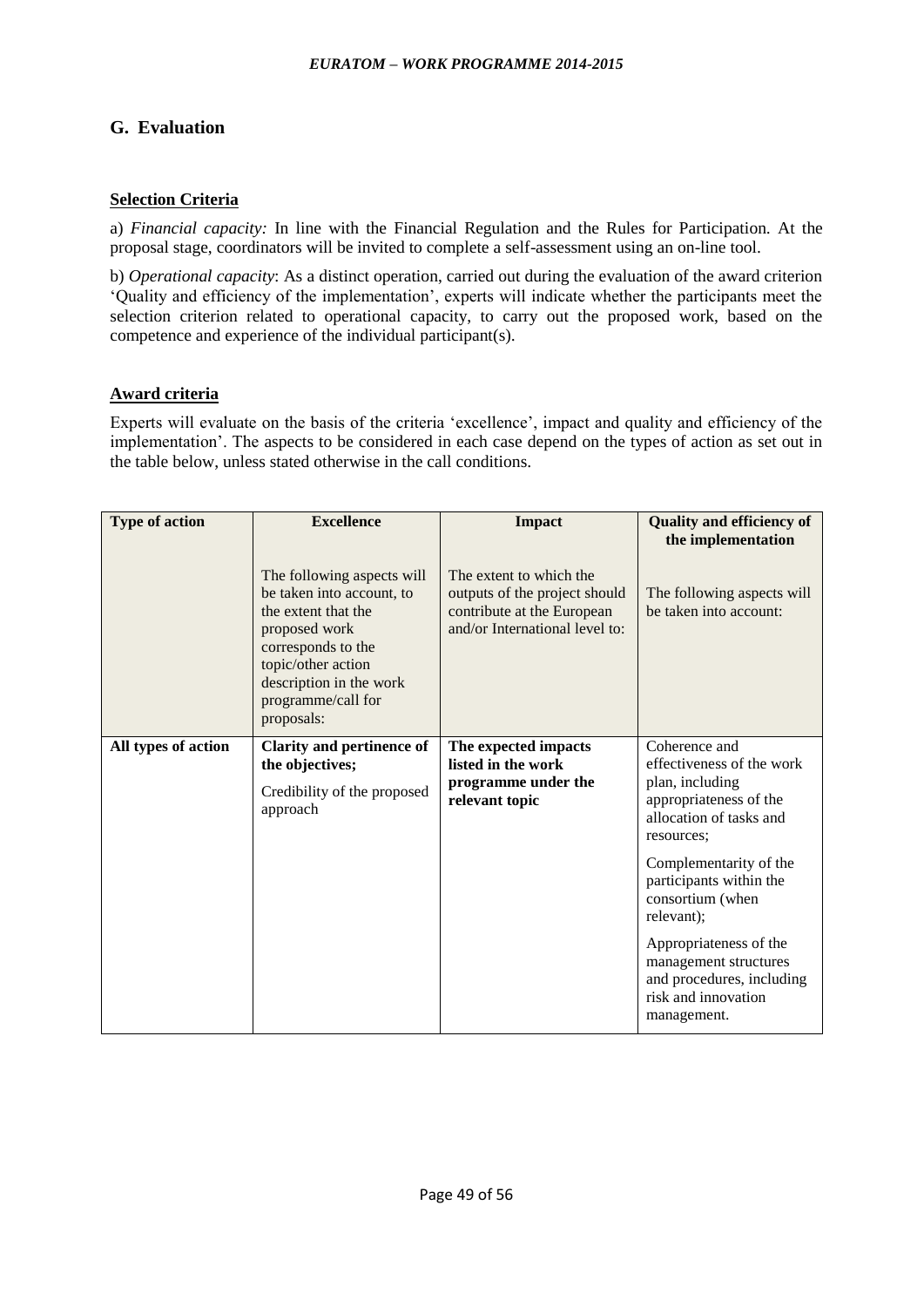| <b>Research and</b>       | Soundness of the concept,                                                                                                                                                                                                             | Enhancing innovation                                                                                                                                                                                                                                                                                                                                                                                                                                                                                                                                |  |
|---------------------------|---------------------------------------------------------------------------------------------------------------------------------------------------------------------------------------------------------------------------------------|-----------------------------------------------------------------------------------------------------------------------------------------------------------------------------------------------------------------------------------------------------------------------------------------------------------------------------------------------------------------------------------------------------------------------------------------------------------------------------------------------------------------------------------------------------|--|
| innovation;               | including trans-                                                                                                                                                                                                                      | capacity and integration of                                                                                                                                                                                                                                                                                                                                                                                                                                                                                                                         |  |
| <b>Innovation</b>         | disciplinary                                                                                                                                                                                                                          | new knowledge;                                                                                                                                                                                                                                                                                                                                                                                                                                                                                                                                      |  |
|                           | considerations, where<br>relevant;<br><b>Extent that proposed</b><br>work is ambitious, has<br>innovation potential, and<br>is beyond the state of the<br>art (e.g. ground-breaking<br>objectives, novel concepts<br>and approaches); | Strengthening the<br>competitiveness and growth<br>of companies by developing<br>innovations meeting the<br>needs of European and<br>global markets; and, where<br>relevant, by delivering such<br>innovations to the markets;<br>Any other environmental<br>and socially important<br>impacts (not already covered<br>above);<br>Effectiveness of the<br>proposed measures to<br>exploit and disseminate the<br>project results (including<br>management of IPR), to<br>communicate the project,<br>and to manage research data<br>where relevant. |  |
| <b>Coordination &amp;</b> | Soundness of the                                                                                                                                                                                                                      | Effectiveness of the                                                                                                                                                                                                                                                                                                                                                                                                                                                                                                                                |  |
| support actions           | concept;                                                                                                                                                                                                                              | proposed measures to                                                                                                                                                                                                                                                                                                                                                                                                                                                                                                                                |  |
|                           | <b>Quality of the</b>                                                                                                                                                                                                                 | exploit and disseminate the                                                                                                                                                                                                                                                                                                                                                                                                                                                                                                                         |  |
|                           | proposedcoordination                                                                                                                                                                                                                  | project results (including<br>management of IPR), to                                                                                                                                                                                                                                                                                                                                                                                                                                                                                                |  |
|                           | and/or support measures                                                                                                                                                                                                               | communicate the project,                                                                                                                                                                                                                                                                                                                                                                                                                                                                                                                            |  |
|                           |                                                                                                                                                                                                                                       | disseminate and to manage                                                                                                                                                                                                                                                                                                                                                                                                                                                                                                                           |  |
|                           |                                                                                                                                                                                                                                       | research data where relevant                                                                                                                                                                                                                                                                                                                                                                                                                                                                                                                        |  |
|                           |                                                                                                                                                                                                                                       |                                                                                                                                                                                                                                                                                                                                                                                                                                                                                                                                                     |  |
| <b>EJP Co-fund</b>        | Level of ambition in the                                                                                                                                                                                                              | Critical mass in terms of                                                                                                                                                                                                                                                                                                                                                                                                                                                                                                                           |  |
|                           | collaboration and                                                                                                                                                                                                                     | proposed overall budget,                                                                                                                                                                                                                                                                                                                                                                                                                                                                                                                            |  |
|                           | commitment of the                                                                                                                                                                                                                     | maturity and degree of                                                                                                                                                                                                                                                                                                                                                                                                                                                                                                                              |  |
|                           | participants in the                                                                                                                                                                                                                   | integration in the proposed                                                                                                                                                                                                                                                                                                                                                                                                                                                                                                                         |  |
|                           | proposed action to pool<br>national resources and                                                                                                                                                                                     | research area as well as<br>consistency of proposed                                                                                                                                                                                                                                                                                                                                                                                                                                                                                                 |  |
|                           | coordinate their                                                                                                                                                                                                                      | activities with the                                                                                                                                                                                                                                                                                                                                                                                                                                                                                                                                 |  |
|                           | national/regional research                                                                                                                                                                                                            | development of a European                                                                                                                                                                                                                                                                                                                                                                                                                                                                                                                           |  |
|                           | programmes.                                                                                                                                                                                                                           | Joint Programme towards a                                                                                                                                                                                                                                                                                                                                                                                                                                                                                                                           |  |
|                           |                                                                                                                                                                                                                                       | joint undertaking or other<br>permanent structure in the                                                                                                                                                                                                                                                                                                                                                                                                                                                                                            |  |
|                           |                                                                                                                                                                                                                                       | proposed research area.                                                                                                                                                                                                                                                                                                                                                                                                                                                                                                                             |  |
|                           |                                                                                                                                                                                                                                       | Effectiveness of the                                                                                                                                                                                                                                                                                                                                                                                                                                                                                                                                |  |
|                           |                                                                                                                                                                                                                                       | proposed measures to<br>exploit and disseminate the                                                                                                                                                                                                                                                                                                                                                                                                                                                                                                 |  |
|                           |                                                                                                                                                                                                                                       | programme's results and to                                                                                                                                                                                                                                                                                                                                                                                                                                                                                                                          |  |
|                           |                                                                                                                                                                                                                                       | communicate the<br>programme                                                                                                                                                                                                                                                                                                                                                                                                                                                                                                                        |  |

# **Note**

Unless otherwise specified in the call conditions: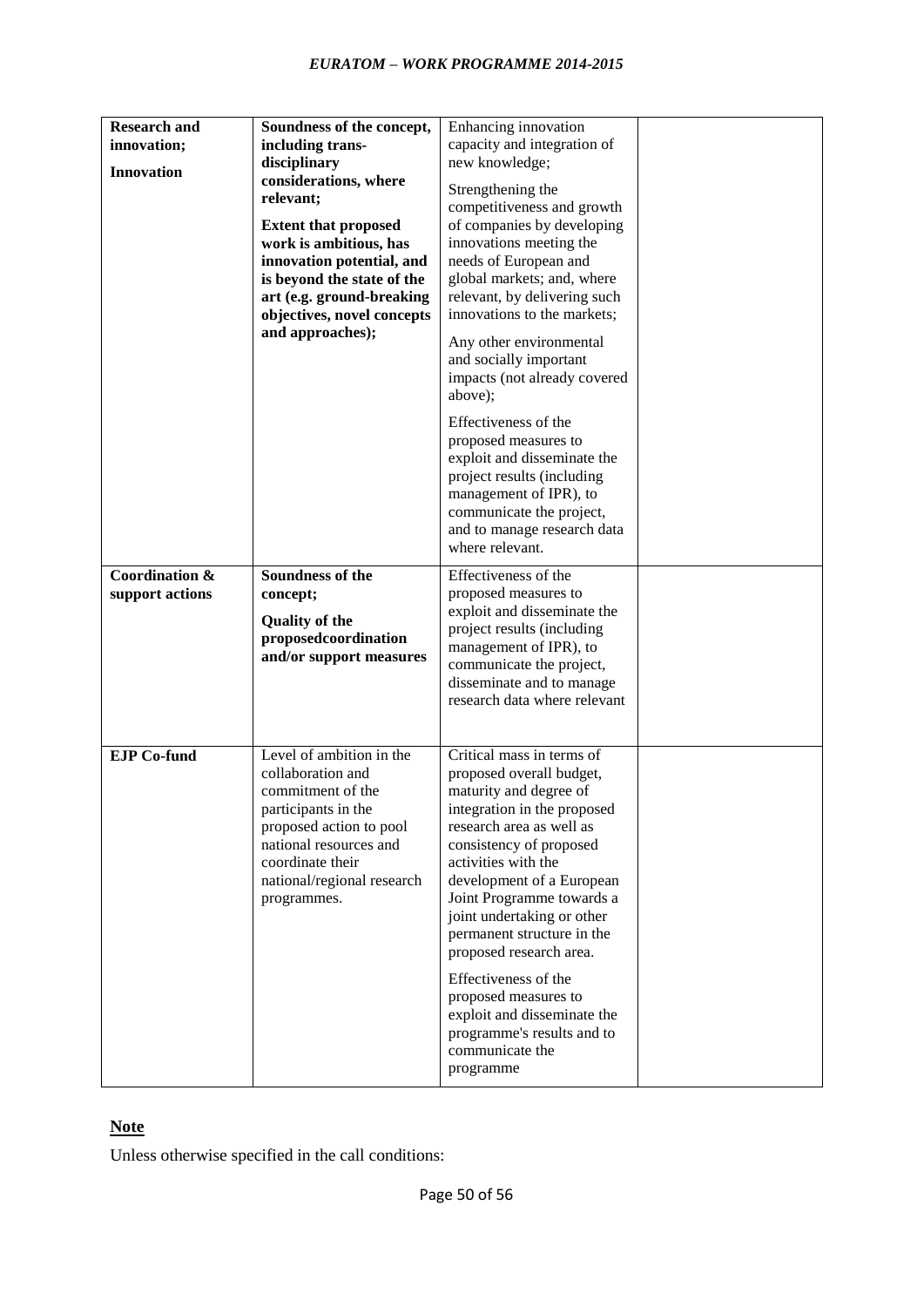### *EURATOM – WORK PROGRAMME 2014-2015*

(a) Evaluation scores will be awarded for the criteria, and not for the different aspects listed in the above table. For full proposals each criterion will be scored out of 5. The threshold for individual criteria will be 3. The overall threshold, applying to the sum of the three individual scores, will be 10.

(b) For Innovation actions, to determine the ranking, the score for the criterion 'impact' will be given a weight of 1.5.

(c) For the evaluation of first-stage proposals under a two-stage submission procedure, only the criteria 'excellence' and 'impact' will be evaluated. Within these criteria, only the aspects in bold will be considered. The threshold for both individual criteria will be 4.

### **Priority order for proposals with the same score**

Unless the call conditions indicate otherwise, the following method will be applied.

As part of the evaluation by independent experts, a panel review will recommend one or more ranked lists for the proposals under evaluation, following the scoring systems indicated above. A ranked list will be drawn up for every indicative budget shown in the call conditions.

If necessary, the panel will determine a priority order for proposals which have been awarded the same score within a ranked list. Whether or not such a prioritisation is carried out will depend on the available budget or other conditions set out in the call fiche. The following approach will be applied successively for every group of *ex aequo* proposals requiring prioritisation, starting with the highest scored group, and continuing in descending order:

(i) Proposals that address topics not otherwise covered by more highly-ranked proposals, will be considered to have the highest priority.

(ii) These proposals will themselves be prioritised according to the scores they have been awarded for the criterion *excellence*. When these scores are equal, priority will be based on scores for the criterion *impact.* In the case of Innovation actions this prioritisation will be done first on the basis of the score for *impact*, and then on that for *excellence*.

If necessary, any further prioritisation will be based on the following factors, in order: size of budget allocated to SMEs; gender balance among the personnel named in the proposal who will be primarily responsible for carrying out the research and/or innovation activities.

If a distinction still cannot be made, the panel may decide to further prioritise by considering how to enhance the quality of the project portfolio through synergies between projects, or other factors related to the objectives of the call or to Horizon 2020 in general. These factors will be documented in the report of the Panel.

(iii) The method described in (ii) will then be applied to the remaining *ex aequos* in the group.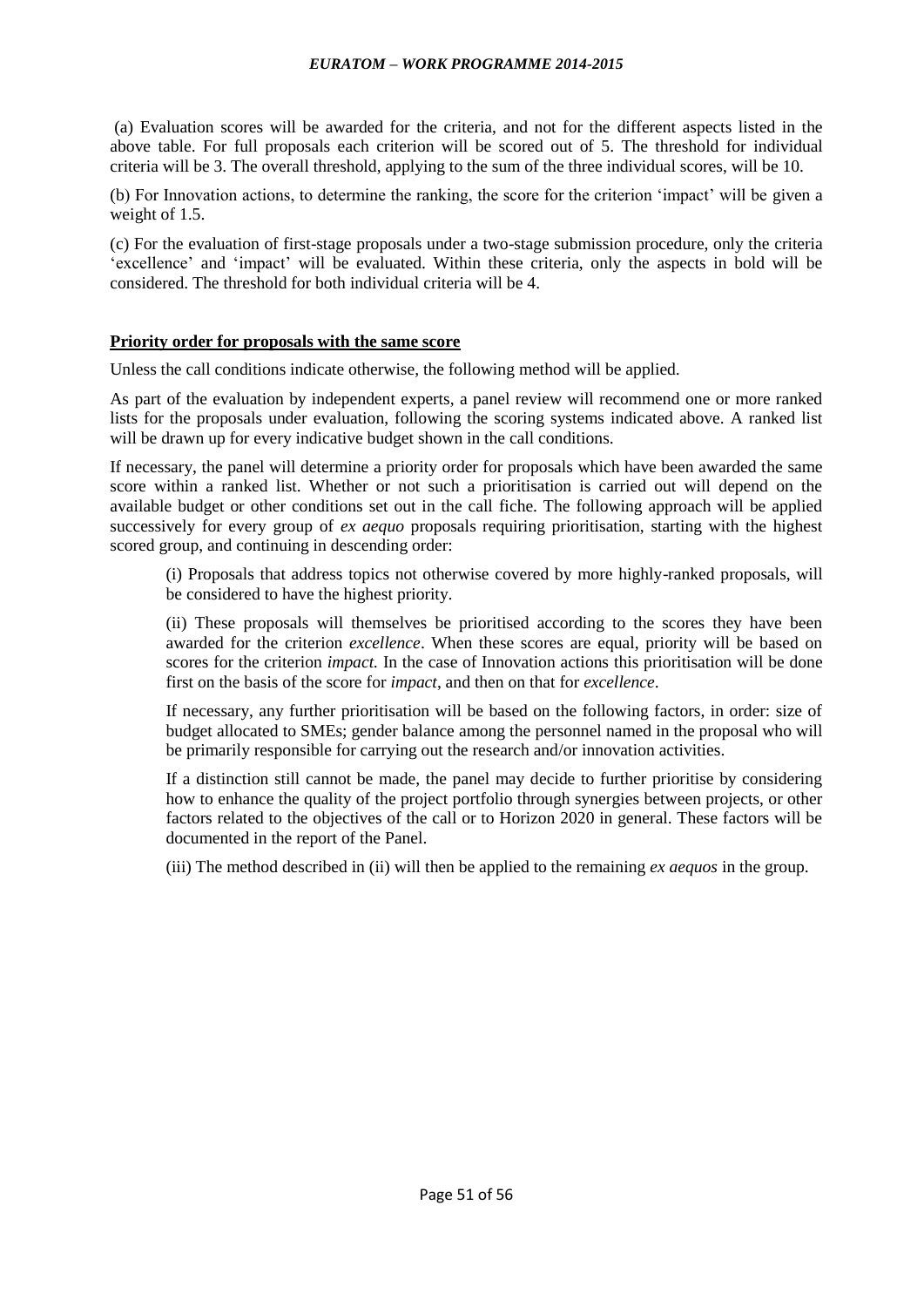### **H. Budget flexibility**

Budgetary figures given in this work programme are indicative. Unless otherwise stated, final budgets may vary following the evaluation of proposals. The final figures may vary by up to 20% with respect to those indicated in this work programme for the following budgeted activities:

- Total expenditure for each call for proposals;
- Any repartition of the call budget within a call, up to 20% of the total expenditure of the call;
- $\bullet$  Evaluation and, monitoring, up to 20% of the total expenditure for all these activities;
- Each other individual actions not implemented through calls for proposals

### **I. Classified Information**

In the case of actions involving security-related activities special provisions for classified information (as defined in Commission Decision 2001/844/EC, ECSC, Euratom) will be taken in the grant agreement, as necessary and appropriate.

Proposals should not contain any classified information. However, it is possible that the output of an action ('Foreground') needs to be classified, or that classified inputs ('Background') are required. In such cases proposers have to ensure and provide evidence of the adequate clearance of all relevant facilities. Consortia have to clarify issues such as e.g. access to classified information or export or transfer control with the national authorities of their Member States/Associated Countries prior to submitting the proposal. Proposals need to provide a draft security classification guide, indicating the expected levels of classification. Appropriate arrangements will have to be included in the consortium agreement.

Topics in the work programme that are most likely to lead to classified projects include the following reference:

*"Projects addressing this topic may involve the use of classified background information (EU or national) or the production of security sensitive foreground information. As such, certain project deliverables may require security classification. The final decision on the classification of projects is subject to the security evaluation."*

This applies primarily to the Secure Societies challenge, but the provisions may appear in other parts. These references do not however preclude a different assessment following the security scrutiny. To that effect positively evaluated proposals involving sensitive or classified information will be flagged to the members of the Secure Societies Programme Committee configuration and dealt with according to its Rules for Procedure.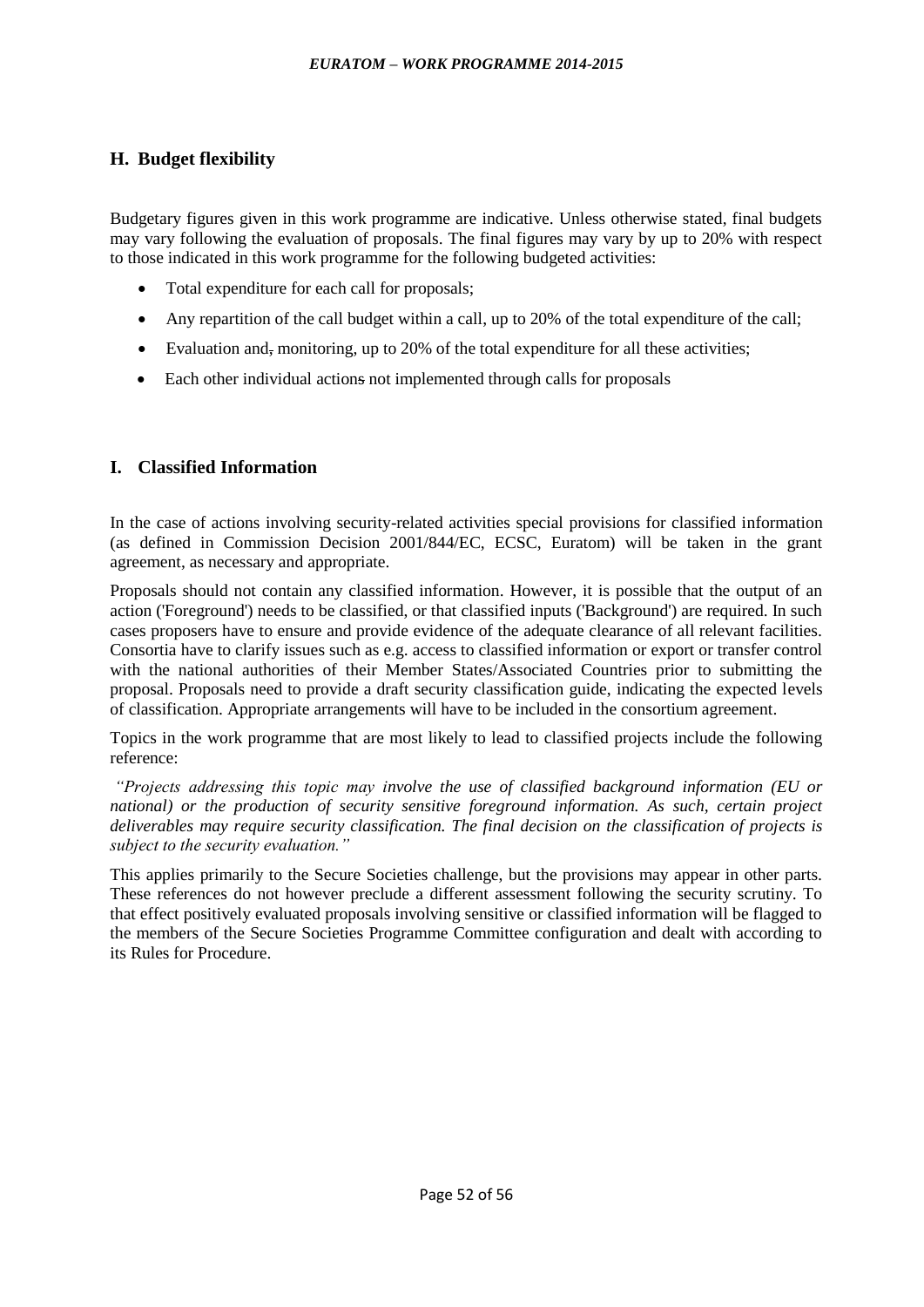## **J. Financial support to third parties**

Where this possibility is indicated under the relevant topic, proposals which foresee a financial support to third parties<sup> $43$ </sup> shall clearly detail the objectives and the results to be obtained and include at least the following elements:

- a closed list of the different types of activities that qualify for financial support,
- the persons or categories of persons which may receive financial support,
- the criteria for awarding financial support
- the criteria for calculating the exact amount of the financial support,

- the maximum amount to be granted to each third party (may not exceed EUR 60 000 for each third party unless it is necessary to achieve the objectives of the action)

The financial support may also take the form of a prize awarded following a contest organised by the beneficiary.

In such case proposals shall clearly detail at least the following elements:

- the conditions for participation;
- the award criteria;
- the amount of the prize;
- the payment arrangements.

Further boundary conditions regarding the above listed elements or other elements may be laid down in the relevant call allowing a financial support to third parties.

The grant beneficiary must ensure that recipients of the financial support allow the Commission, the European Anti-fraud Office and the Court of Auditors to exercise their powers of control, on documents, information, even stored on electronic media, or on the final recipient's premises.

 $\overline{\phantom{a}}$  $43$  Art 137 of the Financial Regulation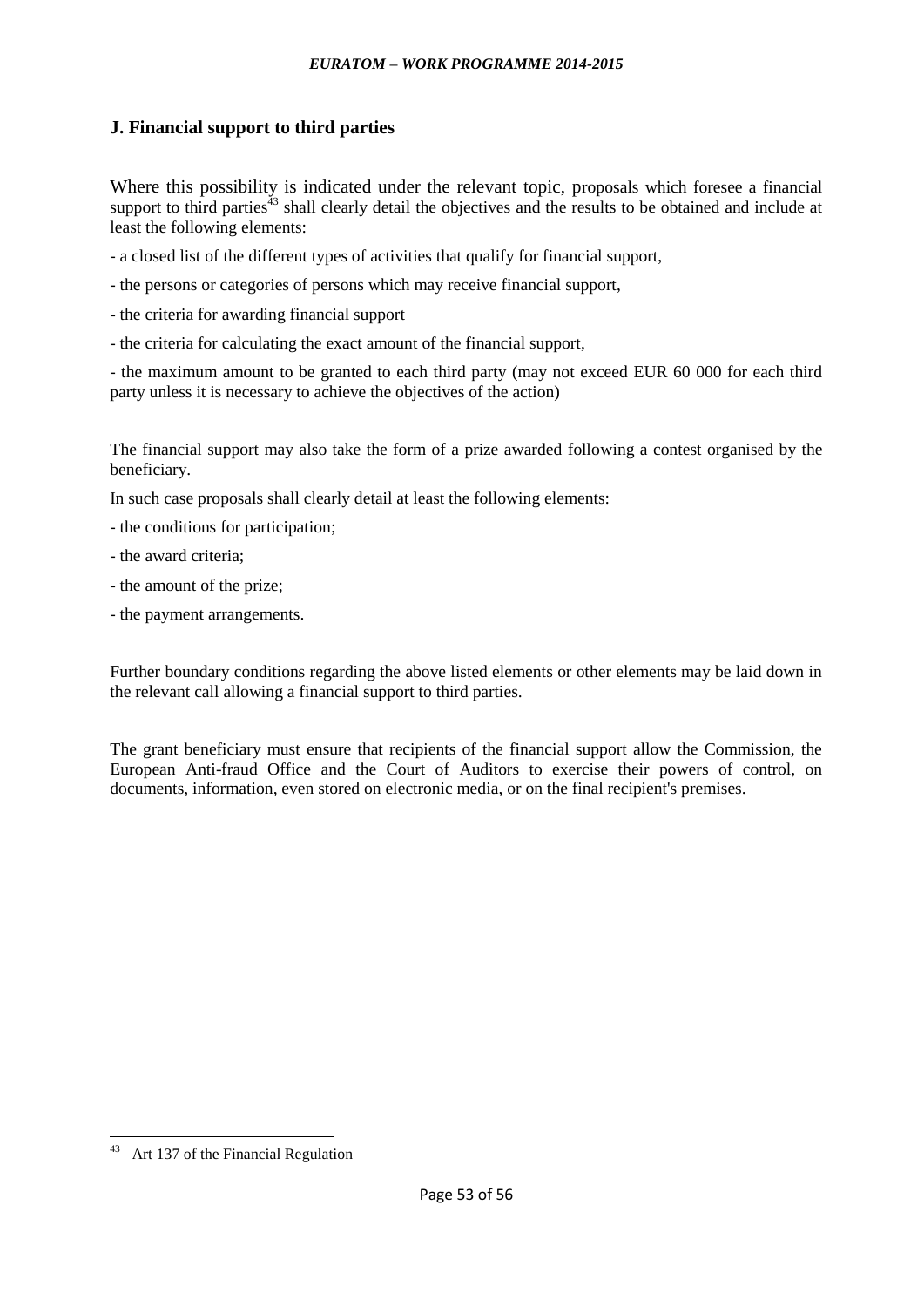# <span id="page-53-0"></span>*Annex 2: Consortium members for fusion programme cofund grant*

List of legal entities nominated by Member States or Associated countries to participate in the Fusion Joint Programme in accordance with Annex 1, point (i) of the Council Regulation on the Research and Training Programme (2014-18) of the European Atomic Energy Community (2014-2018) complementing the Horizon 2020 - The Framework programme for Research and Innovation. This list may be amended in the grant agreement if a Member State or Associated country decides to designate a different participant.

| <b>Member</b><br>state   | <b>Address of participating entity</b>                                 |
|--------------------------|------------------------------------------------------------------------|
| <b>Associated</b><br>and |                                                                        |
| state                    |                                                                        |
| Austria                  | Österreichische Akademie der Wissenschaften,                           |
|                          | Kegelgasse 27/13, 1030 Wien                                            |
| Belgium                  | Ecole Royale Militaire, Laboratoire de Physique des Plasmas,           |
|                          | 30, Avenue de la Renaissance, B - 1000 Bruxelles                       |
|                          | (to be confirmed)                                                      |
| Bulgaria                 | Institute for Nuclear Research and Nuclear Energy - Bulgarian Academy  |
|                          | of Science,                                                            |
|                          | Boul. Tzarigradsko Chaussee 72                                         |
|                          | <b>BG</b> - 1784 Sofia                                                 |
| Croatia                  | "Ruder Boskovic" Institute                                             |
|                          | Bijenicka 54, HR-10000 Zagreb, Croatia                                 |
| Cyprus                   | Dept. of Mechanical and Manufacturing Engineering, University of       |
|                          | Cyprus                                                                 |
|                          | Kallipoleos St., PO Box 20537                                          |
|                          | CY-1678 Nicosia                                                        |
| Czech Republic           | Institute of Plasma Physics, Academy of Sciences of the Czech Republic |
|                          | Za Slovankou 3,                                                        |
|                          | CR-182 00 Praha 8                                                      |
| Denmark                  | Technical University of Denmark, Department of Physics                 |
|                          | DTU Risø Campus                                                        |
|                          | Frederiksborgvej 399, P.O. Box 49                                      |
|                          | Building 129, DK-4000 Roskilde                                         |
| Estonia                  | University of Tartu, Institute of Physics                              |
|                          | 142 Riia Street, EE - 51014 Tartu                                      |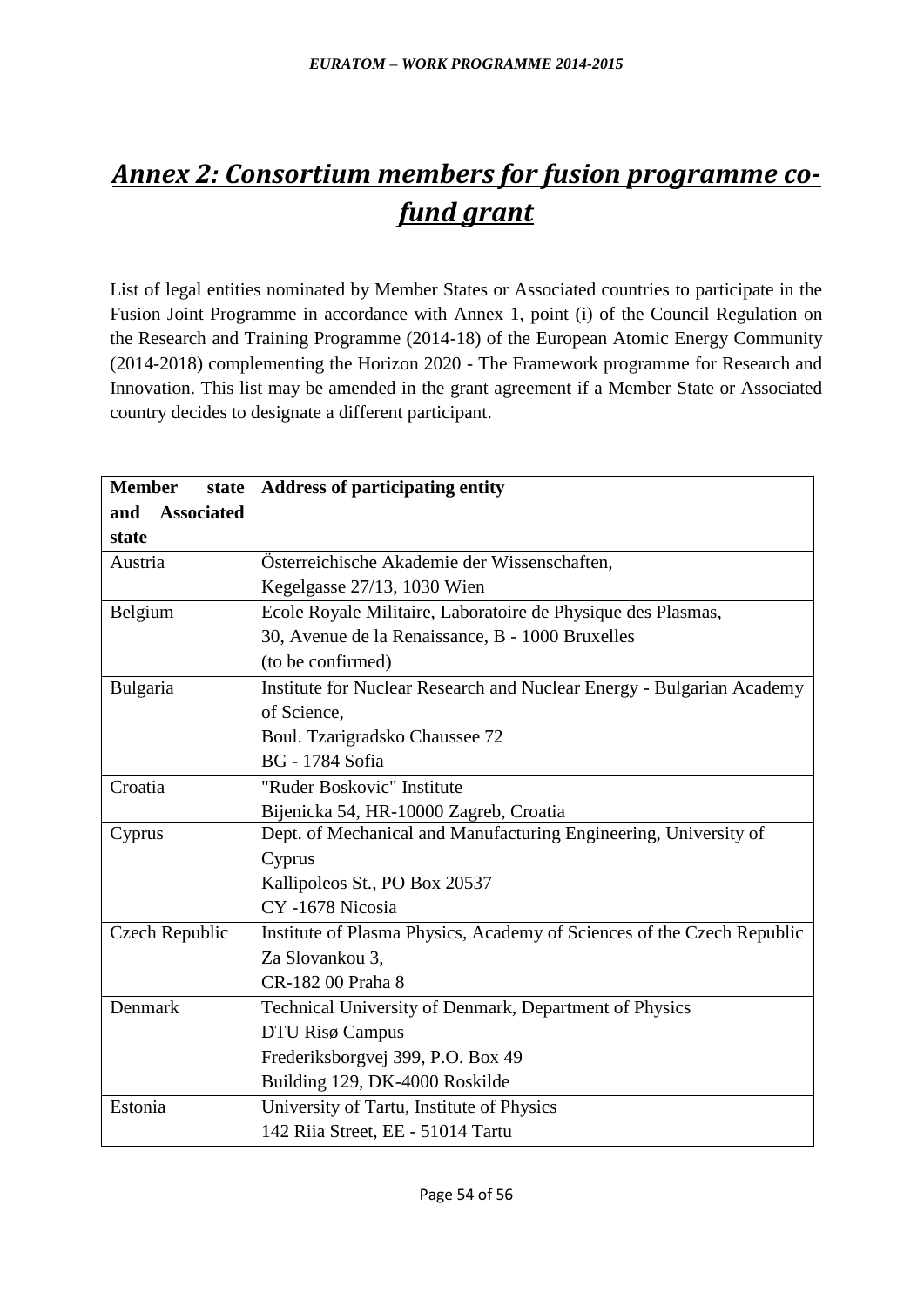| Finland     | Tekes, Finnish Funding Agency for Technology and Innovation         |
|-------------|---------------------------------------------------------------------|
|             | Kyllikinportti 2, Helsinki                                          |
|             | P.O. Box 69                                                         |
|             | FIN-00101 HELSINKI                                                  |
| France      | Institut de Recherche sur la Fusion par confinement Magnétique      |
|             | (IRFM), CEA - Cadarache                                             |
|             | F - 13108 Saint Paul Lez Durance CEDEX                              |
| Germany     | Forschungszentrum Jülich GmbH, Institut für Plasmaphysik            |
|             | Postfach 1913, D - 52425 Jülich                                     |
|             | Karlsruhe Institute of Technology, Campus Nord                      |
|             | Hermann-von-Helmholtz-Platz 1,                                      |
|             | $D - 76344$ Eggenstein-Leopoldshafen                                |
|             | The Max-Planck Institut für Plasmaphysik, Bereich Tokamaktheorie,   |
|             | Boltzmannstrasse 2                                                  |
|             | 85 748 Garching<br>(Coordinator of the consortium)                  |
| Greece      | National Technical University of Athens                             |
|             | School of Electrical and Computer Engineering                       |
|             | 9, Iroon, Polytechniou St.                                          |
|             | $GR - 15773$ Zografou - Athens                                      |
| Hungary     | Hungarian Academy of Sciences                                       |
|             | <b>Wigner Research Centre for Physics</b>                           |
|             | P.O. Box 49                                                         |
|             | HU-1525 Budapest                                                    |
| Ireland     | Plasma Research Laboratory, Dublin City University - DCU, Glasnevin |
|             | EI - Dublib                                                         |
| Italy       | ENEA - C.R.E. Frascati, Via Enrico Fermi 45, C.P. 65                |
|             | I - 00044 Frascati (Roma)                                           |
| Latvia      | Institute of Solid State Physics, University of Latvia              |
|             | 8 Kengaraga Str., LV - 1063 Riga                                    |
| Lithuania   | Lithuanian Energy Institute                                         |
|             | 3 Breslaujos str., LT-44403 Kaunas                                  |
| Luxembourg  | GRADEL S.A., 38 route de Luxembourg, L-8440, Steinfort              |
| Malta       |                                                                     |
| Netherlands | DIFFER – Dutch Institute for Fundamental Energy Research            |
|             | Edisonbaan 14, Postbus 1207                                         |
|             | NL - 3430 BE Nieuwegein                                             |
| Poland      | The Institute of Plasma Physics and Laser Microfusion IPPLM         |
|             | 23 Hery street, 01-497 Warszawa                                     |
| Portugal    | Instituto de Plasmas e Fusão Nuclear, Instituto Superior Técnico    |
|             | Av. Rovisco Pais, 1049-001 Lisboa                                   |